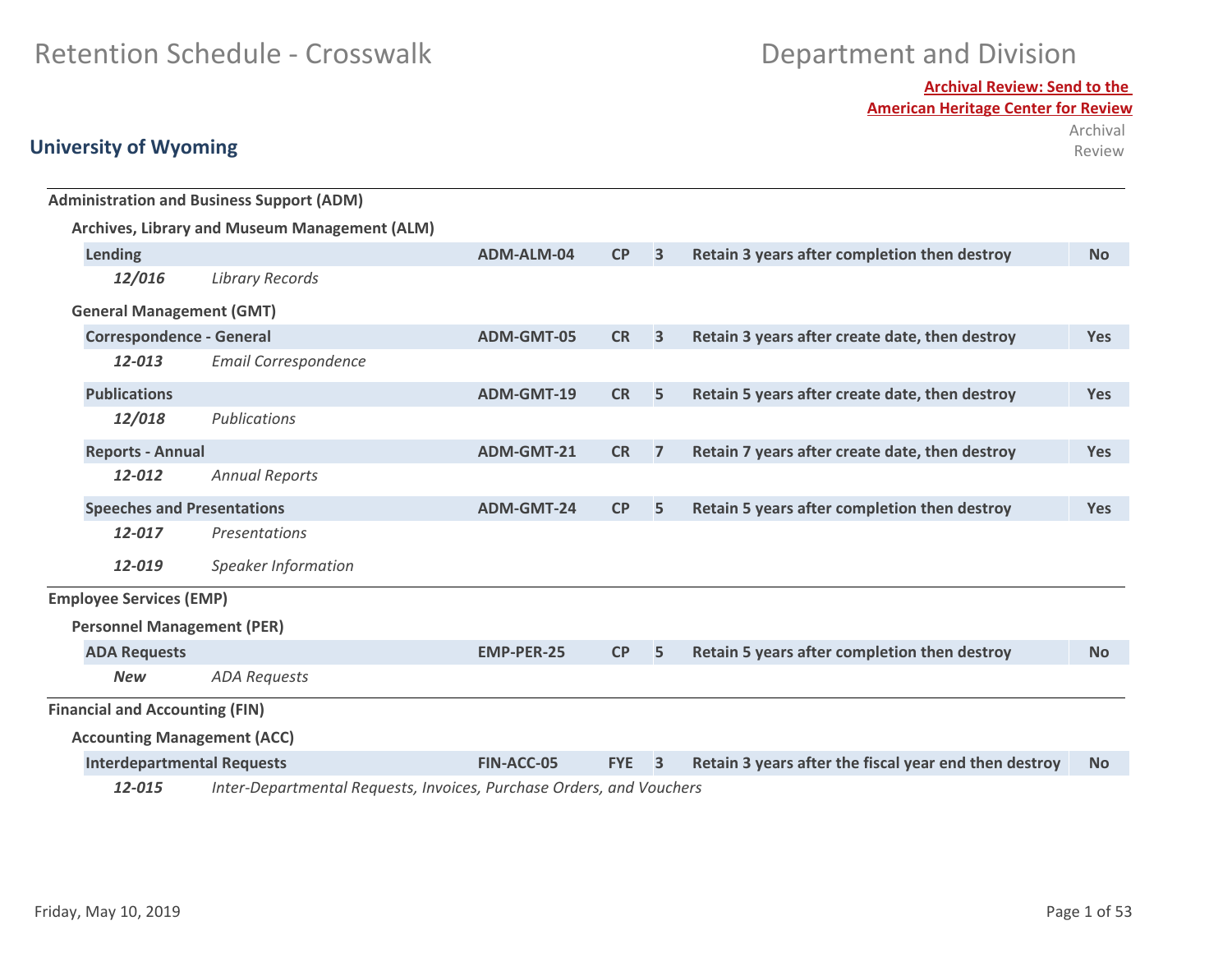## **Archival Review: Send to the American Heritage Center for Review** Archival

| <b>Financial and Accounting (FIN)</b>  |                                                                  |            |             |           |                                                        |            |
|----------------------------------------|------------------------------------------------------------------|------------|-------------|-----------|--------------------------------------------------------|------------|
| <b>Budget Management (BUD)</b>         |                                                                  |            |             |           |                                                        |            |
| <b>Annual</b>                          |                                                                  | FIN-BUD-01 | <b>FYE</b>  | 5         | Retain 5 years after the fiscal year end then destroy  | <b>No</b>  |
| 12-011                                 | Annual Budget                                                    |            |             |           |                                                        |            |
|                                        | <b>Grant and Scholarship Management (GRM)</b>                    |            |             |           |                                                        |            |
| <b>Grant Files</b>                     |                                                                  | FIN-GRM-01 | CP          | <b>10</b> | Retain 10 years after completion then destroy          | <b>No</b>  |
| 12-014                                 | <b>Grant Proposals</b>                                           |            |             |           |                                                        |            |
| <b>Governance and Compliance (GAC)</b> |                                                                  |            |             |           |                                                        |            |
| <b>Governance (GOV)</b>                |                                                                  |            |             |           |                                                        |            |
|                                        | <b>Minutes, Resolutions, and Ordinances</b>                      | GAC-GOV-03 | <b>PERM</b> |           | <b>Retain permanently</b>                              | <b>No</b>  |
| 12-010                                 | <b>Advisory Board Records</b>                                    |            |             |           |                                                        |            |
| <b>College of Arts &amp; Sciences</b>  |                                                                  |            |             |           |                                                        |            |
|                                        | <b>Administration and Business Support (ADM)</b>                 |            |             |           |                                                        |            |
|                                        | Archives, Library and Museum Management (ALM)                    |            |             |           |                                                        |            |
| <b>Collection Management</b>           |                                                                  | ADM-ALM-02 | <b>PERM</b> |           | <b>Retain permanently</b>                              | <b>No</b>  |
| 10-026                                 | <b>Wyoming Folklife Collection</b>                               |            |             |           |                                                        |            |
|                                        | <b>Buildings, Facilities and Infrastructure Management (BFI)</b> |            |             |           |                                                        |            |
|                                        | <b>Maintenance and Repairs/Space Records</b>                     | ADM-BFI-05 | <b>LOA</b>  | 10        | Retain for the Life of the Asset then destroy.         | <b>No</b>  |
| 12-033                                 | <b>Space Records</b>                                             |            |             |           |                                                        |            |
| <b>Maps, Drawings and Plans</b>        |                                                                  | ADM-BFI-06 | <b>LOA</b>  | 10        | Retain for 10 years after the Life of the Asset then d | <b>Yes</b> |
| 12-040                                 | <b>Building Blueprints</b>                                       |            |             |           |                                                        |            |
| <b>Education (EDU)</b>                 |                                                                  |            |             |           |                                                        |            |
|                                        | <b>Course Development and Administration</b>                     | ADM-EDU-02 | <b>CR</b>   | 5         | Retain 5 years after create date then destroy          | <b>No</b>  |
| 12-044                                 | Class Schedule                                                   |            |             |           |                                                        |            |
| <b>Programs</b>                        |                                                                  | ADM-EDU-09 | CP          | 5         | Retain 5 years after completion then destroy           | <b>Yes</b> |
| 12-030                                 | <b>UWYO Symphony Foundation Records</b>                          |            |             |           |                                                        |            |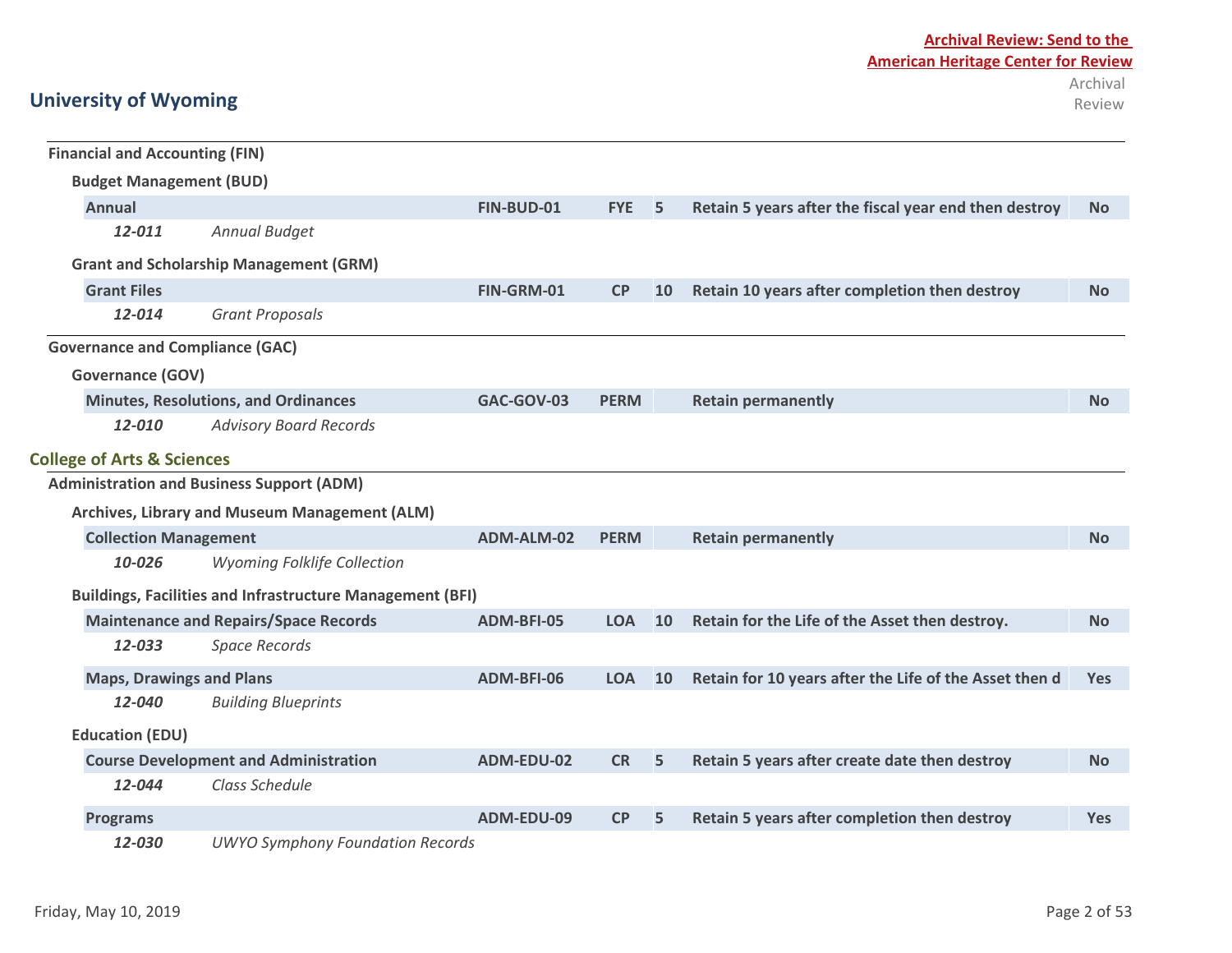### **Archival Review: Send to the American Heritage Center for Review** Archival

# Review

## **University of Wyoming**

### **College of Arts & Sciences**

|                                    | <b>Administration and Business Support (ADM)</b> |                     |                  |                         |                                                      |            |
|------------------------------------|--------------------------------------------------|---------------------|------------------|-------------------------|------------------------------------------------------|------------|
| <b>Education (EDU)</b>             |                                                  |                     |                  |                         |                                                      |            |
| <b>Programs</b>                    |                                                  | ADM-EDU-09          | CP               | 5                       | Retain 5 years after completion then destroy         | <b>Yes</b> |
| 12-037                             | <b>General Files</b>                             |                     |                  |                         |                                                      |            |
| 12-050                             | Academic Plan                                    |                     |                  |                         |                                                      |            |
| <b>Student Records</b>             |                                                  | ADM-EDU-12          | CP               | 5                       | Retain 5 years after completion then destroy         | <b>No</b>  |
| 12-035                             | <b>Student Files</b>                             |                     |                  |                         |                                                      |            |
| 13-032                             | Undergraduate Recitals                           |                     |                  |                         |                                                      |            |
|                                    | <b>Equipment and Vehicle Management (EVM)</b>    |                     |                  |                         |                                                      |            |
| <b>Maintenance and Repairs</b>     |                                                  | ADM-EVM-02          | CP               | 5                       | Retain 5 years after completion then destroy         | <b>No</b>  |
| 12-041                             | <b>Equipment Files</b>                           |                     |                  |                         |                                                      |            |
| <b>General Management (GMT)</b>    |                                                  |                     |                  |                         |                                                      |            |
| <b>Event Management</b>            |                                                  | ADM-GMT-07          | CP               | $\overline{\mathbf{3}}$ | Retain 3 years after completion then destroy         | <b>Yes</b> |
| 12-027                             | <b>Concert Recordings</b>                        |                     |                  |                         |                                                      |            |
| 12-029                             | <b>Concert and Event Programs</b>                |                     |                  |                         |                                                      |            |
| 12-042                             | Conference/Events                                |                     |                  |                         |                                                      |            |
| 13-033                             | <b>Graduate Recitals</b>                         |                     |                  |                         |                                                      |            |
| <b>Photographs and Visual Arts</b> |                                                  | ADM-GMT-16          | <b>CR</b>        | 5                       | Retain 5 years after create date, then destroy       | <b>Yes</b> |
| 12-028                             | Photographs                                      |                     |                  |                         |                                                      |            |
| <b>Reference Material</b>          |                                                  | ADM-GMT-20          | OBS <sub>3</sub> |                         | Retain 3 years after obsolete, then destoy           | <b>Yes</b> |
| 12-045                             | <b>Outside Publications</b>                      |                     |                  |                         |                                                      |            |
| <b>Surveys</b>                     |                                                  | ADM-GMT-25          | CP               | 5                       | Retain 5 years after completion then destroy         | <b>Yes</b> |
| 12-031                             | Surveys                                          |                     |                  |                         |                                                      |            |
| <b>Transitory Records</b>          |                                                  | ADM-GMT-26 OBS/SUP3 |                  |                         | Retain 3 years after obsolete or superseded, then de | <b>No</b>  |
| 12-046                             | Associations/Organizations Files                 |                     |                  |                         |                                                      |            |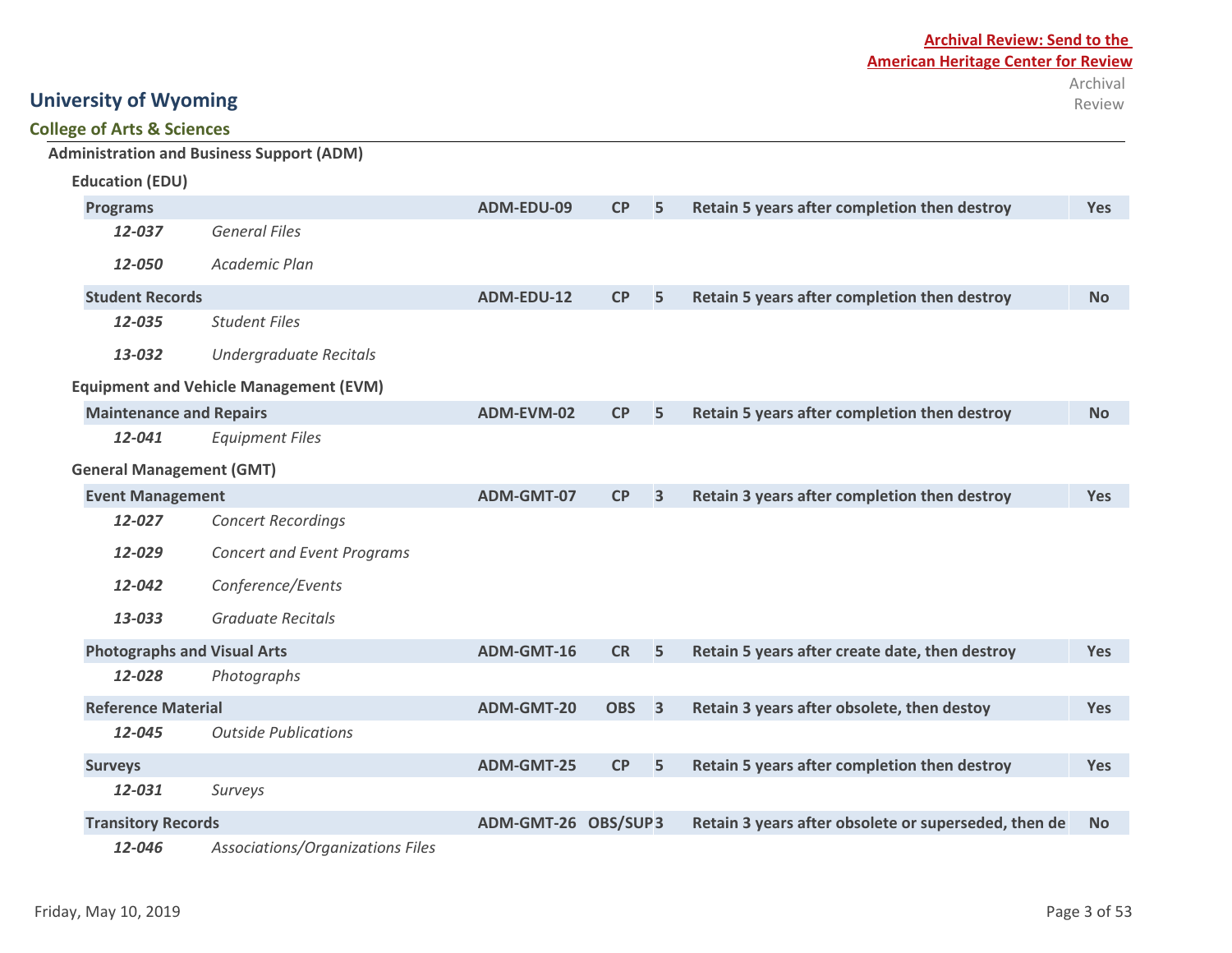|                                       |                                                  | <b>Archival Review: Send to the</b> |             |    |                                                       |                    |
|---------------------------------------|--------------------------------------------------|-------------------------------------|-------------|----|-------------------------------------------------------|--------------------|
|                                       |                                                  |                                     |             |    | <b>American Heritage Center for Review</b>            |                    |
| <b>University of Wyoming</b>          |                                                  |                                     |             |    |                                                       | Archival<br>Review |
| <b>College of Arts &amp; Sciences</b> |                                                  |                                     |             |    |                                                       |                    |
|                                       | <b>Administration and Business Support (ADM)</b> |                                     |             |    |                                                       |                    |
|                                       | <b>Information Technology and Services (ITS)</b> |                                     |             |    |                                                       |                    |
| <b>Systems and Networks</b>           |                                                  | ADM-ITS-07                          | <b>SUP</b>  | 5  | Retain 5 years after superseded then destroy          | <b>No</b>          |
| 12-043                                | <b>Computer Files</b>                            |                                     |             |    |                                                       |                    |
| <b>Employee Services (EMP)</b>        |                                                  |                                     |             |    |                                                       |                    |
| <b>Personnel Management (PER)</b>     |                                                  |                                     |             |    |                                                       |                    |
| <b>Personnel Files - Long Term</b>    |                                                  | <b>EMP-PER-22</b>                   | CP          | 10 | Retain 10 years after separation then destroy         | <b>No</b>          |
| 12-034                                | <b>Personnel Activity Reports</b>                |                                     |             |    |                                                       |                    |
| 12-036                                | <b>General Personnel Files</b>                   |                                     |             |    |                                                       |                    |
| 12-038                                | <b>Faculty Files</b>                             |                                     |             |    |                                                       |                    |
| 12-039                                | <b>Faculty Hiring Files</b>                      |                                     |             |    |                                                       |                    |
| <b>Financial and Accounting (FIN)</b> |                                                  |                                     |             |    |                                                       |                    |
| <b>Accounting Management (ACC)</b>    |                                                  |                                     |             |    |                                                       |                    |
| <b>Donations</b>                      |                                                  | FIN-ACC-02                          | <b>PERM</b> |    | <b>Retain permanently</b>                             | <b>Yes</b>         |
| 12-047                                | <b>Budget - Donation History Files</b>           |                                     |             |    |                                                       |                    |
| <b>Reports - Accounting</b>           |                                                  | FIN-ACC-10                          | <b>FYE</b>  | 5  | Retain 5 years after the fiscal year end then destroy | <b>No</b>          |
| 12-052                                | <b>Accounting and Budget Records</b>             |                                     |             |    |                                                       |                    |
| <b>Budget Management (BUD)</b>        |                                                  |                                     |             |    |                                                       |                    |
| <b>Annual</b>                         |                                                  | FIN-BUD-01                          | <b>FYE</b>  | 5  | Retain 5 years after the fiscal year end then destroy | <b>No</b>          |
| 12-048                                | <b>Budget - History Files</b>                    |                                     |             |    |                                                       |                    |
| <b>Investment Management (INV)</b>    |                                                  |                                     |             |    |                                                       |                    |
| <b>Endowments and Funds</b>           |                                                  | FIN-INV-02                          | <b>PERM</b> |    | <b>Retain permanently</b>                             | Yes                |
| 12-051                                | <b>Foundation Account Records</b>                |                                     |             |    |                                                       |                    |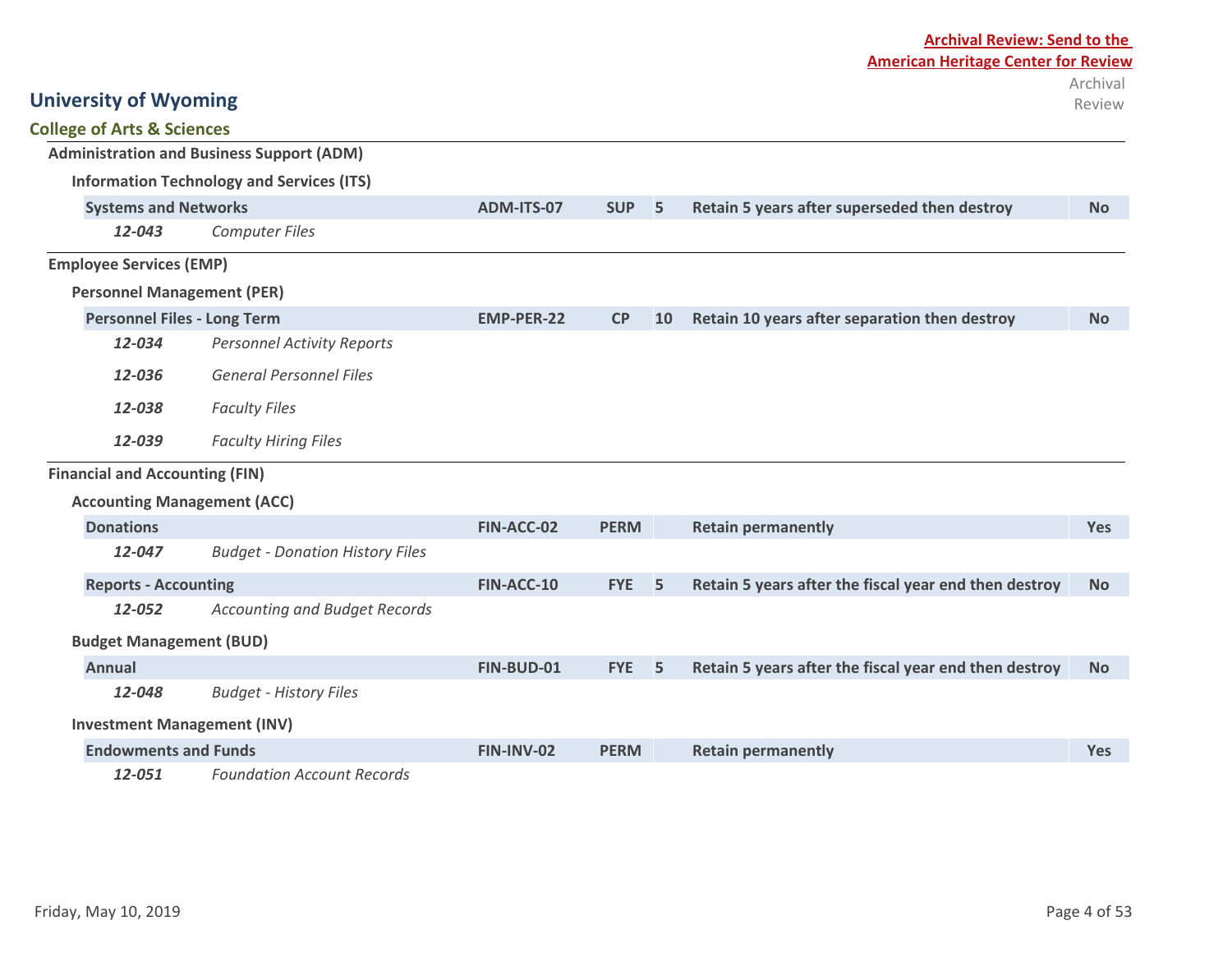|                                            |                                                            | <b>Archival Review: Send to the</b> |            |                         |                                                    |                    |  |  |  |
|--------------------------------------------|------------------------------------------------------------|-------------------------------------|------------|-------------------------|----------------------------------------------------|--------------------|--|--|--|
| <b>American Heritage Center for Review</b> |                                                            |                                     |            |                         |                                                    |                    |  |  |  |
| <b>University of Wyoming</b>               |                                                            |                                     |            |                         |                                                    | Archival<br>Review |  |  |  |
| <b>College of Arts &amp; Sciences</b>      |                                                            |                                     |            |                         |                                                    |                    |  |  |  |
| <b>Governance and Compliance (GAC)</b>     |                                                            |                                     |            |                         |                                                    |                    |  |  |  |
|                                            | <b>Accreditation and Certification (AAC)</b>               |                                     |            |                         |                                                    |                    |  |  |  |
| <b>Colleges and Universities</b>           |                                                            | GAC-AAC-01                          | <b>CP</b>  | 5                       | Retain 5 years after completion then destroy       | <b>Yes</b>         |  |  |  |
| 12-032                                     | <b>Statistics</b>                                          |                                     |            |                         |                                                    |                    |  |  |  |
| 12-049                                     | <b>Department Accreditation Files</b>                      |                                     |            |                         |                                                    |                    |  |  |  |
| <b>College of Engineering</b>              |                                                            |                                     |            |                         |                                                    |                    |  |  |  |
|                                            | <b>Administration and Business Support (ADM)</b>           |                                     |            |                         |                                                    |                    |  |  |  |
| <b>General Management (GMT)</b>            |                                                            |                                     |            |                         |                                                    |                    |  |  |  |
| <b>Program and Project Files</b>           |                                                            | ADM-GMT-18                          | CP         | 5                       | Retain 5 years after completion then destroy       | <b>Yes</b>         |  |  |  |
| 10-028                                     | <b>Office Records</b>                                      |                                     |            |                         |                                                    |                    |  |  |  |
| <b>Employee Services (EMP)</b>             |                                                            |                                     |            |                         |                                                    |                    |  |  |  |
| <b>Personnel Management (PER)</b>          |                                                            |                                     |            |                         |                                                    |                    |  |  |  |
|                                            | <b>Leave Records/UW Tenure &amp; Promotions</b>            | <b>EMP-PER-10</b>                   | CP         | $\overline{3}$          | Retain 3 years after completion then destroy       | <b>No</b>          |  |  |  |
| 10-029                                     | <b>Tenure and Promotion Packets</b>                        |                                     |            |                         |                                                    |                    |  |  |  |
| 10-030                                     | Outside Letters of Recommendation for Tenure and Promotion |                                     |            |                         |                                                    |                    |  |  |  |
| <b>Staffing and Recruiting (SAR)</b>       |                                                            |                                     |            |                         |                                                    |                    |  |  |  |
| <b>Applicants - Not Hired</b>              |                                                            | <b>EMP-SAR-01</b>                   | <b>CYE</b> | $\overline{\mathbf{3}}$ | Retain 3 year after calendar year end then destroy | <b>No</b>          |  |  |  |
| 10-031                                     | <b>Faculty Search Records</b>                              |                                     |            |                         |                                                    |                    |  |  |  |
|                                            | <b>Office of the President (University of Wyoming)</b>     |                                     |            |                         |                                                    |                    |  |  |  |
|                                            | <b>Administration and Business Support (ADM)</b>           |                                     |            |                         |                                                    |                    |  |  |  |
| <b>General Management (GMT)</b>            |                                                            |                                     |            |                         |                                                    |                    |  |  |  |
| <b>Program and Project Files</b>           |                                                            | <b>ADM-GMT-18</b>                   | CP         | 5                       | Retain 5 years after completion then destroy       | <b>Yes</b>         |  |  |  |
| 00-037                                     | <b>General Files</b>                                       |                                     |            |                         |                                                    |                    |  |  |  |
| <b>Reference Material</b>                  |                                                            | <b>ADM-GMT-20</b>                   | <b>OBS</b> | $\overline{\mathbf{3}}$ | Retain 3 years after obsolete, then destoy         | <b>Yes</b>         |  |  |  |
| 00-039                                     | Publications                                               |                                     |            |                         |                                                    |                    |  |  |  |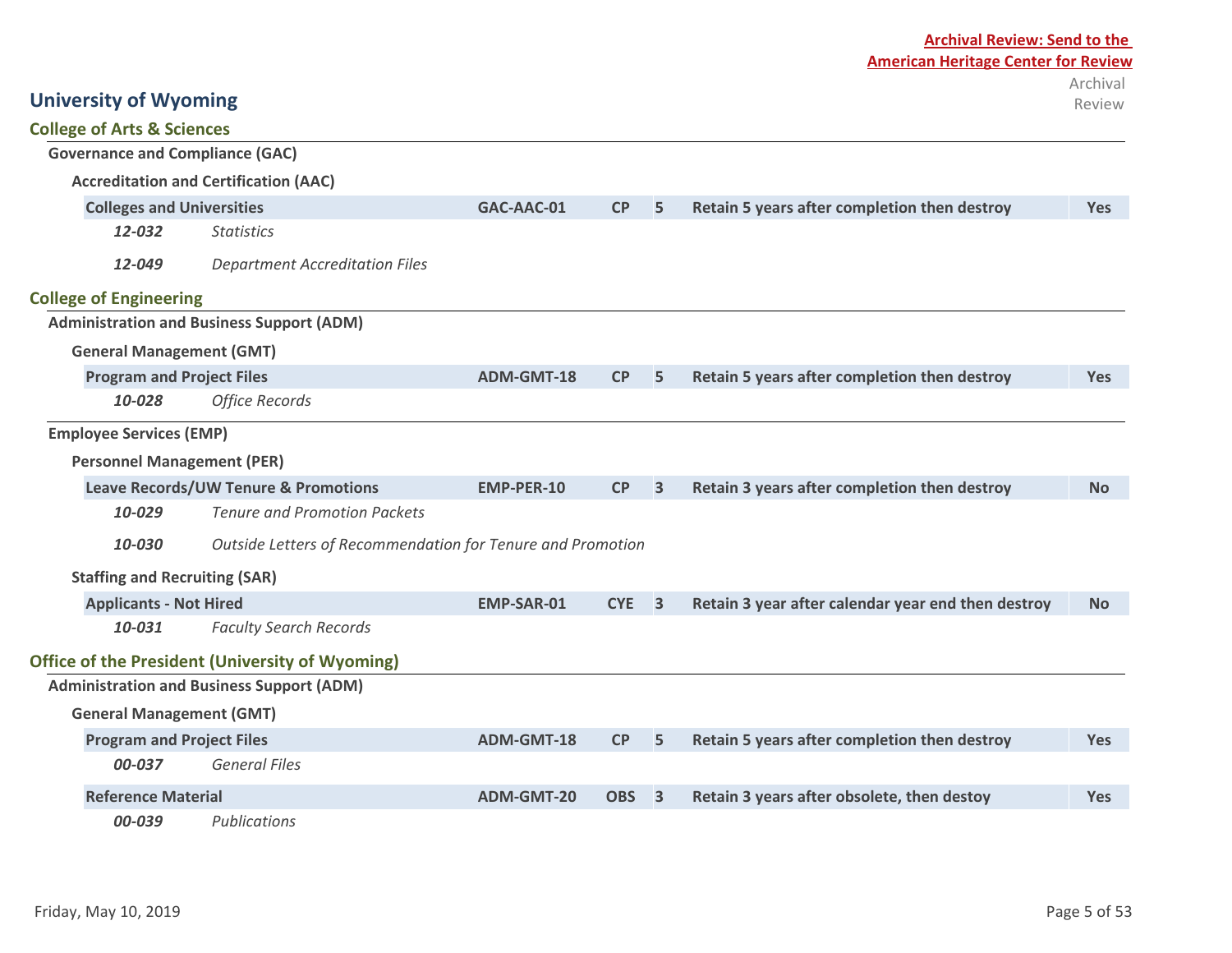| <b>University of Wyoming</b>                   |                                                        |                   |             |                         |                                                       | Archival<br>Review |
|------------------------------------------------|--------------------------------------------------------|-------------------|-------------|-------------------------|-------------------------------------------------------|--------------------|
|                                                | <b>Office of the President (University of Wyoming)</b> |                   |             |                         |                                                       |                    |
|                                                | <b>Administration and Business Support (ADM)</b>       |                   |             |                         |                                                       |                    |
| <b>General Management (GMT)</b>                |                                                        |                   |             |                         |                                                       |                    |
| <b>Speeches and Presentations</b>              |                                                        | <b>ADM-GMT-24</b> | CP          | 5                       | Retain 5 years after completion then destroy          | <b>Yes</b>         |
| 00-041                                         | Speech/Trip Files                                      |                   |             |                         |                                                       |                    |
| <b>Employee Services (EMP)</b>                 |                                                        |                   |             |                         |                                                       |                    |
| <b>Staffing and Recruiting (SAR)</b>           |                                                        |                   |             |                         |                                                       |                    |
| <b>Applicants - Not Hired</b>                  |                                                        | <b>EMP-SAR-01</b> | <b>CYE</b>  | $\overline{\mathbf{3}}$ | Retain 3 year after calendar year end then destroy    | <b>No</b>          |
| 00-034                                         | <b>Academic Search Records</b>                         |                   |             |                         |                                                       |                    |
| <b>Financial and Accounting (FIN)</b>          |                                                        |                   |             |                         |                                                       |                    |
| <b>Accounting Management (ACC)</b>             |                                                        |                   |             |                         |                                                       |                    |
| <b>Reports - Accounting</b>                    |                                                        | FIN-ACC-10        | <b>FYE</b>  | 5                       | Retain 5 years after the fiscal year end then destroy | <b>No</b>          |
| 00-040                                         | Purchase Orders, Vouchers                              |                   |             |                         |                                                       |                    |
| <b>Governance and Compliance (GAC)</b>         |                                                        |                   |             |                         |                                                       |                    |
|                                                | <b>Accreditation and Certification (AAC)</b>           |                   |             |                         |                                                       |                    |
| <b>Colleges and Universities</b>               |                                                        | GAC-AAC-01        | CP          | 5                       | Retain 5 years after completion then destroy          | <b>Yes</b>         |
| 00-038                                         | <b>Professional Accreditation Records</b>              |                   |             |                         |                                                       |                    |
| <b>Governance (GOV)</b>                        |                                                        |                   |             |                         |                                                       |                    |
|                                                | <b>Minutes, Resolutions, and Ordinances</b>            | GAC-GOV-03        | <b>PERM</b> |                         | <b>Retain permanently</b>                             | <b>No</b>          |
| 00-035                                         | <b>Board of Trustees Records</b>                       |                   |             |                         |                                                       |                    |
| 00-036                                         | <b>Committee Meeting Records</b>                       |                   |             |                         |                                                       |                    |
| <b>Student Affairs (University of Wyoming)</b> |                                                        |                   |             |                         |                                                       |                    |
|                                                | <b>Administration and Business Support (ADM)</b>       |                   |             |                         |                                                       |                    |
|                                                | <b>Community and Public Relations (COM)</b>            |                   |             |                         |                                                       |                    |
| <b>Awards</b>                                  |                                                        | ADM-COM-01        | <b>CR</b>   | 5                       | Retain 5 years after create date, then destroy        | <b>Yes</b>         |
|                                                |                                                        |                   |             |                         |                                                       |                    |

*13-006 Tobin/Spitaleri Awards*

**Archival Review: Send to the** 

**American Heritage Center for Review**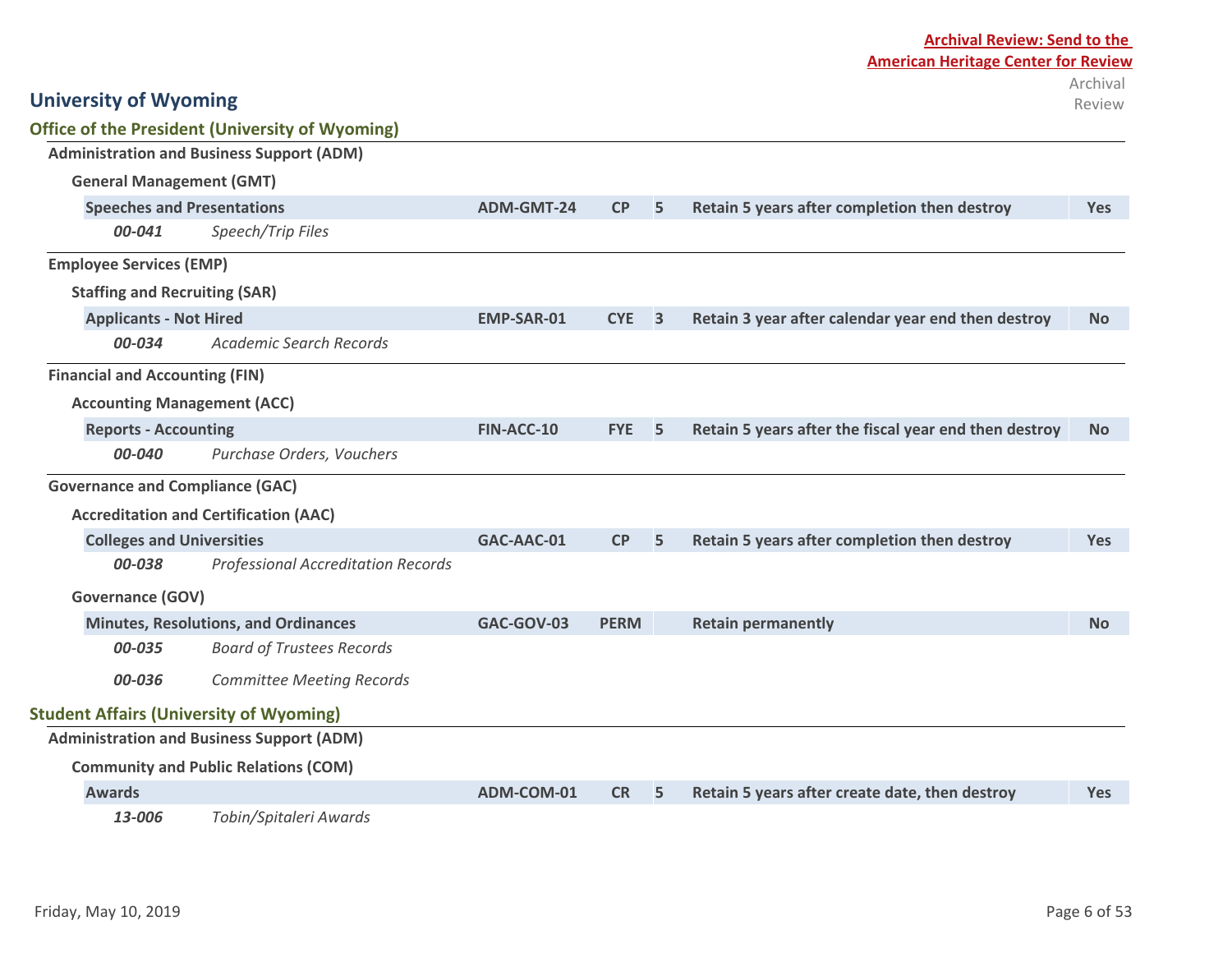### **Student Affairs (University of Wyoming) Administration and Business Support (ADM)**

| <b>Education (EDU)</b>                          |                                                       |                   |                  |                |                                                |            |
|-------------------------------------------------|-------------------------------------------------------|-------------------|------------------|----------------|------------------------------------------------|------------|
| <b>Issues and Concerns</b>                      |                                                       | ADM-EDU-08        | CP               | 5              | Retain 5 years after completion then destroy   | <b>No</b>  |
| Student Issue records; staff concerns<br>13-017 |                                                       |                   |                  |                |                                                |            |
| <b>Programs</b>                                 |                                                       | ADM-EDU-09        | CP               | 5              | Retain 5 years after completion then destroy   | <b>Yes</b> |
| 13-004                                          | Comprehensive Program Reviews                         |                   |                  |                |                                                |            |
| 13-009                                          | Cowboy Parents & APUW Files                           |                   |                  |                |                                                |            |
| <b>Student Records</b>                          |                                                       | ADM-EDU-12        | CP               | 5              | Retain 5 years after completion then destroy   | <b>No</b>  |
| 01-261                                          | Graduate Practicum and Post-Doctoral Resident Records |                   |                  |                |                                                |            |
| <b>General Management (GMT)</b>                 |                                                       |                   |                  |                |                                                |            |
| <b>Event Management</b>                         |                                                       | ADM-GMT-07        | CP               | $\overline{3}$ | Retain 3 years after completion then destroy   | <b>Yes</b> |
| 13-002                                          | <b>MLK Days of Dialogue</b>                           |                   |                  |                |                                                |            |
| 13-012                                          | <b>Family Weekend Files</b>                           |                   |                  |                |                                                |            |
| <b>Planning and Development</b>                 |                                                       | ADM-GMT-17        | <b>CR</b>        | 5              | Retain 5 years after create date, then destroy | <b>Yes</b> |
| 13-001                                          | <b>Planning Documents</b>                             |                   |                  |                |                                                |            |
| <b>Publications</b>                             |                                                       | ADM-GMT-19        | <b>CR</b>        | 5              | Retain 5 years after create date, then destroy | <b>Yes</b> |
| 13-021                                          | Publications                                          |                   |                  |                |                                                |            |
| <b>Reference Material</b>                       |                                                       | ADM-GMT-20        | OBS <sub>3</sub> |                | Retain 3 years after obsolete, then destoy     | <b>Yes</b> |
| 13-008                                          | Reference Documents                                   |                   |                  |                |                                                |            |
| <b>Reports - Annual</b>                         |                                                       | ADM-GMT-21        | <b>CR</b>        | $\overline{7}$ | Retain 7 years after create date, then destroy | <b>Yes</b> |
| 13-022                                          | <b>Annual Reports</b>                                 |                   |                  |                |                                                |            |
| <b>Reports - General</b>                        |                                                       | <b>ADM-GMT-22</b> | <b>CR</b>        | 5              | Retain 5 years after create date, then destroy | <b>Yes</b> |
| 13-003                                          | <b>Trustees Documents</b>                             |                   |                  |                |                                                |            |
| <b>Surveys</b>                                  |                                                       | <b>ADM-GMT-25</b> | CP               | 5              | Retain 5 years after completion then destroy   | <b>Yes</b> |
| 13-018                                          | Assessments and Surveys                               |                   |                  |                |                                                |            |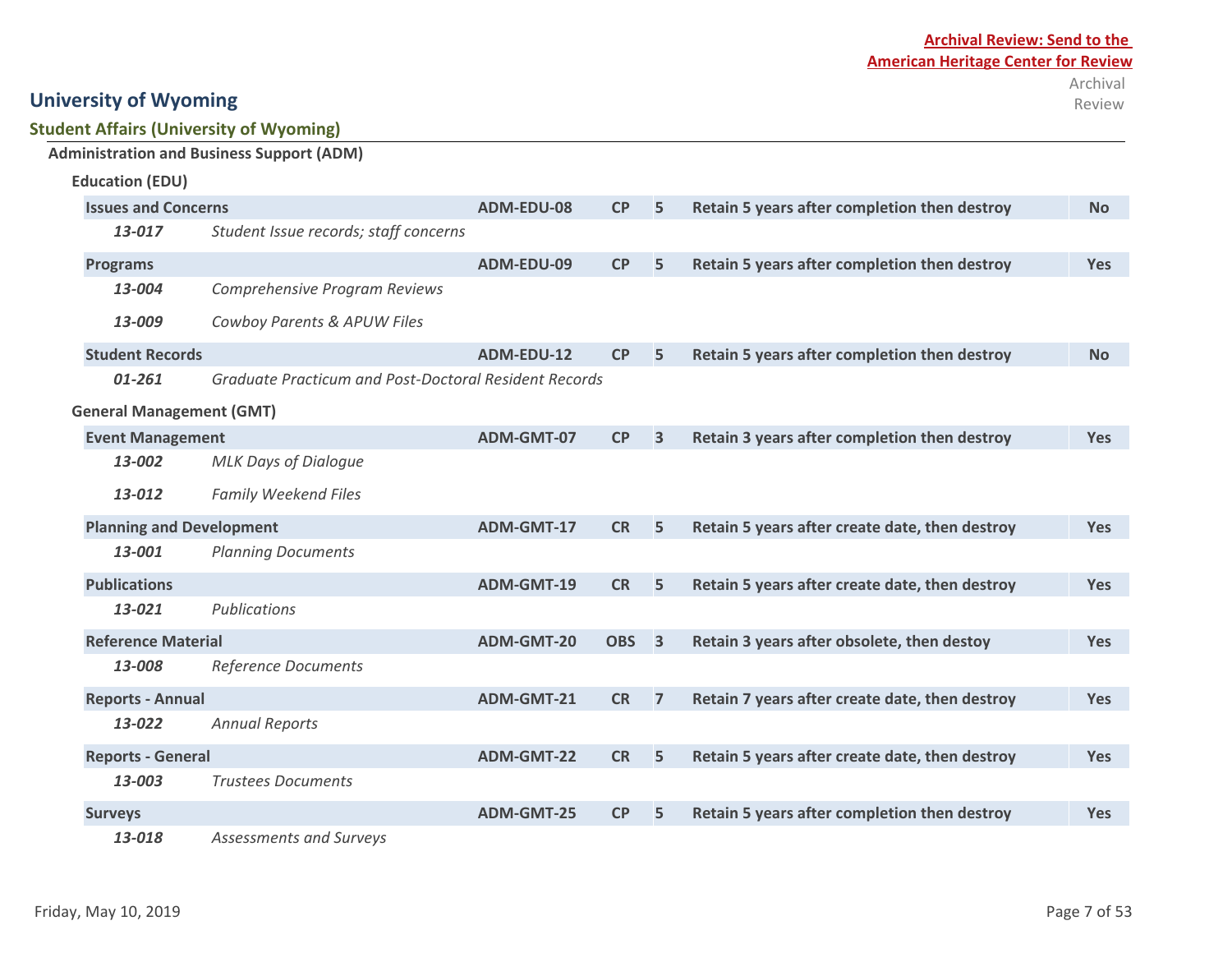| <b>Student Affairs (University of Wyoming)</b> |                                                  |                     |            |                         |                                                       |           |
|------------------------------------------------|--------------------------------------------------|---------------------|------------|-------------------------|-------------------------------------------------------|-----------|
|                                                | <b>Administration and Business Support (ADM)</b> |                     |            |                         |                                                       |           |
| <b>General Management (GMT)</b>                |                                                  |                     |            |                         |                                                       |           |
| <b>Transitory Records</b>                      |                                                  | ADM-GMT-26 OBS/SUP3 |            |                         | Retain 3 years after obsolete or superseded, then de  | <b>No</b> |
| 13-016                                         | <b>General Files A-Z</b>                         |                     |            |                         |                                                       |           |
| <b>Employee Services (EMP)</b>                 |                                                  |                     |            |                         |                                                       |           |
| <b>Personnel Management (PER)</b>              |                                                  |                     |            |                         |                                                       |           |
|                                                | <b>Leave Records/UW Tenure &amp; Promotions</b>  | <b>EMP-PER-10</b>   | <b>CP</b>  | $\overline{3}$          | Retain 3 years after completion then destroy          | <b>No</b> |
| 13-025                                         | Vacation/Sick Leave Records and Time Cards       |                     |            |                         |                                                       |           |
| <b>Personnel Files - Short Term</b>            |                                                  | <b>EMP-PER-14</b>   | TE.        | 5                       | Retain 5 years after separation then destroy          | <b>No</b> |
| 13-019                                         | Personnel Records - Office of the Vice President |                     |            |                         |                                                       |           |
| Personnel Records - Division staff<br>13-020   |                                                  |                     |            |                         |                                                       |           |
| <b>Student Employment</b>                      |                                                  | EMP-PER-16          | TE.        | 5                       | Retain 5 years after separation then destroy          | <b>No</b> |
| 01-262                                         | <b>Student Personnel and Payroll Records</b>     |                     |            |                         |                                                       |           |
| <b>Staffing and Recruiting (SAR)</b>           |                                                  |                     |            |                         |                                                       |           |
| <b>Applicants - Not Hired</b>                  |                                                  | <b>EMP-SAR-01</b>   | <b>CYE</b> | $\overline{\mathbf{3}}$ | Retain 3 year after calendar year end then destroy    | <b>No</b> |
| 13-015                                         | <b>Search Files</b>                              |                     |            |                         |                                                       |           |
| <b>Financial and Accounting (FIN)</b>          |                                                  |                     |            |                         |                                                       |           |
| <b>Accounting Management (ACC)</b>             |                                                  |                     |            |                         |                                                       |           |
| <b>Reports - Accounting</b>                    |                                                  | FIN-ACC-10          | <b>FYE</b> | 5                       | Retain 5 years after the fiscal year end then destroy | <b>No</b> |
| 13-023                                         | IDRs, POs, Invoices, Vouchers                    |                     |            |                         |                                                       |           |
| 13-024                                         | <b>Accounting and Budget Records</b>             |                     |            |                         |                                                       |           |
|                                                | <b>Grant and Scholarship Management (GRM)</b>    |                     |            |                         |                                                       |           |
| <b>Grant Files</b>                             |                                                  | FIN-GRM-01          | CP         | 10                      | Retain 10 years after completion then destroy         | <b>No</b> |
| 13-005                                         | College Access Challenge Grant                   |                     |            |                         |                                                       |           |
| 13-013                                         | Chief Washakie Scholarship Files                 |                     |            |                         |                                                       |           |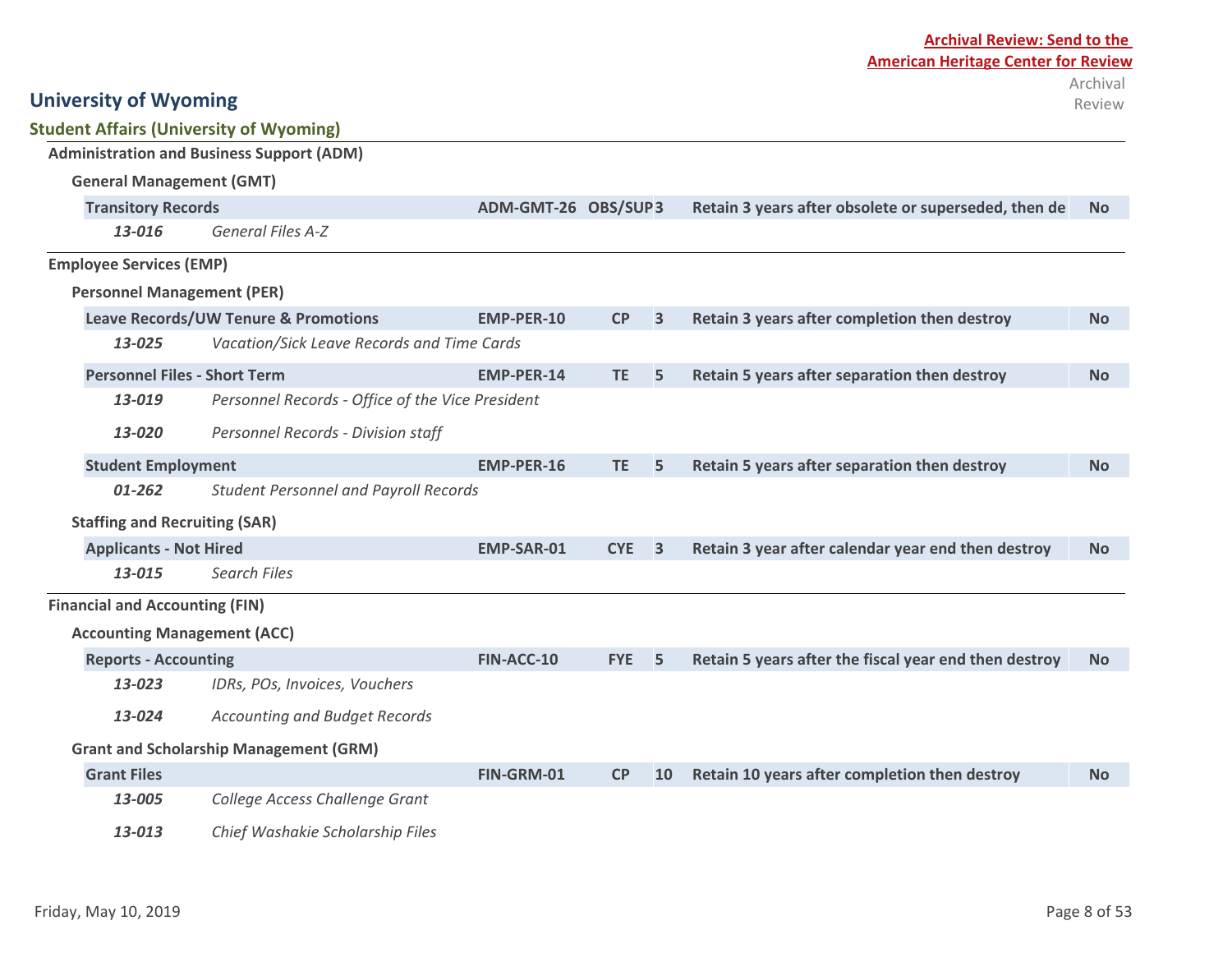| <b>Student Affairs (University of Wyoming)</b><br><b>Financial and Accounting (FIN)</b><br><b>Investment Management (INV)</b><br><b>Endowments and Funds</b><br><b>PERM</b><br>FIN-INV-02<br><b>Retain permanently</b><br><b>Foundation Reports</b><br>13-007<br><b>Endowment Files</b><br>13-010<br>13-014<br>Northern Arapaho Endowment Files<br><b>Legal and Judiciary (LGL)</b><br><b>Contract Management (CTR)</b><br><b>General</b><br>Retain 10 years after expiration then destroy<br>LGL-CTR-04<br><b>EXP</b><br><b>10</b><br>13-011<br>Contracts |                                               |                   |           |                         |                                               |            |
|------------------------------------------------------------------------------------------------------------------------------------------------------------------------------------------------------------------------------------------------------------------------------------------------------------------------------------------------------------------------------------------------------------------------------------------------------------------------------------------------------------------------------------------------------------|-----------------------------------------------|-------------------|-----------|-------------------------|-----------------------------------------------|------------|
|                                                                                                                                                                                                                                                                                                                                                                                                                                                                                                                                                            |                                               |                   |           |                         |                                               |            |
|                                                                                                                                                                                                                                                                                                                                                                                                                                                                                                                                                            |                                               |                   |           |                         |                                               |            |
|                                                                                                                                                                                                                                                                                                                                                                                                                                                                                                                                                            |                                               |                   |           |                         |                                               | <b>Yes</b> |
|                                                                                                                                                                                                                                                                                                                                                                                                                                                                                                                                                            |                                               |                   |           |                         |                                               |            |
|                                                                                                                                                                                                                                                                                                                                                                                                                                                                                                                                                            |                                               |                   |           |                         |                                               |            |
|                                                                                                                                                                                                                                                                                                                                                                                                                                                                                                                                                            |                                               |                   |           |                         |                                               |            |
|                                                                                                                                                                                                                                                                                                                                                                                                                                                                                                                                                            |                                               |                   |           |                         |                                               |            |
|                                                                                                                                                                                                                                                                                                                                                                                                                                                                                                                                                            |                                               |                   |           |                         |                                               |            |
|                                                                                                                                                                                                                                                                                                                                                                                                                                                                                                                                                            |                                               |                   |           |                         |                                               | <b>No</b>  |
|                                                                                                                                                                                                                                                                                                                                                                                                                                                                                                                                                            |                                               |                   |           |                         |                                               |            |
| <b>Public Health Services (PHS)</b>                                                                                                                                                                                                                                                                                                                                                                                                                                                                                                                        |                                               |                   |           |                         |                                               |            |
| <b>Hospital and Medical (HAM)</b>                                                                                                                                                                                                                                                                                                                                                                                                                                                                                                                          |                                               |                   |           |                         |                                               |            |
| <b>Patient Management</b>                                                                                                                                                                                                                                                                                                                                                                                                                                                                                                                                  |                                               | PHS-HAM-17        | CP        | 10                      | Retain 10 years after completion then destroy | <b>No</b>  |
| 96-010                                                                                                                                                                                                                                                                                                                                                                                                                                                                                                                                                     | <b>Client Counseling Files</b>                |                   |           |                         |                                               |            |
|                                                                                                                                                                                                                                                                                                                                                                                                                                                                                                                                                            | <b>Student Health (University of Wyoming)</b> |                   |           |                         |                                               |            |
| <b>Employee Services (EMP)</b>                                                                                                                                                                                                                                                                                                                                                                                                                                                                                                                             |                                               |                   |           |                         |                                               |            |
| <b>Personnel Management (PER)</b>                                                                                                                                                                                                                                                                                                                                                                                                                                                                                                                          |                                               |                   |           |                         |                                               |            |
| <b>Personnel Files - Short Term</b>                                                                                                                                                                                                                                                                                                                                                                                                                                                                                                                        |                                               | <b>EMP-PER-14</b> | TE.       | 5                       | Retain 5 years after separation then destroy  | <b>No</b>  |
| 02-426                                                                                                                                                                                                                                                                                                                                                                                                                                                                                                                                                     | Pre-Employment Medical Examinations - Staff   |                   |           |                         |                                               |            |
| <b>Public Health Services (PHS)</b>                                                                                                                                                                                                                                                                                                                                                                                                                                                                                                                        |                                               |                   |           |                         |                                               |            |
| <b>Hospital and Medical (HAM)</b>                                                                                                                                                                                                                                                                                                                                                                                                                                                                                                                          |                                               |                   |           |                         |                                               |            |
|                                                                                                                                                                                                                                                                                                                                                                                                                                                                                                                                                            | <b>Immunization/Vaccination Reporting</b>     | PHS-HAM-23        | CP        | $\overline{\mathbf{3}}$ | Retain 3 years after completion then destroy  | <b>No</b>  |
| 02-360                                                                                                                                                                                                                                                                                                                                                                                                                                                                                                                                                     | Measles, Mumps and Rubella Vaccination Form   |                   |           |                         |                                               |            |
| <b>Patient Management</b>                                                                                                                                                                                                                                                                                                                                                                                                                                                                                                                                  |                                               | PHS-HAM-17        | <b>CP</b> | 10                      | Retain 10 years after completion then destroy | <b>No</b>  |
|                                                                                                                                                                                                                                                                                                                                                                                                                                                                                                                                                            |                                               |                   |           |                         |                                               |            |

*14806 X-Ray Films*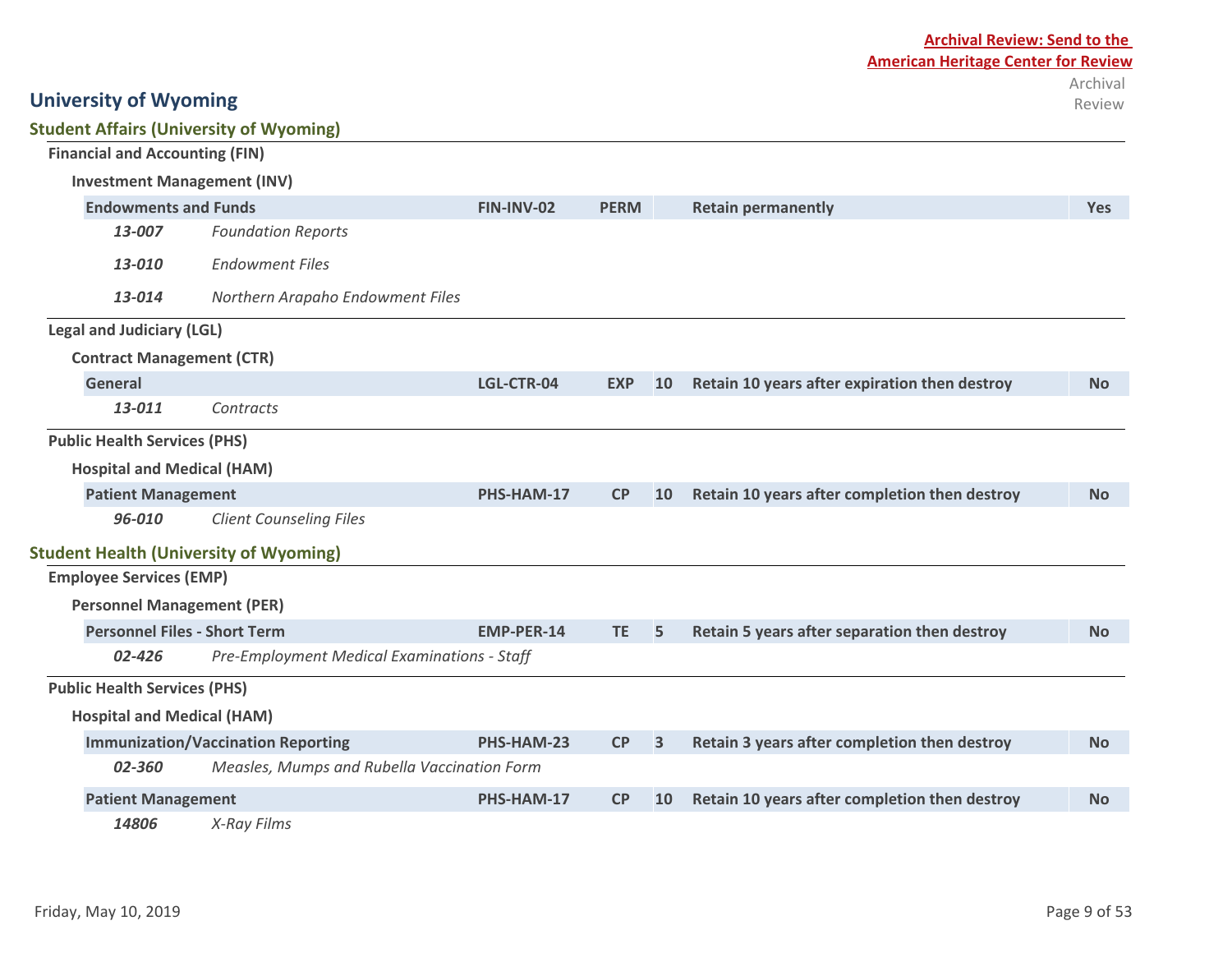|                                               | <b>Archival Review: Send to the</b>                                  |                     |             |                |                                                      |                    |  |
|-----------------------------------------------|----------------------------------------------------------------------|---------------------|-------------|----------------|------------------------------------------------------|--------------------|--|
|                                               |                                                                      |                     |             |                | <b>American Heritage Center for Review</b>           |                    |  |
| <b>University of Wyoming</b>                  |                                                                      |                     |             |                |                                                      | Archival<br>Review |  |
| <b>Student Health (University of Wyoming)</b> |                                                                      |                     |             |                |                                                      |                    |  |
| <b>Public Health Services (PHS)</b>           |                                                                      |                     |             |                |                                                      |                    |  |
| <b>Hospital and Medical (HAM)</b>             |                                                                      |                     |             |                |                                                      |                    |  |
| <b>Patient Records - Adults</b>               |                                                                      | PHS-HAM-18          | CP          | $\overline{7}$ | Retain 7 years after completion then destroy         | <b>No</b>          |  |
| 16076                                         | <b>Student Patient Files</b>                                         |                     |             |                |                                                      |                    |  |
| 16077                                         | <b>Student Psychiatric Files</b>                                     |                     |             |                |                                                      |                    |  |
|                                               | Vice President and Chief Information Officer (University of Wyoming) |                     |             |                |                                                      |                    |  |
|                                               | <b>Administration and Business Support (ADM)</b>                     |                     |             |                |                                                      |                    |  |
| <b>General Management (GMT)</b>               |                                                                      |                     |             |                |                                                      |                    |  |
| <b>Transitory Records</b>                     |                                                                      | ADM-GMT-26 OBS/SUP3 |             |                | Retain 3 years after obsolete or superseded, then de | <b>No</b>          |  |
| 97-059                                        | <b>Telephone Records</b>                                             |                     |             |                |                                                      |                    |  |
|                                               | Vice President for Academic Affairs (University of Wyoming)          |                     |             |                |                                                      |                    |  |
|                                               | <b>Administration and Business Support (ADM)</b>                     |                     |             |                |                                                      |                    |  |
|                                               | Archives, Library and Museum Management (ALM)                        |                     |             |                |                                                      |                    |  |
|                                               | <b>Acquisitions and Decommissions</b>                                | ADM-ALM-01          | CP          | $\overline{4}$ | Retain 4 years after completion then destroy         | Yes                |  |
| $01 - 215$                                    | <b>New Book List</b>                                                 |                     |             |                |                                                      |                    |  |
| <b>Collection Management</b>                  |                                                                      | ADM-ALM-02          | <b>PERM</b> |                | <b>Retain permanently</b>                            | <b>No</b>          |  |
| 00-194                                        | <b>Collection Case Files</b>                                         |                     |             |                |                                                      |                    |  |
| 00-197                                        | Master Copy of Archival Inventories                                  |                     |             |                |                                                      |                    |  |
| 00-201                                        | <b>Research Lead Cards</b>                                           |                     |             |                |                                                      |                    |  |
| 00-286                                        | <b>Climate Station Reports</b>                                       |                     |             |                |                                                      |                    |  |
| 01-226                                        | <b>Deaccession Records</b>                                           |                     |             |                |                                                      |                    |  |
| 01-227                                        | <b>Holdings Information</b>                                          |                     |             |                |                                                      |                    |  |
| 01-232                                        | <b>Historical Records</b>                                            |                     |             |                |                                                      |                    |  |
| 02-410                                        | <b>Collection Photographs and Slides</b>                             |                     |             |                |                                                      |                    |  |

*02-411 Collection Records*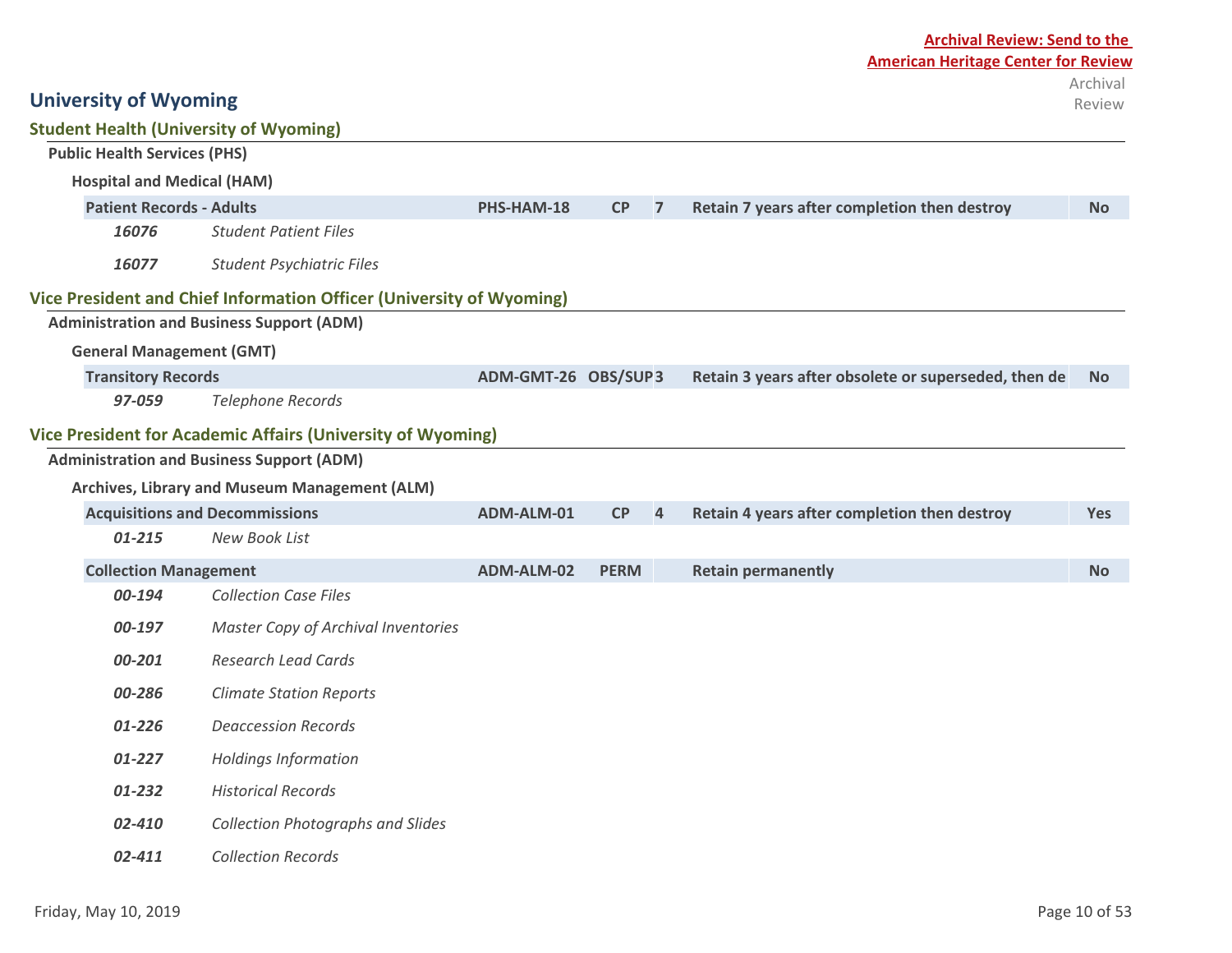|  | Vice President for Academic Affairs (University of Wyoming) |  |  |
|--|-------------------------------------------------------------|--|--|
|--|-------------------------------------------------------------|--|--|

| <b>Administration and Business Support (ADM)</b> |                                                                     |                                                      |            |             |                         |                                                |           |  |
|--------------------------------------------------|---------------------------------------------------------------------|------------------------------------------------------|------------|-------------|-------------------------|------------------------------------------------|-----------|--|
| Archives, Library and Museum Management (ALM)    |                                                                     |                                                      |            |             |                         |                                                |           |  |
|                                                  | <b>Collection Management</b>                                        |                                                      | ADM-ALM-02 | <b>PERM</b> |                         | <b>Retain permanently</b>                      | <b>No</b> |  |
|                                                  | $02 - 414$                                                          | <b>Exhibition Records</b>                            |            |             |                         |                                                |           |  |
|                                                  | 99-049                                                              | <b>Oral History Audio Tapes</b>                      |            |             |                         |                                                |           |  |
| Lending                                          |                                                                     |                                                      | ADM-ALM-04 | CP          | $\overline{\mathbf{3}}$ | Retain 3 years after completion then destroy   | <b>No</b> |  |
|                                                  | 01-090                                                              | <b>Audio-Visual Materials and Book Rental Forms</b>  |            |             |                         |                                                |           |  |
|                                                  | 01-214                                                              | Inter-Library Loan Records                           |            |             |                         |                                                |           |  |
|                                                  | 01-216                                                              | Overdue Records                                      |            |             |                         |                                                |           |  |
|                                                  | <b>Patron Management</b>                                            |                                                      | ADM-ALM-05 | <b>CP</b>   | 3                       | Retain 3 years after completion then destroy   | <b>No</b> |  |
|                                                  | 00-200                                                              | <b>Researcher Records</b>                            |            |             |                         |                                                |           |  |
|                                                  | 01-217                                                              | <b>Patron Records</b>                                |            |             |                         |                                                |           |  |
|                                                  |                                                                     | <b>Community and Public Relations (COM)</b>          |            |             |                         |                                                |           |  |
| <b>Awards</b>                                    |                                                                     |                                                      | ADM-COM-01 | <b>CR</b>   | 5                       | Retain 5 years after create date, then destroy | Yes       |  |
|                                                  | 00-029                                                              | <b>Awards Records</b>                                |            |             |                         |                                                |           |  |
| <b>Programs</b>                                  |                                                                     |                                                      | ADM-COM-05 | <b>CP</b>   | 5                       | Retain 5 years after completion then destroy   | Yes       |  |
|                                                  | 01-115                                                              | <b>Membership Records</b>                            |            |             |                         |                                                |           |  |
|                                                  | 05-289                                                              | Women with Disabilities Initiative - Program Records |            |             |                         |                                                |           |  |
| <b>Publications</b>                              |                                                                     |                                                      | ADM-COM-06 | <b>CR</b>   | 5                       | Retain 5 years after create date, then destroy | Yes       |  |
|                                                  | 03-198<br><b>Public Relations Records - Departmental Newsletter</b> |                                                      |            |             |                         |                                                |           |  |
|                                                  | <b>Publicity and Promotion</b>                                      |                                                      | ADM-COM-07 | <b>CR</b>   | 5                       | Retain 5 years after create date, then destroy | Yes       |  |
|                                                  | 03-199                                                              | <b>Public Relations - Photographs and Negatives</b>  |            |             |                         |                                                |           |  |
|                                                  | 97-056                                                              | <b>Publicity Records</b>                             |            |             |                         |                                                |           |  |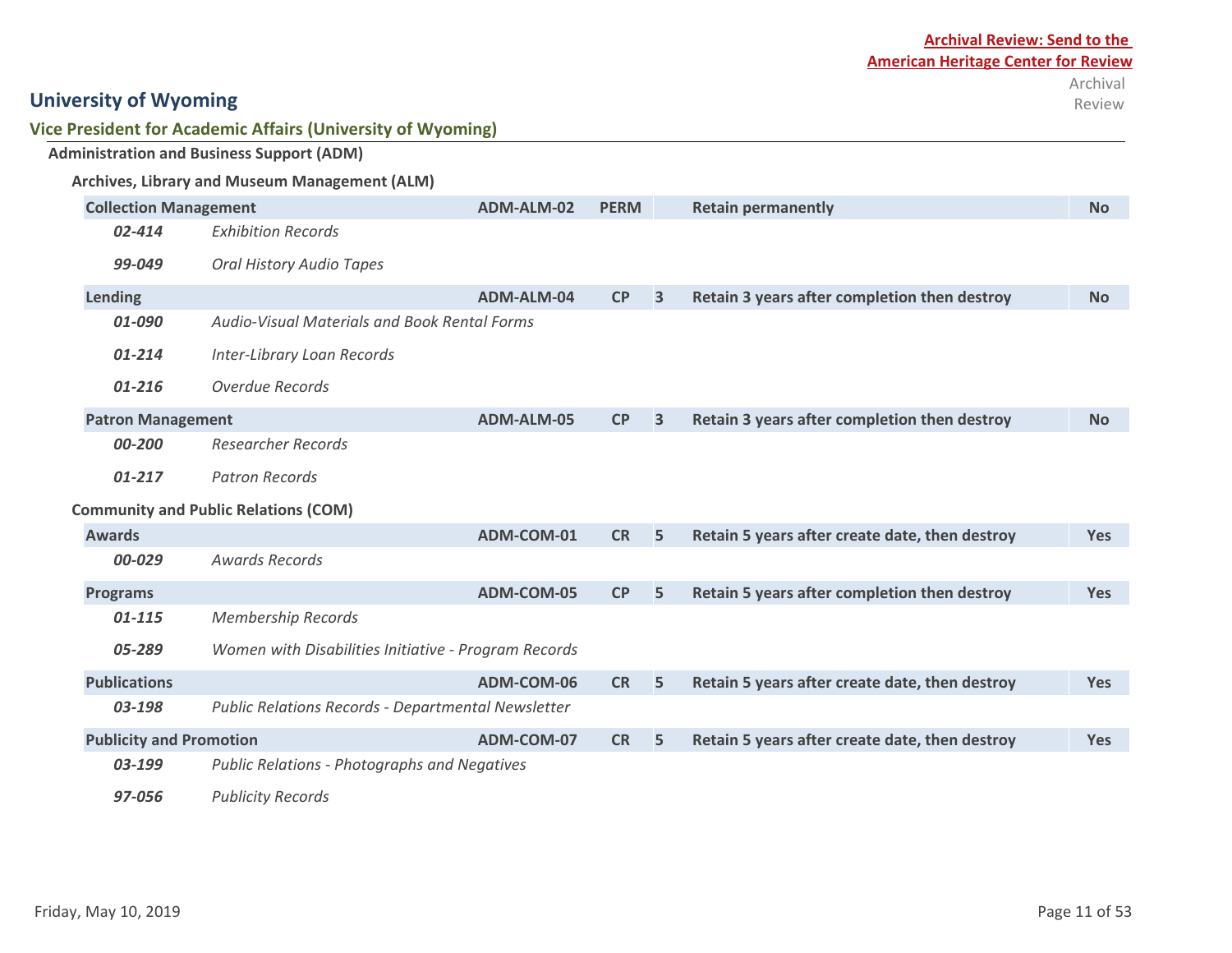#### **Vice President for Academic Affairs (University of Wyoming)**

|                        | <b>Administration and Business Support (ADM)</b>                 |            |           |   |                                                                                                                   |           |
|------------------------|------------------------------------------------------------------|------------|-----------|---|-------------------------------------------------------------------------------------------------------------------|-----------|
| <b>Education (EDU)</b> |                                                                  |            |           |   |                                                                                                                   |           |
|                        | <b>Course Development and Administration</b>                     | ADM-EDU-02 | <b>CR</b> | 5 | Retain 5 years after create date then destroy                                                                     | <b>No</b> |
| 00-043                 | Course Grade Books                                               |            |           |   |                                                                                                                   |           |
| 01-073                 | <b>Grade Collection Forms</b>                                    |            |           |   |                                                                                                                   |           |
| 01-084                 | <b>Credit by Examination Records</b>                             |            |           |   |                                                                                                                   |           |
| 01-093                 | Conference and Noncredit Class Registrations                     |            |           |   |                                                                                                                   |           |
| 01-095                 | <b>Course Organization and Request Forms</b>                     |            |           |   |                                                                                                                   |           |
| 01-096                 | Course Records                                                   |            |           |   |                                                                                                                   |           |
| 01-098                 | <b>Extended Degree Program</b>                                   |            |           |   |                                                                                                                   |           |
| 01-099                 | <b>Off-campus Credit Courses</b>                                 |            |           |   |                                                                                                                   |           |
| 01-104                 | Course Records                                                   |            |           |   |                                                                                                                   |           |
| 01-175                 | Course Grade Books                                               |            |           |   |                                                                                                                   |           |
| 01-176                 | Course Records                                                   |            |           |   |                                                                                                                   |           |
| 01-178                 | Examinations and Test Booklets (aka Blue Books)                  |            |           |   |                                                                                                                   |           |
| 01-199                 | <b>Continuing Legal Education Programs</b>                       |            |           |   |                                                                                                                   |           |
| 01-206                 | American Bar Association Self-Study                              |            |           |   |                                                                                                                   |           |
| 01-208                 | Center for Computer-Assisted Legal Instruction (CALI) Statistics |            |           |   |                                                                                                                   |           |
| 02-413                 | <b>Education Program Records</b>                                 |            |           |   |                                                                                                                   |           |
| 05-263                 | Assistance in Understanding - Handbooks                          |            |           |   |                                                                                                                   |           |
| 05-264                 | Assistance in Understanding - Training Materials                 |            |           |   |                                                                                                                   |           |
| 05-268                 | correspondence, contracts, agreements, budgets, etc.)            |            |           |   | Community Education Program - Effective Partners investing in Children Program Records - Subject Files. (Includes |           |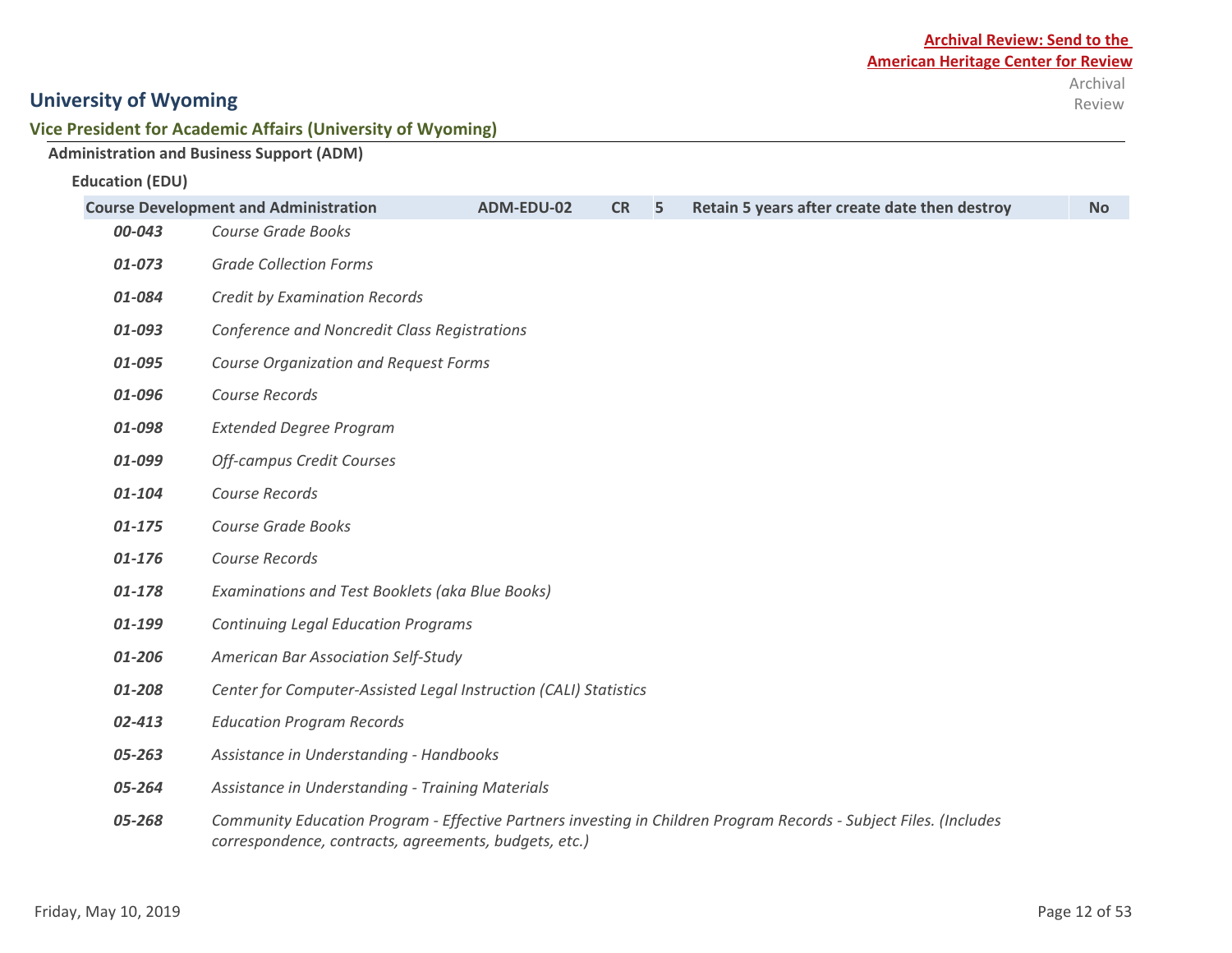Review

## **University of Wyoming**

#### **Vice President for Academic Affairs (University of Wyoming)**

### **Administration and Business Support (ADM)**

#### **Education (EDU)**

|                   | <b>Course Development and Administration</b>                                | ADM-EDU-02 | <b>CR</b> | 5 | Retain 5 years after create date then destroy                                                                             | <b>No</b>  |
|-------------------|-----------------------------------------------------------------------------|------------|-----------|---|---------------------------------------------------------------------------------------------------------------------------|------------|
| 05-269            | parents and teachers.)                                                      |            |           |   | Community Education Program - Effective Partners investing in Children Program Records. (Includes training materials for  |            |
| 05-270            | Community Education Program - Partners in Policymaking Program Records      |            |           |   |                                                                                                                           |            |
| 05-271            | Community Education Program - Partners in Policymaking - Training Materials |            |           |   |                                                                                                                           |            |
| 05-284            | content.)                                                                   |            |           |   | Courses - Course Records. (Includes syllabi, tests, handouts, and other material documenting course offerings and         |            |
| 05-285            | and content.)                                                               |            |           |   | Disability Studies - Course Records. (Includes syllabi, tests, handouts, and other material documenting course offerings  |            |
| 05-286            | course offerings and content.)                                              |            |           |   | Family Science Credentialing Project - Course Records. (Includes syllabi, tests, handouts, and other material documenting |            |
| <b>Enrollment</b> |                                                                             | ADM-EDU-04 | CP        | 5 | Retain 5 years after withdrawal or graduation then                                                                        | <b>No</b>  |
| 01-092            | <b>Enrollment and Withdrawal forms</b>                                      |            |           |   |                                                                                                                           |            |
| 97-054            | <b>Enrollment Records</b>                                                   |            |           |   |                                                                                                                           |            |
| <b>Programs</b>   |                                                                             | ADM-EDU-09 | CP        | 5 | Retain 5 years after completion then destroy                                                                              | <b>Yes</b> |
| 00-031            | Freshman Interest Group Records                                             |            |           |   |                                                                                                                           |            |
| 00-033            | <b>University Studies Program Records</b>                                   |            |           |   |                                                                                                                           |            |
| 01-068            | Academic Program Administrative Records                                     |            |           |   |                                                                                                                           |            |
| 01-083            | Academic Program Administrative Records                                     |            |           |   |                                                                                                                           |            |
| 01-230            | Serials Records                                                             |            |           |   |                                                                                                                           |            |
| 01-234            | Western Trial Advocacy Institute Records                                    |            |           |   |                                                                                                                           |            |
| 05-274            | <b>WIND Family Support Network - Program Records</b>                        |            |           |   |                                                                                                                           |            |
| 05-276            | Wyoming New Options in Technology - Outreach Materials                      |            |           |   |                                                                                                                           |            |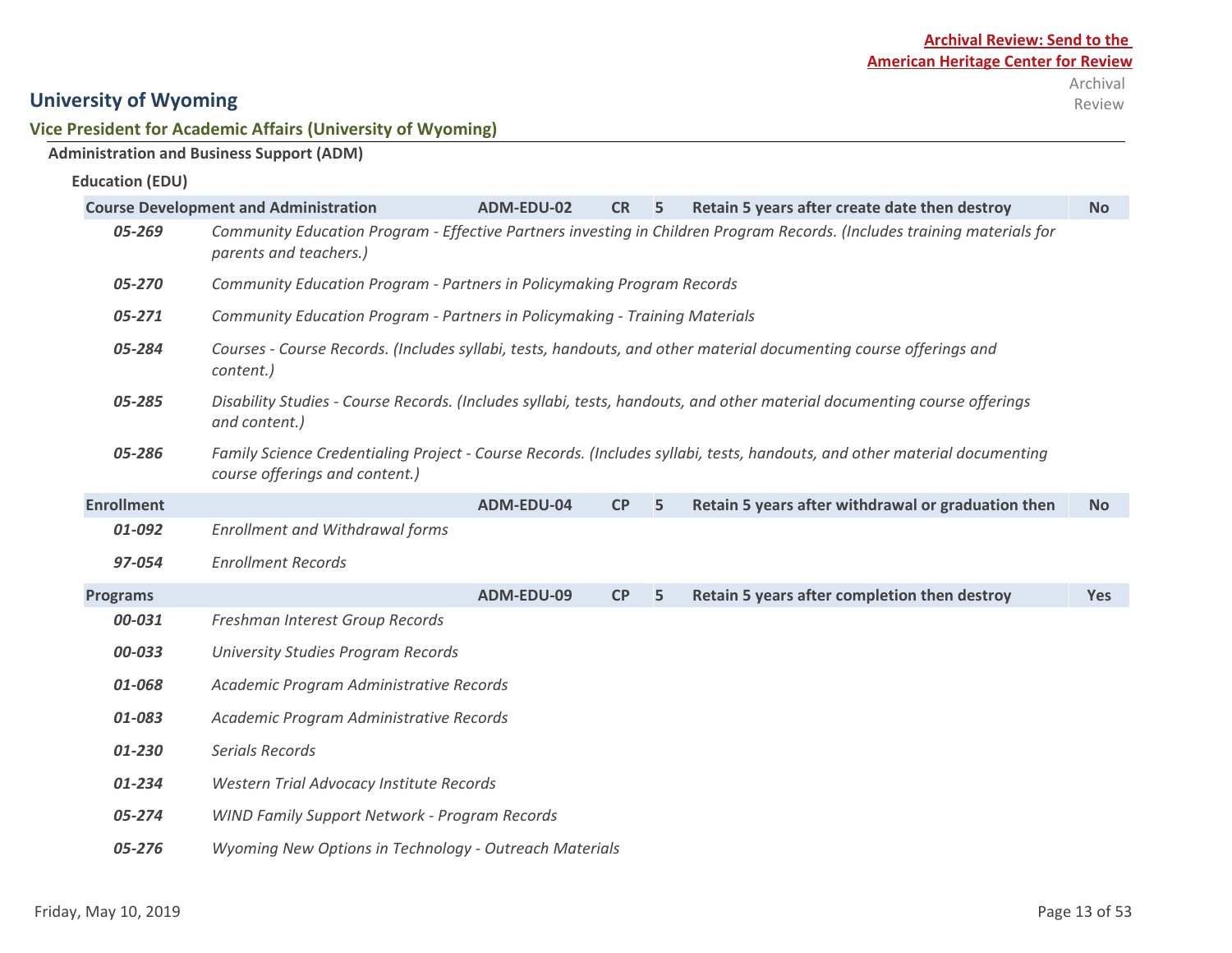#### **Vice President for Academic Affairs (University of Wyoming)**

### **Administration and Business Support (ADM)**

| <b>Education (EDU)</b> |  |
|------------------------|--|
|------------------------|--|

| <b>Programs</b>        |                                                                    | ADM-EDU-09 | <b>CP</b> | 5 | Retain 5 years after completion then destroy | <b>Yes</b> |
|------------------------|--------------------------------------------------------------------|------------|-----------|---|----------------------------------------------|------------|
| 05-277                 | Wyoming New Options in Technology - Program Records                |            |           |   |                                              |            |
| 05-278                 | Wyoming New Options in Technology - Training Materials             |            |           |   |                                              |            |
| 05-280                 | Wyoming Core Indicators Program Records                            |            |           |   |                                              |            |
| 05-281                 | Wyoming Early Start Project Program Records                        |            |           |   |                                              |            |
| 05-283                 | Wyoming Lions Early Childhood Vision Project Training Materials    |            |           |   |                                              |            |
| 05-287                 | Head Start State Collaboration Project - Program Records           |            |           |   |                                              |            |
| 05-290                 | Wyoming Collaborative Mentorship Academy - Program Records         |            |           |   |                                              |            |
| 97-166                 | <b>University College Files</b>                                    |            |           |   |                                              |            |
| 98-004                 | National Science Foundation Financial Accounts (a.k.a. 5 Accounts) |            |           |   |                                              |            |
| <b>Student Records</b> |                                                                    | ADM-EDU-12 | CP        | 5 | Retain 5 years after completion then destroy | <b>No</b>  |
| 00-283                 | <b>Student Records</b>                                             |            |           |   |                                              |            |
| 01-022                 | <b>Student Records</b>                                             |            |           |   |                                              |            |
| 01-079                 | <b>Student Records</b>                                             |            |           |   |                                              |            |
| 01-082                 | <b>Thesis</b>                                                      |            |           |   |                                              |            |
| 01-105                 | <b>Student Records</b>                                             |            |           |   |                                              |            |
| 01-106                 | <b>Student Tracking Records</b>                                    |            |           |   |                                              |            |
| $01 - 177$             | <b>Current Student Records</b>                                     |            |           |   |                                              |            |
| 01-183                 | <b>Student Advising Records</b>                                    |            |           |   |                                              |            |
| 01-184                 | <b>Student Grades</b>                                              |            |           |   |                                              |            |
| 01-185                 | <b>Student Photographs</b>                                         |            |           |   |                                              |            |
|                        |                                                                    |            |           |   |                                              |            |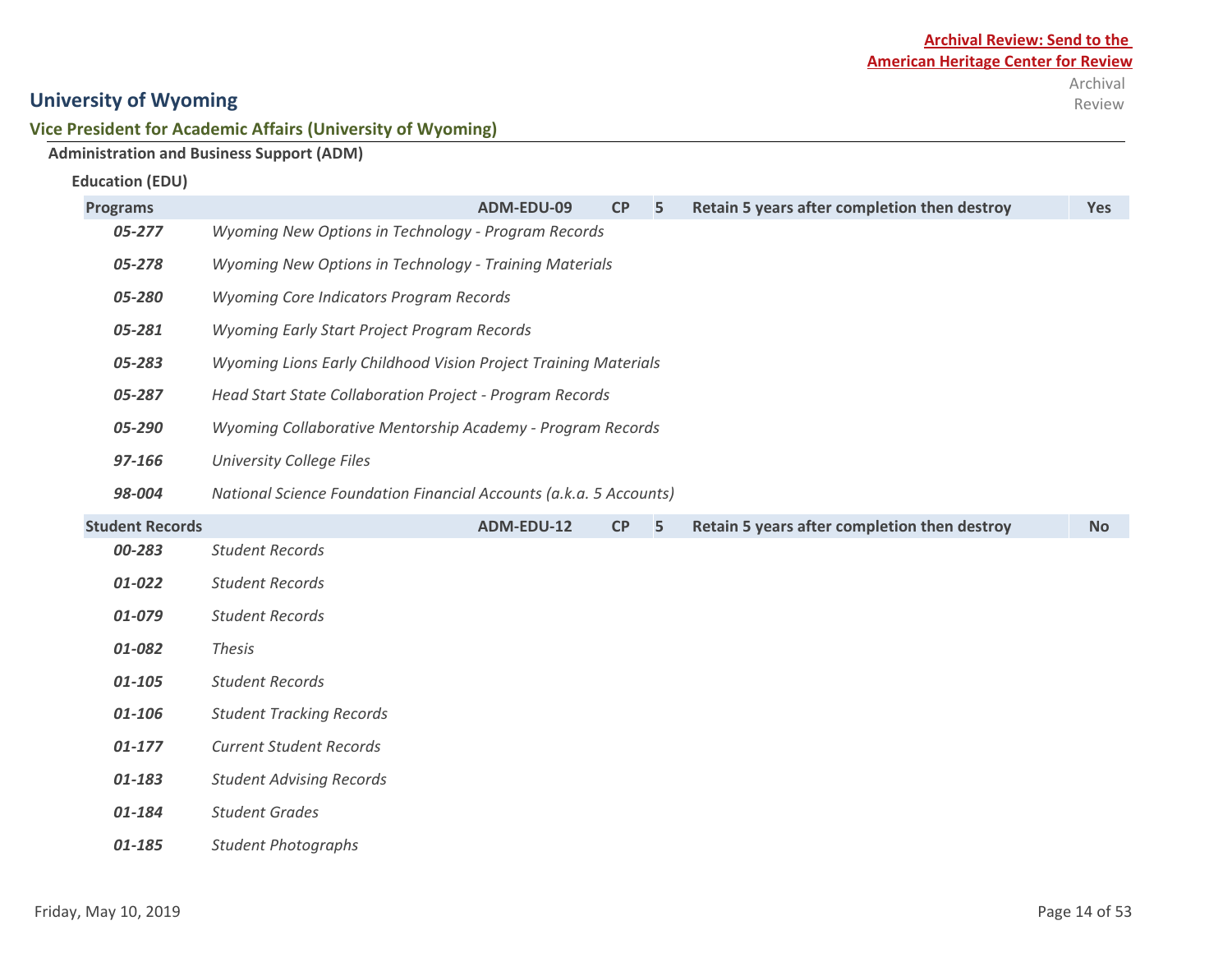#### **Vice President for Academic Affairs (University of Wyoming)**

|                                       | <b>Administration and Business Support (ADM)</b>                                                                                                       |                                                       |                  |             |                                              |           |  |  |
|---------------------------------------|--------------------------------------------------------------------------------------------------------------------------------------------------------|-------------------------------------------------------|------------------|-------------|----------------------------------------------|-----------|--|--|
| <b>Education (EDU)</b>                |                                                                                                                                                        |                                                       |                  |             |                                              |           |  |  |
| <b>Student Records</b>                |                                                                                                                                                        | ADM-EDU-12                                            | CP               | 5           | Retain 5 years after completion then destroy | <b>No</b> |  |  |
| 01-220                                | <b>Student Work Records</b>                                                                                                                            |                                                       |                  |             |                                              |           |  |  |
| 02-356                                | <b>Student Records</b>                                                                                                                                 |                                                       |                  |             |                                              |           |  |  |
| 02-445                                | <b>Student Records</b>                                                                                                                                 |                                                       |                  |             |                                              |           |  |  |
| 03-168                                | <b>Student Records</b>                                                                                                                                 |                                                       |                  |             |                                              |           |  |  |
| 03-169                                |                                                                                                                                                        | <b>Student Summary Report of Clinical Clock Hours</b> |                  |             |                                              |           |  |  |
| 06-011                                | <b>Student Records</b>                                                                                                                                 |                                                       |                  |             |                                              |           |  |  |
| 06-040                                | <b>Student Records</b>                                                                                                                                 |                                                       |                  |             |                                              |           |  |  |
| 07-037                                | <b>Student Records</b>                                                                                                                                 |                                                       |                  |             |                                              |           |  |  |
| 12832                                 | Students' Final Examinations (These records are the examinations administered at the end of the semester, which were<br>not returned to the students.) |                                                       |                  |             |                                              |           |  |  |
| 97-057                                | <b>Student Records</b>                                                                                                                                 |                                                       |                  |             |                                              |           |  |  |
| 98-002                                | <b>Graduate Student Records</b>                                                                                                                        |                                                       |                  |             |                                              |           |  |  |
| 98-011                                | Undergraduate Student Records                                                                                                                          |                                                       |                  |             |                                              |           |  |  |
| 99-006                                | <b>Student Records and Tracking</b>                                                                                                                    |                                                       |                  |             |                                              |           |  |  |
| 99-052                                | <b>Student Records</b>                                                                                                                                 |                                                       |                  |             |                                              |           |  |  |
| <b>Student Transcripts - Colleges</b> |                                                                                                                                                        | ADM-EDU-13                                            | CP               | $\mathbf 0$ | <b>Retain permanently</b>                    | <b>No</b> |  |  |
| 01-179                                | <b>Former Student Records</b>                                                                                                                          |                                                       |                  |             |                                              |           |  |  |
| <b>General Management (GMT)</b>       |                                                                                                                                                        |                                                       |                  |             |                                              |           |  |  |
| <b>Associations and Memberships</b>   |                                                                                                                                                        | ADM-GMT-01                                            | OBS <sub>5</sub> |             | Retain 5 years after obsolete then destroy   | Yes       |  |  |
| 01-245                                | <b>University Faculty Association Records</b>                                                                                                          |                                                       |                  |             |                                              |           |  |  |

*01-264 Colorado Alliance of Research Libraries Records*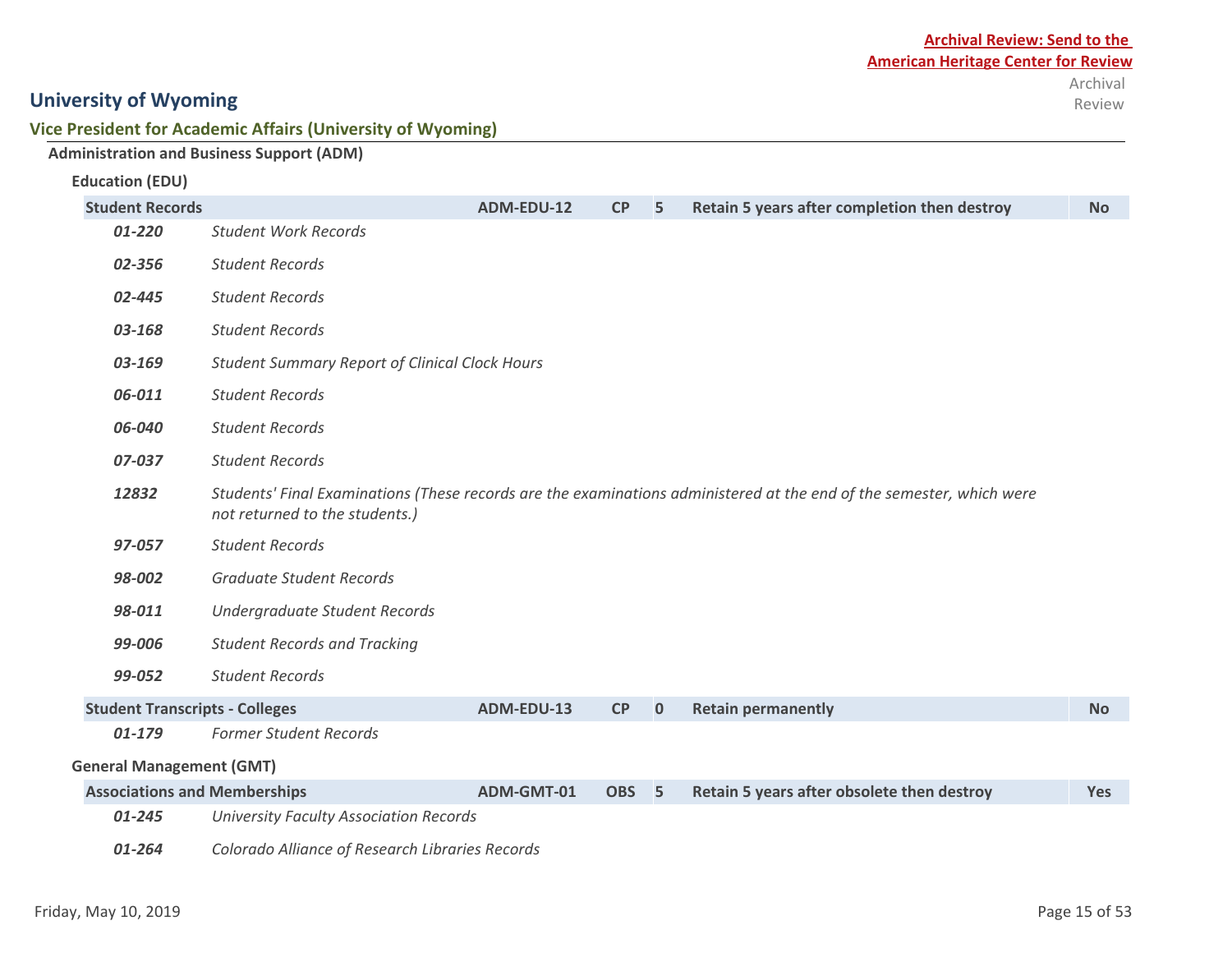**Vice President for Academic Affairs (University of Wyoming)**

**Administration and Business Support (ADM)**

| <b>General Management (GMT)</b>                                                                                                                                                                                                |                                                                                  |            |                  |                         |                                                |            |
|--------------------------------------------------------------------------------------------------------------------------------------------------------------------------------------------------------------------------------|----------------------------------------------------------------------------------|------------|------------------|-------------------------|------------------------------------------------|------------|
| <b>Associations and Memberships</b>                                                                                                                                                                                            |                                                                                  | ADM-GMT-01 | <b>OBS</b>       | 5                       | Retain 5 years after obsolete then destroy     | Yes        |
| 98-015                                                                                                                                                                                                                         | University of Wyoming Student Chapter of the American Society of Civil Engineers |            |                  |                         |                                                |            |
| <b>Calendars and Schedules</b>                                                                                                                                                                                                 |                                                                                  | ADM-GMT-02 | OBS <sub>5</sub> |                         | Retain 5 years after obsolete then destroy     | <b>No</b>  |
| 01-269                                                                                                                                                                                                                         | <b>Staff Calendars</b>                                                           |            |                  |                         |                                                |            |
| <b>Correspondence - General</b>                                                                                                                                                                                                |                                                                                  | ADM-GMT-05 | <b>CR</b>        | $\overline{\mathbf{3}}$ | Retain 3 years after create date, then destroy | <b>Yes</b> |
| 00-271                                                                                                                                                                                                                         | Correspondence Files                                                             |            |                  |                         |                                                |            |
| 01-091                                                                                                                                                                                                                         | Correspondence                                                                   |            |                  |                         |                                                |            |
| $01 - 223$                                                                                                                                                                                                                     | <b>Bindery Correspondence</b>                                                    |            |                  |                         |                                                |            |
| 01-239                                                                                                                                                                                                                         | Correspondence                                                                   |            |                  |                         |                                                |            |
| Elections (Series contains correspondence with candidates, their vitae & candidacy statements, & ballots & tallies of<br>01-240<br>election of faculty members to the positions of chair-elect, secretary, & member-at-large.) |                                                                                  |            |                  |                         |                                                |            |
| 01-265                                                                                                                                                                                                                         | Correspondence                                                                   |            |                  |                         |                                                |            |
| 02-206                                                                                                                                                                                                                         | Correspondence, Administrative                                                   |            |                  |                         |                                                |            |
| 05-255                                                                                                                                                                                                                         | Correspondence                                                                   |            |                  |                         |                                                |            |
| <b>Event Management</b>                                                                                                                                                                                                        |                                                                                  | ADM-GMT-07 | CP               | $\overline{\mathbf{3}}$ | Retain 3 years after completion then destroy   | <b>Yes</b> |
| 01-116                                                                                                                                                                                                                         | Pledge Forms and Remittance Cards                                                |            |                  |                         |                                                |            |
| 01-174                                                                                                                                                                                                                         | <b>Commencement Records</b>                                                      |            |                  |                         |                                                |            |
| 01-181                                                                                                                                                                                                                         | <b>Orientation Records</b>                                                       |            |                  |                         |                                                |            |
| 01-201                                                                                                                                                                                                                         | <b>Videotapes of Lecturers</b>                                                   |            |                  |                         |                                                |            |
| 02-415                                                                                                                                                                                                                         | Gala Ball Records                                                                |            |                  |                         |                                                |            |
| 02-419                                                                                                                                                                                                                         | <b>Special Events Records</b>                                                    |            |                  |                         |                                                |            |
| 97-159                                                                                                                                                                                                                         | University Centennial Campaign                                                   |            |                  |                         |                                                |            |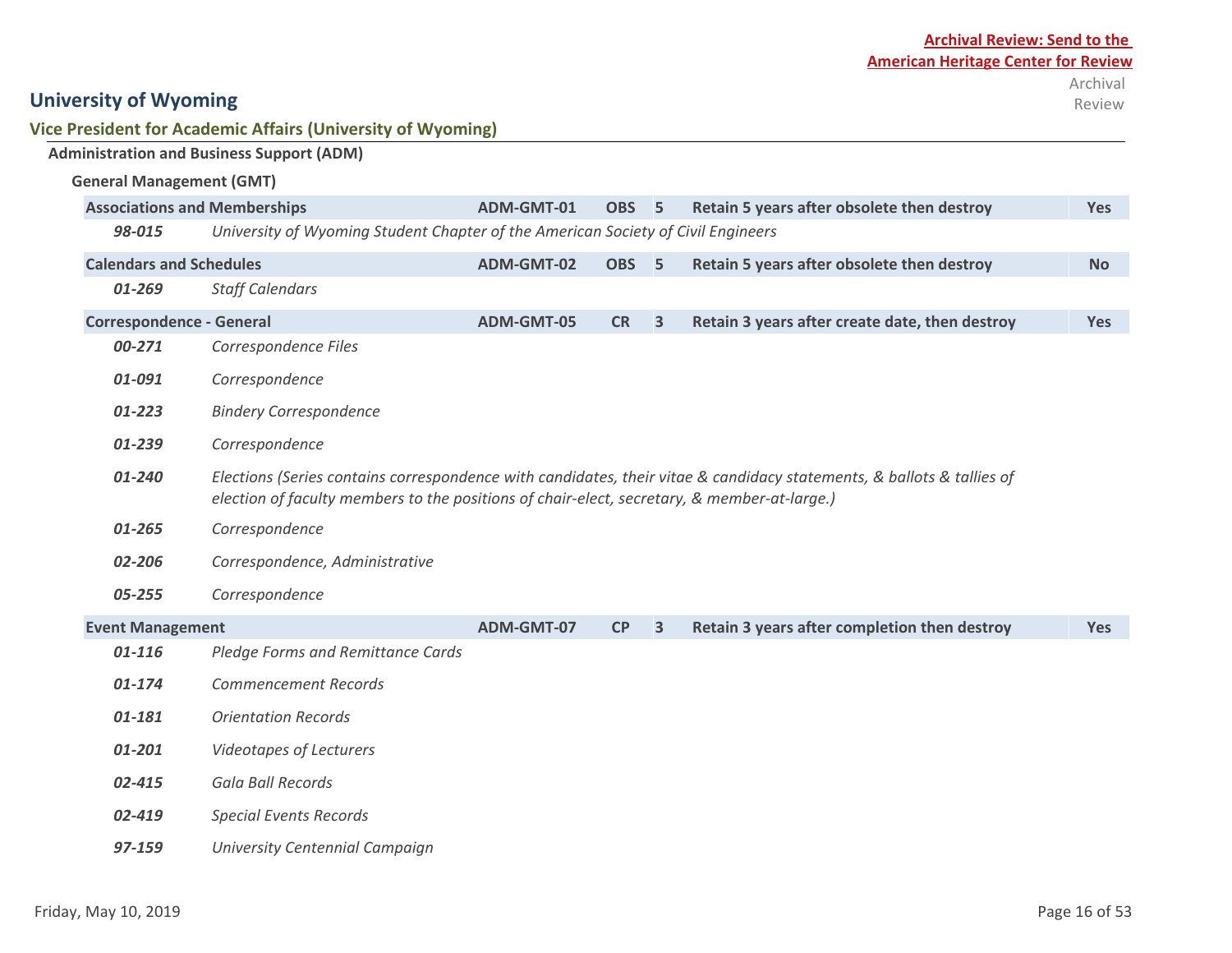| Vice President for Academic Affairs (University of Wyoming) |  |  |  |
|-------------------------------------------------------------|--|--|--|
|-------------------------------------------------------------|--|--|--|

|                                    | <b>Administration and Business Support (ADM)</b> |            |             |                         |                                                |            |
|------------------------------------|--------------------------------------------------|------------|-------------|-------------------------|------------------------------------------------|------------|
| <b>General Management (GMT)</b>    |                                                  |            |             |                         |                                                |            |
| <b>Event Management</b>            |                                                  | ADM-GMT-07 | CP          | $\overline{\mathbf{3}}$ | Retain 3 years after completion then destroy   | <b>Yes</b> |
| 99-053                             | Video Interviews of Graduating Seniors           |            |             |                         |                                                |            |
| <b>Historical</b>                  |                                                  | ADM-GMT-08 | <b>PERM</b> |                         | <b>Retain permanently</b>                      | <b>No</b>  |
| 97-163                             | Review of Deans Position Records                 |            |             |                         |                                                |            |
| <b>Photographs and Visual Arts</b> |                                                  | ADM-GMT-16 | <b>CR</b>   | 5                       | Retain 5 years after create date, then destroy | Yes        |
| 03-200                             | <b>Field Photographs</b>                         |            |             |                         |                                                |            |
| <b>Planning and Development</b>    |                                                  | ADM-GMT-17 | <b>CR</b>   | 5                       | Retain 5 years after create date, then destroy | Yes        |
| 03-193                             | Development Records - Donor Files                |            |             |                         |                                                |            |
| 03-194                             | <b>Development Records - Funding Proposals</b>   |            |             |                         |                                                |            |
| 03-195                             | Development Records - Subject Files              |            |             |                         |                                                |            |
| <b>Program and Project Files</b>   |                                                  | ADM-GMT-18 | CP          | 5                       | Retain 5 years after completion then destroy   | Yes        |
| 00-192                             | <b>Administrative Records</b>                    |            |             |                         |                                                |            |
| 00-279                             | Program Files                                    |            |             |                         |                                                |            |
| 97-167                             | <b>Subject Files</b>                             |            |             |                         |                                                |            |
| 99-004                             | <b>Office Records</b>                            |            |             |                         |                                                |            |
| <b>Publications</b>                |                                                  | ADM-GMT-19 | <b>CR</b>   | 5                       | Retain 5 years after create date, then destroy | <b>Yes</b> |
| 00-032                             | Publications                                     |            |             |                         |                                                |            |
| 00-044                             | <b>Departmental Newsletter</b>                   |            |             |                         |                                                |            |
| 00-288                             | Newsletter                                       |            |             |                         |                                                |            |
| 01-076                             | Publications                                     |            |             |                         |                                                |            |
| 01-192                             | Publications                                     |            |             |                         |                                                |            |
| 01-198                             | <b>Brochures</b>                                 |            |             |                         |                                                |            |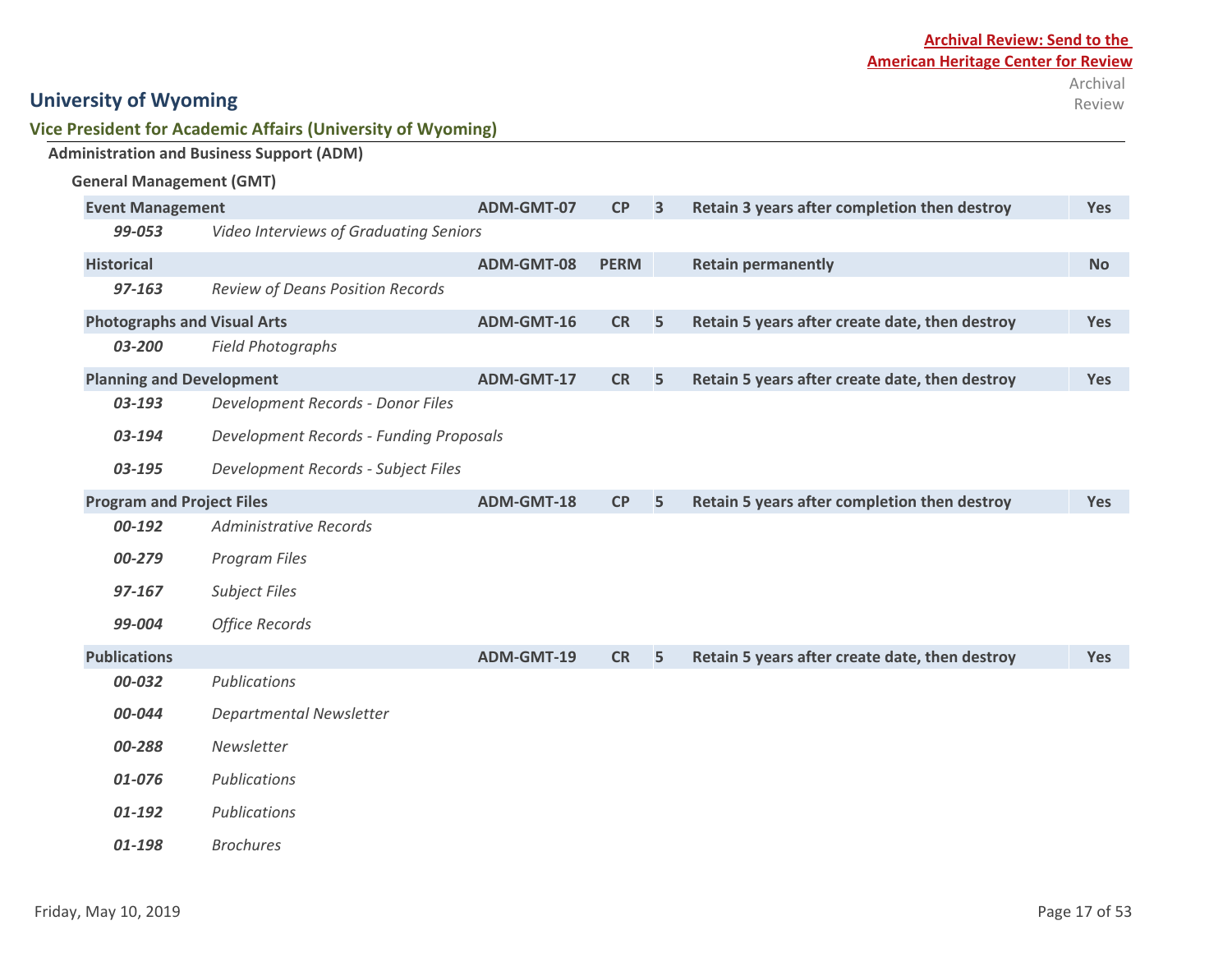| Vice President for Academic Affairs (University of Wyoming) |  |
|-------------------------------------------------------------|--|
|-------------------------------------------------------------|--|

|                                 | <b>Administration and Business Support (ADM)</b>                   |                   |                  |                |                                                                                                             |            |
|---------------------------------|--------------------------------------------------------------------|-------------------|------------------|----------------|-------------------------------------------------------------------------------------------------------------|------------|
| <b>General Management (GMT)</b> |                                                                    |                   |                  |                |                                                                                                             |            |
| <b>Publications</b>             |                                                                    | ADM-GMT-19        | <b>CR</b>        | 5              | Retain 5 years after create date, then destroy                                                              | <b>Yes</b> |
| 01-200                          | Newsletter                                                         |                   |                  |                |                                                                                                             |            |
| 01-235                          | <b>Wyoming Law Review Records</b>                                  |                   |                  |                |                                                                                                             |            |
| 01-268                          | <b>Publications (Non-Record Copies)</b>                            |                   |                  |                |                                                                                                             |            |
| 02-418                          | Publications                                                       |                   |                  |                |                                                                                                             |            |
| 05-259                          | Publications                                                       |                   |                  |                |                                                                                                             |            |
| <b>Reference Material</b>       |                                                                    | <b>ADM-GMT-20</b> | OBS <sub>3</sub> |                | Retain 3 years after obsolete, then destoy                                                                  | <b>Yes</b> |
| 00-287                          |                                                                    |                   |                  |                | National Climatalogical Data Center and National Oceanographic and Atmospheric Administration Publications. |            |
| 01-211                          | LegalTrac Records                                                  |                   |                  |                |                                                                                                             |            |
| 6942                            | Reference Material - Journals and Periodicals                      |                   |                  |                |                                                                                                             |            |
| <b>Reports - Annual</b>         |                                                                    | ADM-GMT-21        | <b>CR</b>        | $\overline{7}$ | Retain 7 years after create date, then destroy                                                              | <b>Yes</b> |
| 00-270                          | <b>Annual Reports</b>                                              |                   |                  |                |                                                                                                             |            |
| <b>Reports - General</b>        |                                                                    | <b>ADM-GMT-22</b> | <b>CR</b>        | 5              | Retain 5 years after create date, then destroy                                                              | <b>Yes</b> |
| 01-189                          | <b>Faculty Committee records</b>                                   |                   |                  |                |                                                                                                             |            |
| 01-238                          | Committee Records                                                  |                   |                  |                |                                                                                                             |            |
| 01-266                          | Institutional Administrative Technology Advisory Committee Records |                   |                  |                |                                                                                                             |            |
| 02-417                          | National Advisory Board of the UW Art Museum Records               |                   |                  |                |                                                                                                             |            |
| 99-045                          | Committee to Establish Womens Studies Department Records           |                   |                  |                |                                                                                                             |            |
| 99-050                          | <b>Scrapbooks</b>                                                  |                   |                  |                |                                                                                                             |            |
| <b>Research</b>                 |                                                                    | ADM-GMT-23        | CP               | 5              | Retain 5 years after completion then destroy                                                                | <b>Yes</b> |
| 00-280                          | <b>Research Project Records</b>                                    |                   |                  |                |                                                                                                             |            |
| 00-290                          | <b>Research Request Forms</b>                                      |                   |                  |                |                                                                                                             |            |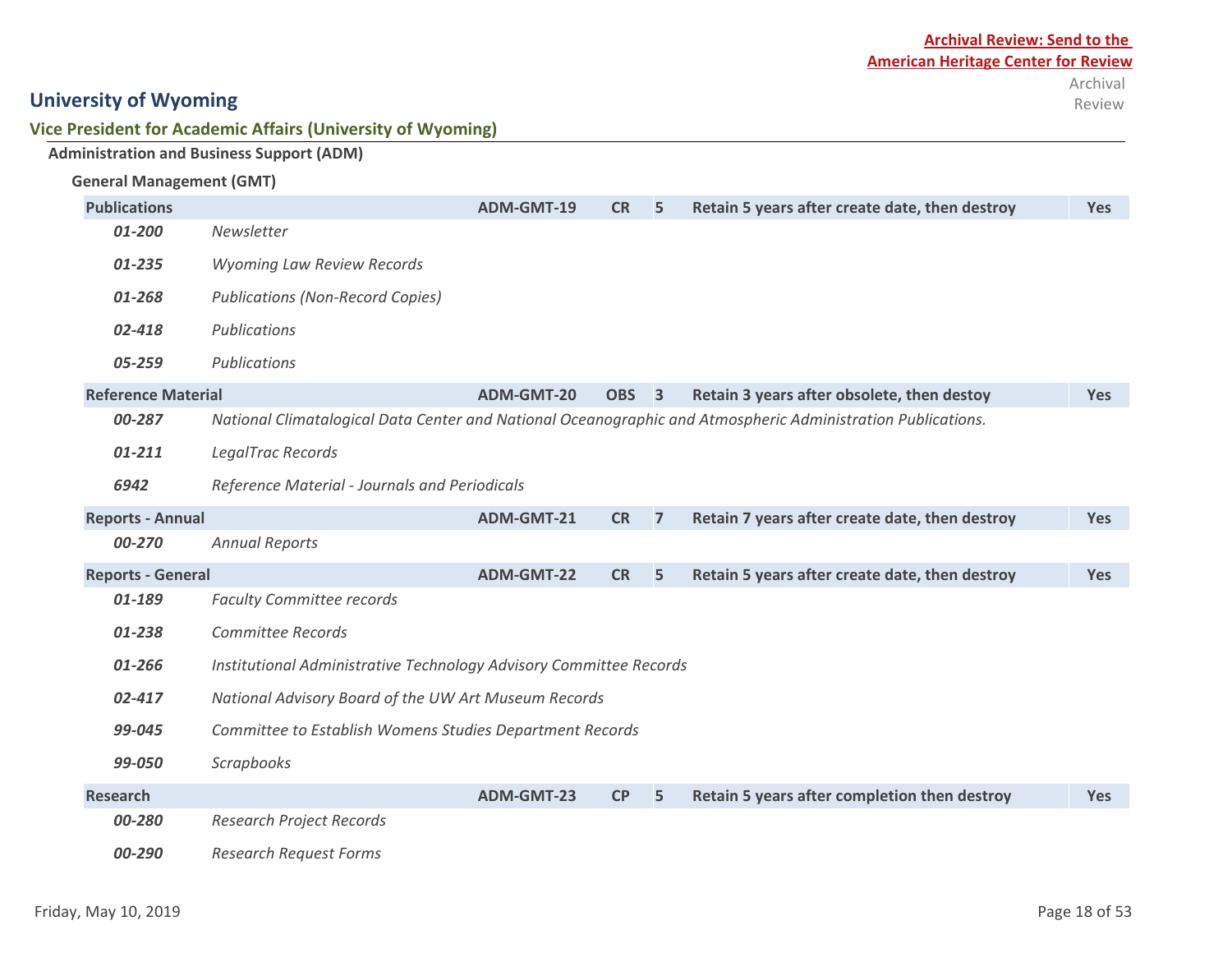| Vice President for Academic Affairs (University of Wyoming) |  |
|-------------------------------------------------------------|--|
|-------------------------------------------------------------|--|

|                                 | <b>Administration and Business Support (ADM)</b>   |                     |    |   |                                                      |           |
|---------------------------------|----------------------------------------------------|---------------------|----|---|------------------------------------------------------|-----------|
| <b>General Management (GMT)</b> |                                                    |                     |    |   |                                                      |           |
| <b>Research</b>                 |                                                    | ADM-GMT-23          | CP | 5 | Retain 5 years after completion then destroy         | Yes       |
| 01-207                          | <b>American Bar Association Statistics</b>         |                     |    |   |                                                      |           |
| 01-233                          | Legal Research Service Records                     |                     |    |   |                                                      |           |
| <b>Transitory Records</b>       |                                                    | ADM-GMT-26 OBS/SUP3 |    |   | Retain 3 years after obsolete or superseded, then de | <b>No</b> |
| 00-042                          | <b>Activity Report Forms</b>                       |                     |    |   |                                                      |           |
| 00-045                          | <b>Directors Subject Files</b>                     |                     |    |   |                                                      |           |
| 00-284                          | <b>Student Score Sheets</b>                        |                     |    |   |                                                      |           |
| 00-291                          | Water and Hydrology Reports and Off-prints         |                     |    |   |                                                      |           |
| 01-080                          | <b>Student Score Sheets</b>                        |                     |    |   |                                                      |           |
| 01-100                          | <b>Regional Offices Records</b>                    |                     |    |   |                                                      |           |
| 01-173                          | Class Scheduling and Exam Records                  |                     |    |   |                                                      |           |
| 01-180                          | <b>General Bulletins and Class Schedules</b>       |                     |    |   |                                                      |           |
| 01-188                          | Administrative Program Records                     |                     |    |   |                                                      |           |
| 01-197                          | Alumni Employment Surveys and Final Summary Report |                     |    |   |                                                      |           |
| 01-205                          | <b>UW Foundation Subject Files</b>                 |                     |    |   |                                                      |           |
| 01-209                          | <b>Directors Subject Files</b>                     |                     |    |   |                                                      |           |
| 01-212                          | After Hours Sign-In                                |                     |    |   |                                                      |           |
| 01-213                          | <b>Circulation Records</b>                         |                     |    |   |                                                      |           |
| 01-218                          | Reference Statistics                               |                     |    |   |                                                      |           |
| 01-219                          | <b>Reserve Records</b>                             |                     |    |   |                                                      |           |
|                                 |                                                    |                     |    |   |                                                      |           |

*01-221 Study Room Records*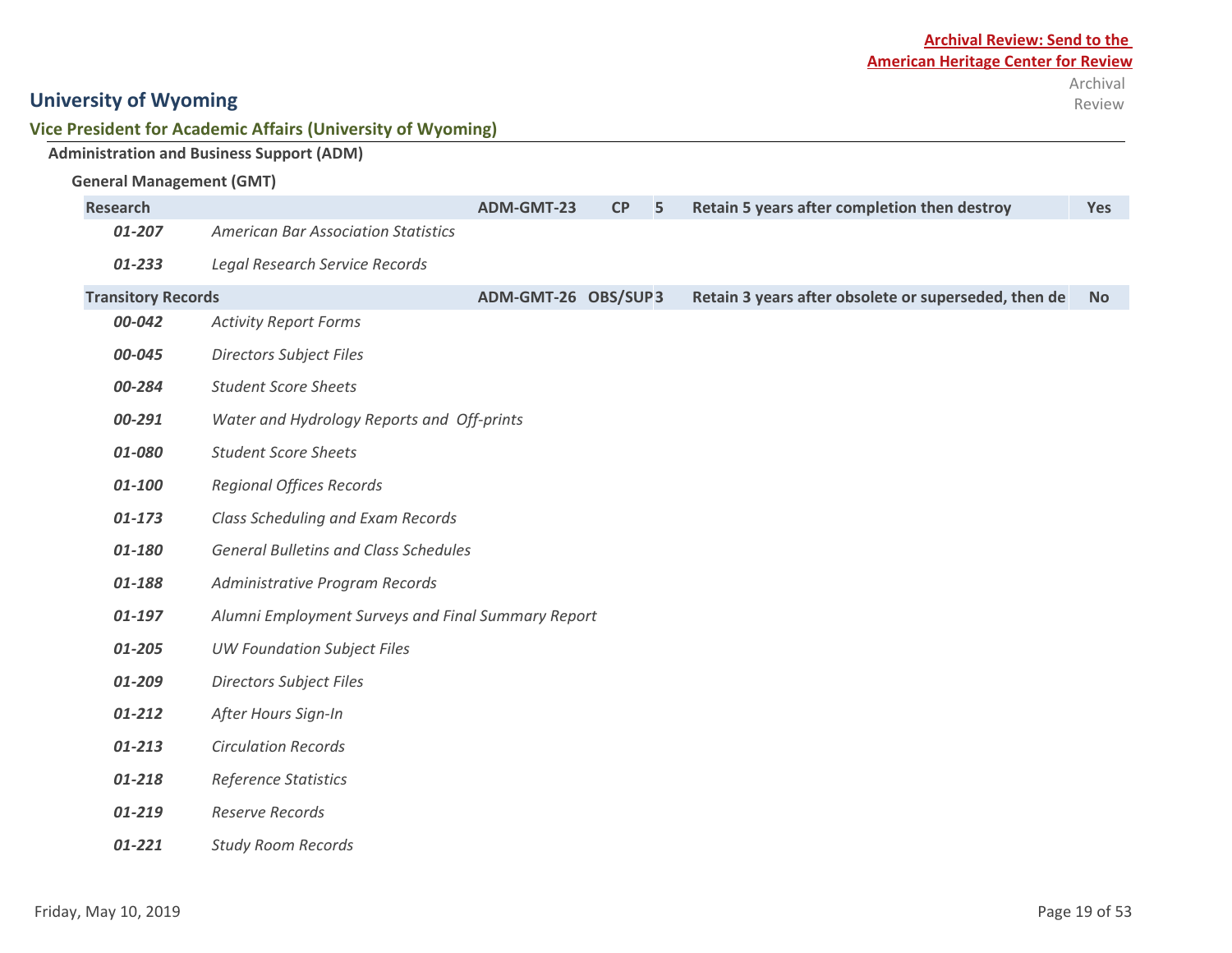Review

## **University of Wyoming**

#### **Vice President for Academic Affairs (University of Wyoming)**

|                                 | <b>Administration and Business Support (ADM)</b> |                     |                                                      |           |
|---------------------------------|--------------------------------------------------|---------------------|------------------------------------------------------|-----------|
| <b>General Management (GMT)</b> |                                                  |                     |                                                      |           |
| <b>Transitory Records</b>       |                                                  | ADM-GMT-26 OBS/SUP3 | Retain 3 years after obsolete or superseded, then de | <b>No</b> |
| 01-224                          | <b>Bindery Slips</b>                             |                     |                                                      |           |
| 01-225                          | <b>Cataloging Statistics</b>                     |                     |                                                      |           |
| 01-242                          | Monthly Accounting Report                        |                     |                                                      |           |
| 01-243                          | Senate Replacements                              |                     |                                                      |           |
| 01-244                          | <b>Subject Files</b>                             |                     |                                                      |           |
| 01-263                          | Administrative Program Records                   |                     |                                                      |           |
| 03-192                          | Administrative Records - Historical Records      |                     |                                                      |           |
| 05-254                          | Administrative Program Records                   |                     |                                                      |           |
| 05-437                          | Graduate Student Unsuccessful Applicant Records  |                     |                                                      |           |
| 06-091                          | <b>Daily Financial Batches</b>                   |                     |                                                      |           |
| 06-095                          | <b>Monthly Financial Records</b>                 |                     |                                                      |           |
| 07-142                          | Credit by Examination Records                    |                     |                                                      |           |
| 97-055                          | <b>Office Records</b>                            |                     |                                                      |           |
| 97-170                          | <b>Inactive Student Files</b>                    |                     |                                                      |           |
| 97-171                          | <b>Graduated Student Files</b>                   |                     |                                                      |           |
| 97-172                          | Administrators Subject Files                     |                     |                                                      |           |
| 97-173                          | <b>Fiscal Year Files</b>                         |                     |                                                      |           |
| 98-005                          | <b>Office Records</b>                            |                     |                                                      |           |
| 98-009                          | <b>Telephone Billings</b>                        |                     |                                                      |           |

*99-046 Directors Subject Files*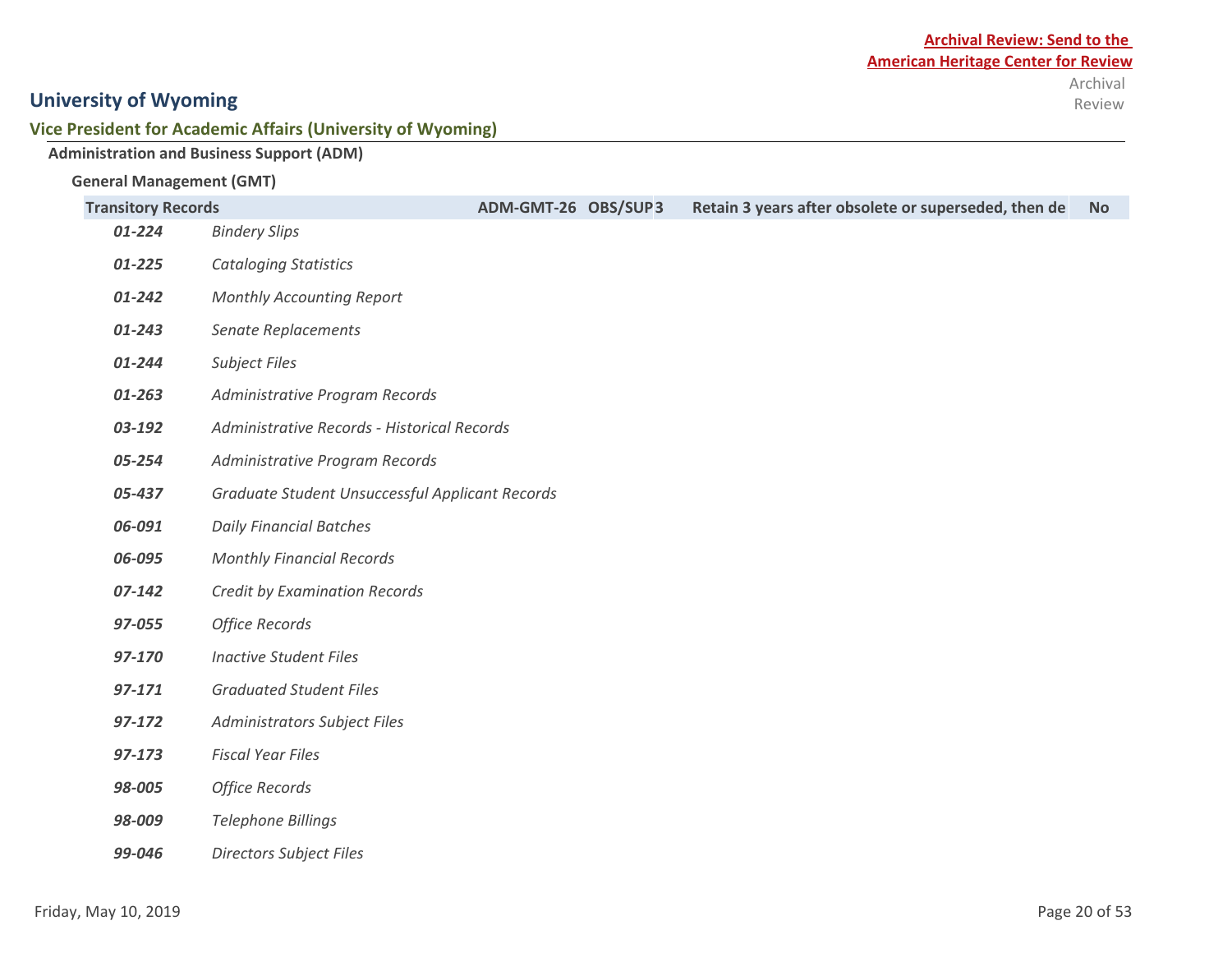|                                 | Vice President for Academic Affairs (University of Wyoming)                           |                     |                  |                         |                                                      |            |
|---------------------------------|---------------------------------------------------------------------------------------|---------------------|------------------|-------------------------|------------------------------------------------------|------------|
|                                 | <b>Administration and Business Support (ADM)</b>                                      |                     |                  |                         |                                                      |            |
| <b>General Management (GMT)</b> |                                                                                       |                     |                  |                         |                                                      |            |
| <b>Transitory Records</b>       |                                                                                       | ADM-GMT-26 OBS/SUP3 |                  |                         | Retain 3 years after obsolete or superseded, then de | <b>No</b>  |
| 99-051                          | <b>Speakers Files</b>                                                                 |                     |                  |                         |                                                      |            |
| 99-114                          | <b>Student Score Sheets</b>                                                           |                     |                  |                         |                                                      |            |
|                                 | <b>Information Technology and Services (ITS)</b>                                      |                     |                  |                         |                                                      |            |
| <b>Backup and Restore</b>       |                                                                                       | ADM-ITS-02          | <b>ROT</b>       |                         | Rotate tapes per schedule and destroy when useful I  | <b>No</b>  |
| 05-291                          | <b>Connect Wyoming Database</b>                                                       |                     |                  |                         |                                                      |            |
| <b>Databases</b>                |                                                                                       | ADM-ITS-03          | OBS <sub>3</sub> |                         | Retain until obsolete, then destroy                  | <b>No</b>  |
| 00-289                          | Program Records - Electronic Data Base                                                |                     |                  |                         |                                                      |            |
| 05-267                          | Community Education Program - Wyoming Employment Systems Development Project Database |                     |                  |                         |                                                      |            |
| 05-292                          | Victims of Crime Resource Guide Database                                              |                     |                  |                         |                                                      |            |
| <b>Help Desk</b>                |                                                                                       | ADM-ITS-04          | CP               | $\overline{2}$          | Retain 2 years after completion then destroy         | <b>No</b>  |
| 01-102                          | <b>Technical Support Records</b>                                                      |                     |                  |                         |                                                      |            |
| <b>Systems and Networks</b>     |                                                                                       | ADM-ITS-07          | <b>SUP</b>       | 5                       | Retain 5 years after superseded then destroy         | <b>No</b>  |
| 01-210                          | <b>Integrated Library System Records</b>                                              |                     |                  |                         |                                                      |            |
| 01-267                          | <b>Integrated Library System Records</b>                                              |                     |                  |                         |                                                      |            |
| <b>Web Management</b>           |                                                                                       | <b>ADM-ITS-08</b>   | <b>CR</b>        | $\overline{\mathbf{3}}$ | Destroy 3 years after create date                    | <b>Yes</b> |
| 01-202                          | Web Site                                                                              |                     |                  |                         |                                                      |            |
| 02-359                          | Web Site                                                                              |                     |                  |                         |                                                      |            |
| 02-421                          | Web Site                                                                              |                     |                  |                         |                                                      |            |
| 05-262                          | Web Site                                                                              |                     |                  |                         |                                                      |            |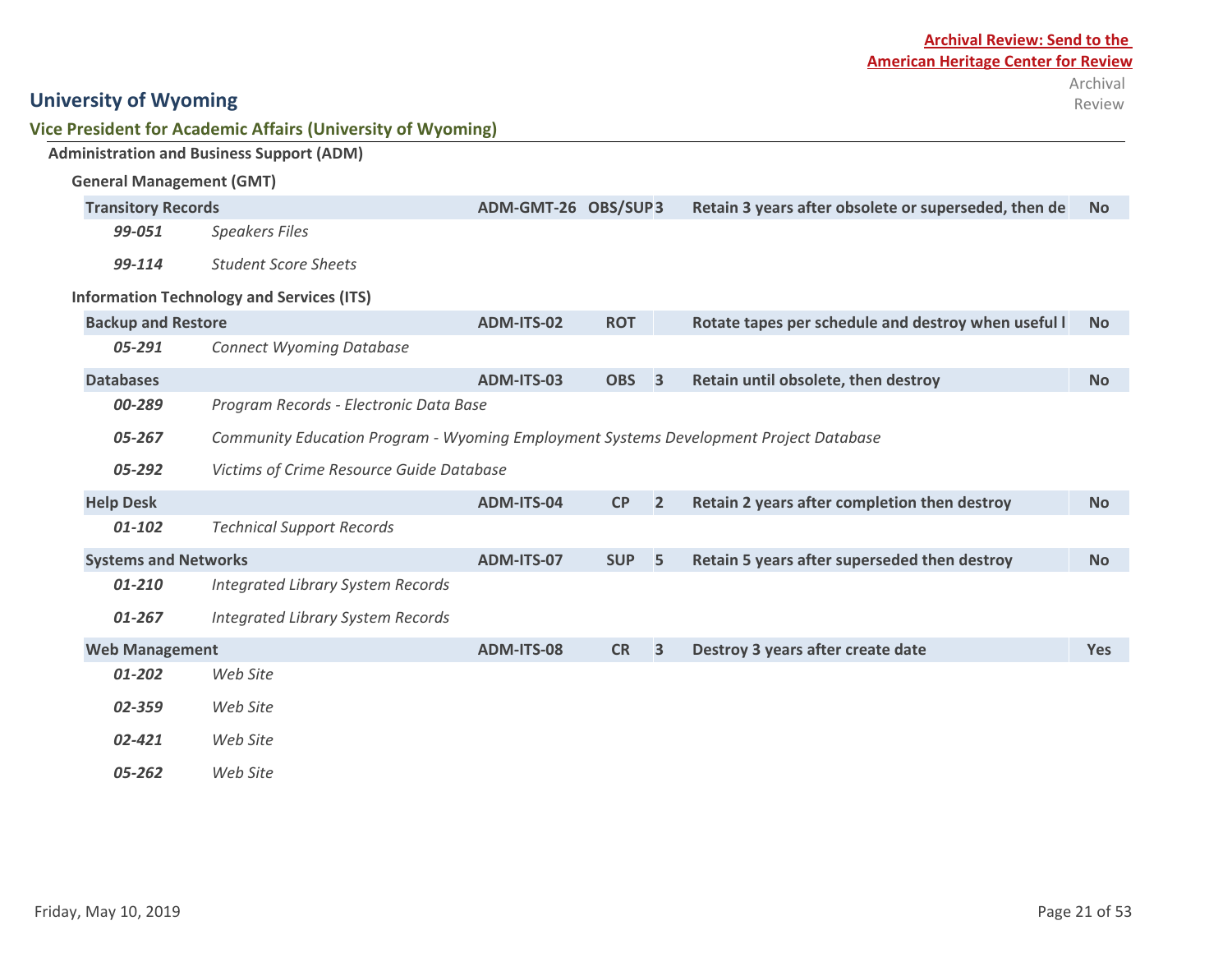| <b>University of Wyoming</b> |  |
|------------------------------|--|
|------------------------------|--|

**Vice President for Academic Affairs (University of Wyoming)**

| <b>Employee Services (EMP)</b>       |                                                 |                   |           |                         |                                                                                                                 |           |  |  |
|--------------------------------------|-------------------------------------------------|-------------------|-----------|-------------------------|-----------------------------------------------------------------------------------------------------------------|-----------|--|--|
| <b>Personnel Management (PER)</b>    |                                                 |                   |           |                         |                                                                                                                 |           |  |  |
| <b>Grievances and Investigations</b> |                                                 | <b>EMP-PER-07</b> | CP        | $\overline{7}$          | Retain 7 years after completion then destroy                                                                    | <b>No</b> |  |  |
| 97-158                               | <b>Faculty Grievance Files</b>                  |                   |           |                         |                                                                                                                 |           |  |  |
|                                      | <b>Leave Records/UW Tenure &amp; Promotions</b> | EMP-PER-10        | CP        | $\overline{\mathbf{3}}$ | Retain 3 years after completion then destroy                                                                    | <b>No</b> |  |  |
| 02-212                               | <b>Tenure and Promotion Packets</b>             |                   |           |                         |                                                                                                                 |           |  |  |
| 97-160                               | <b>Sabbatical Requests</b>                      |                   |           |                         |                                                                                                                 |           |  |  |
| <b>Personnel Files - Short Term</b>  |                                                 | <b>EMP-PER-14</b> | <b>TE</b> | 5                       | Retain 5 years after separation then destroy                                                                    | <b>No</b> |  |  |
| 00-198                               | <b>Personnel Records</b>                        |                   |           |                         |                                                                                                                 |           |  |  |
| 00-272                               | <b>Faculty Personnel Records</b>                |                   |           |                         |                                                                                                                 |           |  |  |
| 00-277                               | Personnel Activity Reports (aka PARs)           |                   |           |                         |                                                                                                                 |           |  |  |
| 00-278                               | PPR)                                            |                   |           |                         | Personnel Record & Recommendation Form & Personnel/ Payroll Record - Benefitted and Non-Benefitted (aka PRR and |           |  |  |
| 00-281                               | <b>Staff Personnel Records</b>                  |                   |           |                         |                                                                                                                 |           |  |  |
| 00-285                               | <b>Tenure and Promotion Packets</b>             |                   |           |                         |                                                                                                                 |           |  |  |
| 01-070                               | <b>Faculty Personnel Records</b>                |                   |           |                         |                                                                                                                 |           |  |  |
| 01-074                               | <b>Instructor Evaluation Forms</b>              |                   |           |                         |                                                                                                                 |           |  |  |
| 01-077                               | <b>Staff Personnel Records</b>                  |                   |           |                         |                                                                                                                 |           |  |  |
| 01-078                               | Staff Personnel and Payroll Records             |                   |           |                         |                                                                                                                 |           |  |  |
| 01-081                               | <b>Tenure and Promotion Packets</b>             |                   |           |                         |                                                                                                                 |           |  |  |
| 01-085                               | <b>Faculty Personnel Records</b>                |                   |           |                         |                                                                                                                 |           |  |  |
| 01-087                               | <b>Staff Personnel Records</b>                  |                   |           |                         |                                                                                                                 |           |  |  |
| 01-089                               | <b>Tenure and Promotion Packets</b>             |                   |           |                         |                                                                                                                 |           |  |  |
| 01-117                               | <b>Staff Personnel Records</b>                  |                   |           |                         |                                                                                                                 |           |  |  |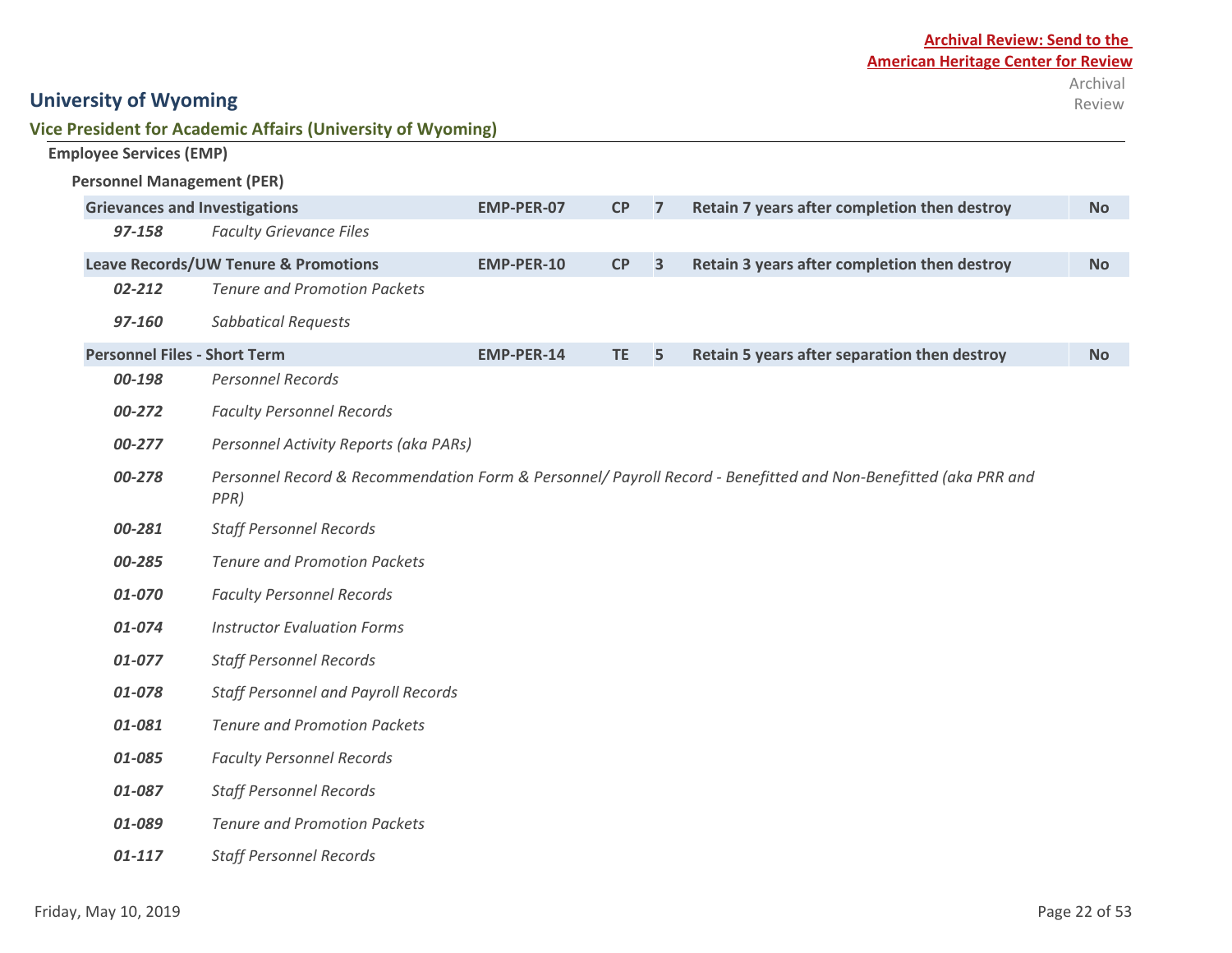#### **Vice President for Academic Affairs (University of Wyoming)**

**Employee Services (EMP)**

#### **Personnel Management (PER)**

| <b>Personnel Files - Short Term</b> |                                                            | <b>EMP-PER-14</b> | <b>TE</b> | 5 | Retain 5 years after separation then destroy | <b>No</b> |
|-------------------------------------|------------------------------------------------------------|-------------------|-----------|---|----------------------------------------------|-----------|
| 01-190                              | <b>Faculty Personnel Records</b>                           |                   |           |   |                                              |           |
| 01-195                              | <b>Staff Personnel Records</b>                             |                   |           |   |                                              |           |
| 01-196                              | <b>Tenure and Promotion Packets</b>                        |                   |           |   |                                              |           |
| 01-270                              | <b>Tenure and Promotion Records</b>                        |                   |           |   |                                              |           |
| 02-207                              | <b>Faculty Personnel Records</b>                           |                   |           |   |                                              |           |
| 02-211                              | <b>Staff Personnel Files</b>                               |                   |           |   |                                              |           |
| 02-235                              | <b>Faculty Personnel Records</b>                           |                   |           |   |                                              |           |
| 02-352                              | <b>Faculty Personnel Records</b>                           |                   |           |   |                                              |           |
| 02-355                              | <b>Staff Personnel Records</b>                             |                   |           |   |                                              |           |
| 02-358                              | <b>Tenure and Promotion Packets</b>                        |                   |           |   |                                              |           |
| 02-420                              | <b>Staff Personnel Records</b>                             |                   |           |   |                                              |           |
| 02-441                              | <b>Faculty Personnel Records</b>                           |                   |           |   |                                              |           |
| 02-443                              | <b>Staff Personnel Records</b>                             |                   |           |   |                                              |           |
| 03-127                              | <b>Instructor Evaluation Forms</b>                         |                   |           |   |                                              |           |
| 03-197                              | Personnel Records - Awards and Nominations                 |                   |           |   |                                              |           |
| 05-260                              | <b>Staff Personnel Records</b>                             |                   |           |   |                                              |           |
| 05-436                              | <b>Transcribed and Scanned Instructor Evaluation Forms</b> |                   |           |   |                                              |           |
| 06-007                              | <b>Faculty Personnel Records</b>                           |                   |           |   |                                              |           |
| 06-009                              | <b>Staff Personnel Records</b>                             |                   |           |   |                                              |           |
| 06-034                              | <b>Faculty Personnel Records</b>                           |                   |           |   |                                              |           |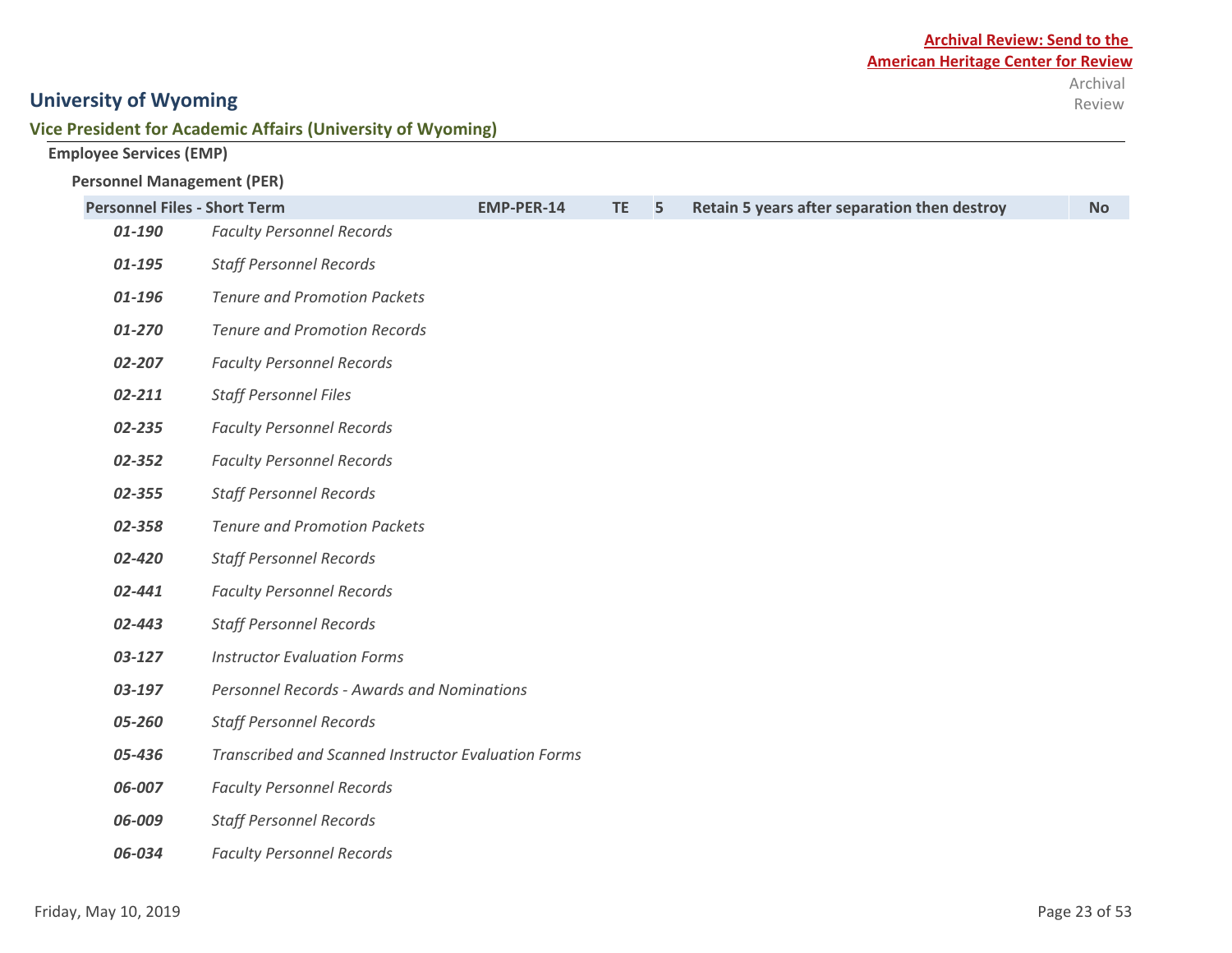#### **Vice President for Academic Affairs (University of Wyoming)**

| <b>Employee Services (EMP)</b> |  |  |
|--------------------------------|--|--|
|--------------------------------|--|--|

#### **Personnel Management (PER)**

| <b>Personnel Files - Short Term</b> |                                                             | <b>EMP-PER-14</b> | <b>TE</b> | 5 | Retain 5 years after separation then destroy | <b>No</b> |
|-------------------------------------|-------------------------------------------------------------|-------------------|-----------|---|----------------------------------------------|-----------|
| 06-038                              | <b>Staff Personnel Records</b>                              |                   |           |   |                                              |           |
| 07-034                              | <b>Faculty Personnel Records</b>                            |                   |           |   |                                              |           |
| 07-035                              | <b>Instructor Evaluation Forms</b>                          |                   |           |   |                                              |           |
| 07-036                              | <b>Staff Personnel Records</b>                              |                   |           |   |                                              |           |
| 97-162                              | Outside Letters of Recommendation For Tenure and Promotion. |                   |           |   |                                              |           |
| 97-169                              | Faculty and Staff Personnel Files                           |                   |           |   |                                              |           |
| 98-001                              | <b>Faculty Records</b>                                      |                   |           |   |                                              |           |
| 98-006                              | <b>Personnel Activity Reports</b>                           |                   |           |   |                                              |           |
| 98-010                              | <b>Tenure and Promotion Packets</b>                         |                   |           |   |                                              |           |
| 99-047                              | <b>Faculty Records</b>                                      |                   |           |   |                                              |           |
| 99-113                              | <b>Instructor Evaluation Forms</b>                          |                   |           |   |                                              |           |
| <b>Student Employment</b>           |                                                             | <b>EMP-PER-16</b> | <b>TE</b> | 5 | Retain 5 years after separation then destroy | <b>No</b> |
| 00-282                              | <b>Student Personnel and Payroll Records</b>                |                   |           |   |                                              |           |
| 01-021                              | <b>Student Personnel and Payroll Records</b>                |                   |           |   |                                              |           |
| 02-357                              | <b>Student Personnel Records</b>                            |                   |           |   |                                              |           |
| 02-444                              | <b>Student Personnel Records</b>                            |                   |           |   |                                              |           |
| 05-261                              | <b>Student Personnel Records</b>                            |                   |           |   |                                              |           |
| 06-010                              | <b>Student Personnel Records</b>                            |                   |           |   |                                              |           |
| 06-041                              | <b>Student Personnel Records</b>                            |                   |           |   |                                              |           |
| 98-008                              | <b>Student Personnel and Payroll Records</b>                |                   |           |   |                                              |           |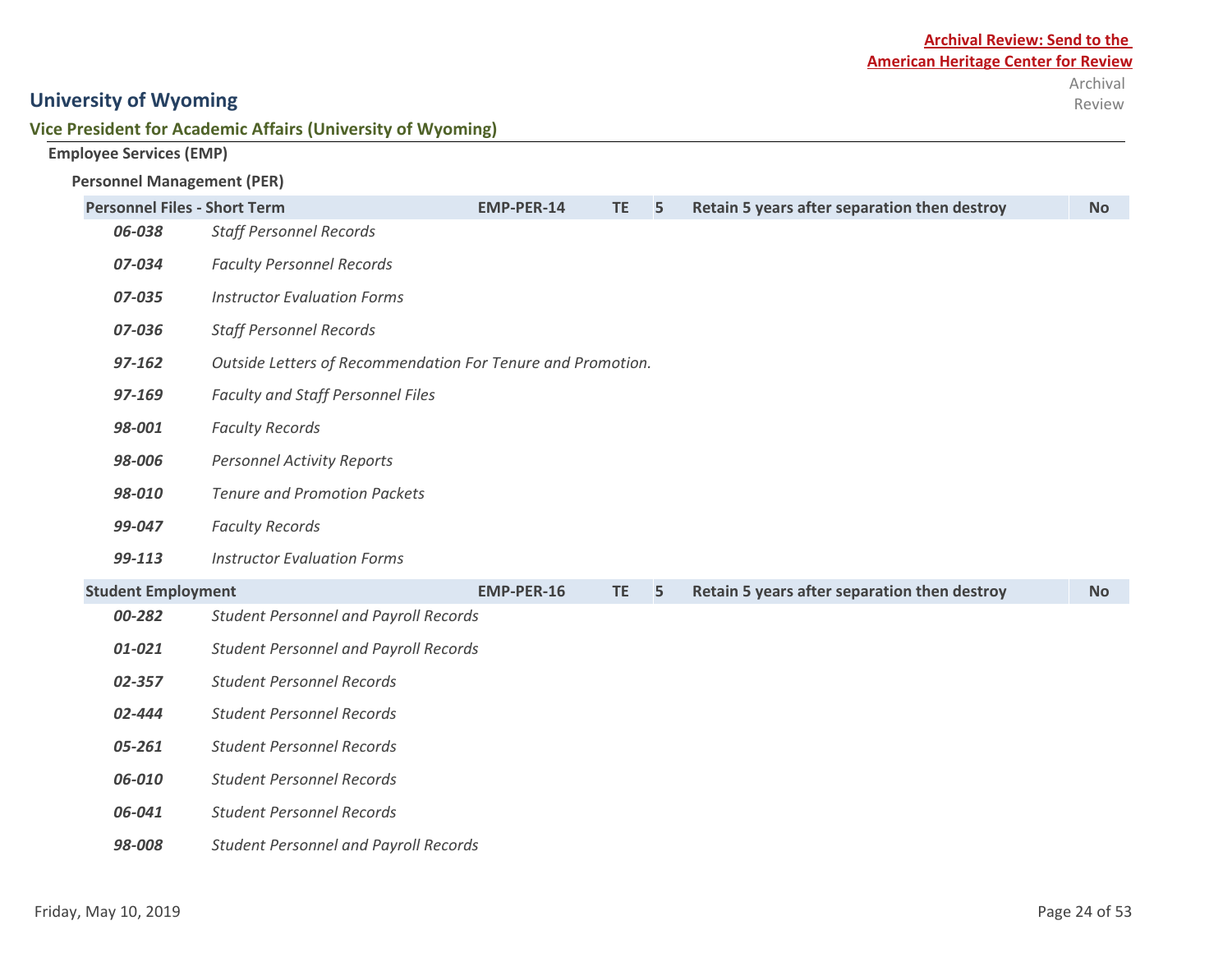|                                      | <b>Vice President for Academic Affairs (University of Wyoming)</b> |                   |                  |                         |                                                     |           |
|--------------------------------------|--------------------------------------------------------------------|-------------------|------------------|-------------------------|-----------------------------------------------------|-----------|
| <b>Employee Services (EMP)</b>       |                                                                    |                   |                  |                         |                                                     |           |
| <b>Personnel Management (PER)</b>    |                                                                    |                   |                  |                         |                                                     |           |
| <b>Time and Attendance</b>           |                                                                    | <b>EMP-PER-18</b> | CYE <sub>5</sub> |                         | Retain 5 years after calendar year end then destroy | <b>No</b> |
| 00-046                               | <b>Time and Leave Slips</b>                                        |                   |                  |                         |                                                     |           |
| <b>Staffing and Recruiting (SAR)</b> |                                                                    |                   |                  |                         |                                                     |           |
| <b>Applicants - Not Hired</b>        |                                                                    | <b>EMP-SAR-01</b> | <b>CYE</b>       | $\overline{\mathbf{3}}$ | Retain 3 year after calendar year end then destroy  | <b>No</b> |
| 00-195                               | <b>Faculty Position Search Records</b>                             |                   |                  |                         |                                                     |           |
| 00-273                               | <b>Faculty Search Records</b>                                      |                   |                  |                         |                                                     |           |
| 01-071                               | <b>Faculty Search Records</b>                                      |                   |                  |                         |                                                     |           |
| 01-182                               | <b>Recruitment Records</b>                                         |                   |                  |                         |                                                     |           |
| 01-194                               | Search Committee Records                                           |                   |                  |                         |                                                     |           |
| 02-234                               | <b>Academic Search Records</b>                                     |                   |                  |                         |                                                     |           |
| 04-184                               | <b>Faculty Position Search Records</b>                             |                   |                  |                         |                                                     |           |
| 05-258                               | <b>Position Search Records</b>                                     |                   |                  |                         |                                                     |           |
| 06-035                               | <b>Faculty Position Search Records</b>                             |                   |                  |                         |                                                     |           |
| 06-036                               | Graduate Student Applicant Records                                 |                   |                  |                         |                                                     |           |
| 07-038                               | <b>Unsuccessful Position Applications</b>                          |                   |                  |                         |                                                     |           |
| 99-003                               | <b>Faculty Search Records</b>                                      |                   |                  |                         |                                                     |           |
| <b>Training Management (TRM)</b>     |                                                                    |                   |                  |                         |                                                     |           |
| <b>Course Management</b>             |                                                                    | EMP-TRM-01        | CP               | $\overline{\mathbf{3}}$ | Retain 3 years after completion then destroy        | <b>No</b> |
| 05-288                               | Trainee Program - Program Records                                  |                   |                  |                         |                                                     |           |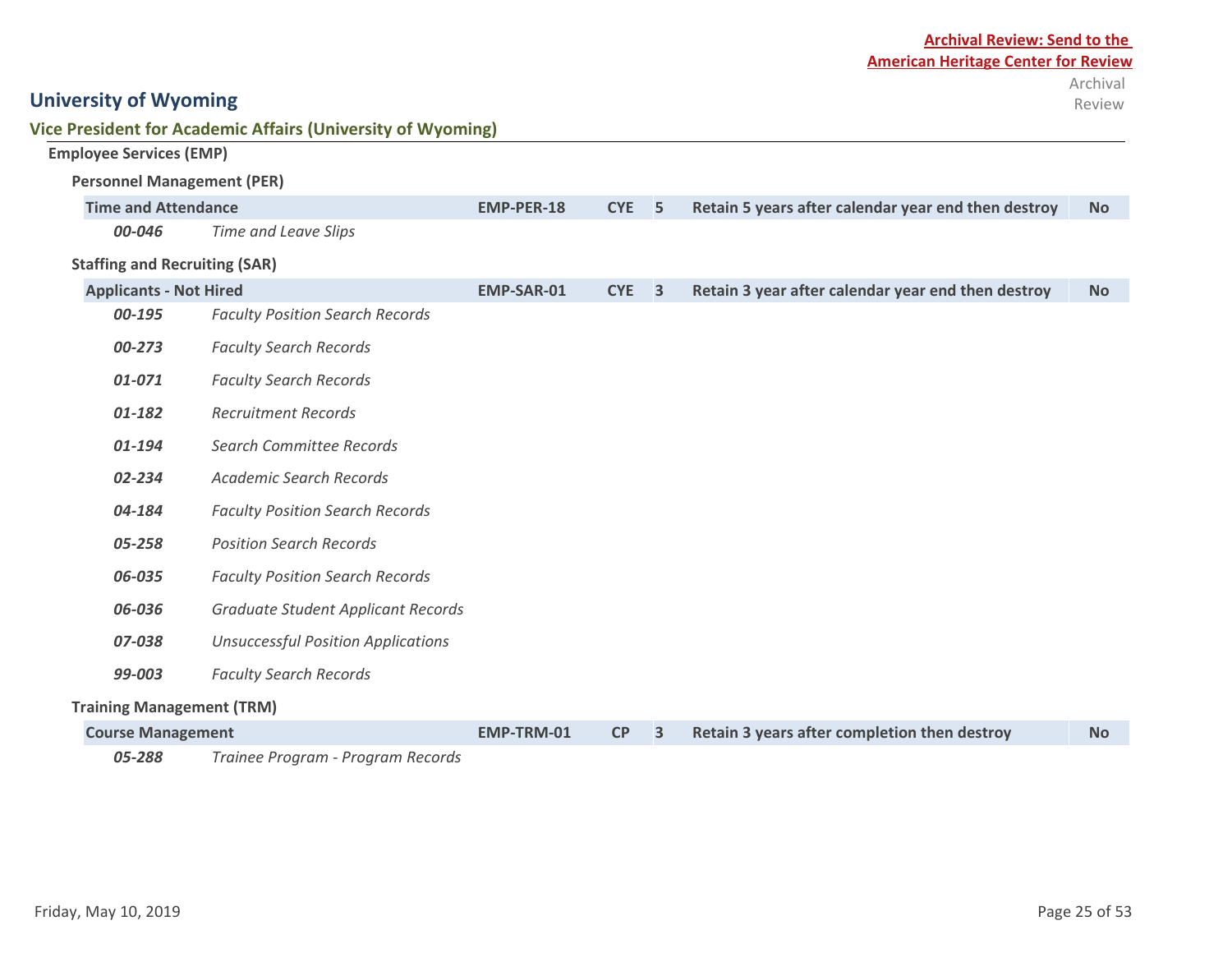| Vice President for Academic Affairs (University of Wyoming) |  |  |  |
|-------------------------------------------------------------|--|--|--|
|-------------------------------------------------------------|--|--|--|

|  |  | <b>Financial and Accounting (FIN)</b> |  |
|--|--|---------------------------------------|--|
|--|--|---------------------------------------|--|

#### **Accounting Management (ACC)**

|            | <b>Accounts Payables</b>                                              |            | <b>FYE</b> | $\overline{7}$ | Retain 7 years after the fiscal year end then destroy | <b>No</b> |  |  |  |  |
|------------|-----------------------------------------------------------------------|------------|------------|----------------|-------------------------------------------------------|-----------|--|--|--|--|
| 00-047     | Vouchers and Inter-departmental Requests                              |            |            |                |                                                       |           |  |  |  |  |
| 01-097     | Credit Card Charges and Cash Receipts                                 |            |            |                |                                                       |           |  |  |  |  |
| 01-107     | Credit Card Charges and Cash Receipts                                 |            |            |                |                                                       |           |  |  |  |  |
| 02-422     | <b>Credit Card Receipts</b>                                           |            |            |                |                                                       |           |  |  |  |  |
| <b>New</b> | Budget and Accounting Records/Payables (formerly part of 99-002)      |            |            |                |                                                       |           |  |  |  |  |
|            | <b>Accounts Receivable and Revenue</b>                                | FIN-ACC-12 | <b>FYE</b> | $\overline{7}$ | Retain 7 years after the fiscal year end then destroy | <b>No</b> |  |  |  |  |
| 02-350     | Academic Program Administrative Records                               |            |            |                |                                                       |           |  |  |  |  |
| 02-423     | <b>Daily Sales Report</b>                                             |            |            |                |                                                       |           |  |  |  |  |
| 06-096     | <b>Receipt Books</b>                                                  |            |            |                |                                                       |           |  |  |  |  |
|            | <b>Interdepartmental Requests</b>                                     |            | <b>FYE</b> | $\overline{3}$ | Retain 3 years after the fiscal year end then destroy | <b>No</b> |  |  |  |  |
| 00-199     | Purchase Orders, Invoices, Inter-Departmental Requests and Vouchers   |            |            |                |                                                       |           |  |  |  |  |
| 00-276     | Inter Departmental Financial Accounts (aka state accounts)            |            |            |                |                                                       |           |  |  |  |  |
| 01-075     | Inter-Departmental Requests, Invoices, Purchase Orders, and Vouchers  |            |            |                |                                                       |           |  |  |  |  |
| 01-191     | Inter-Departmental Requests, Invoices, Purchases Orders, and Vouchers |            |            |                |                                                       |           |  |  |  |  |
| 01-241     | Inter-Departmental Requests, Invoices, Purchase Orders, and Vouchers  |            |            |                |                                                       |           |  |  |  |  |
| 02-210     | Inter-Departmental Requests, Invoices, Purchase Orders, and Vouchers  |            |            |                |                                                       |           |  |  |  |  |
| 02-354     | Inter-Departmental Requests, Invoices, Purchase Orders, and Vouchers  |            |            |                |                                                       |           |  |  |  |  |
| 02-416     | Inter-Departmental Requests, Invoices, Purchase Orders, and Vouchers  |            |            |                |                                                       |           |  |  |  |  |
| 05-257     | Inter-Departmental Requests, Invoices, Purchase Orders, and Vouchers  |            |            |                |                                                       |           |  |  |  |  |
| 97-161     | Supply and Travel Vouchers and Inter-Departmental Requests            |            |            |                |                                                       |           |  |  |  |  |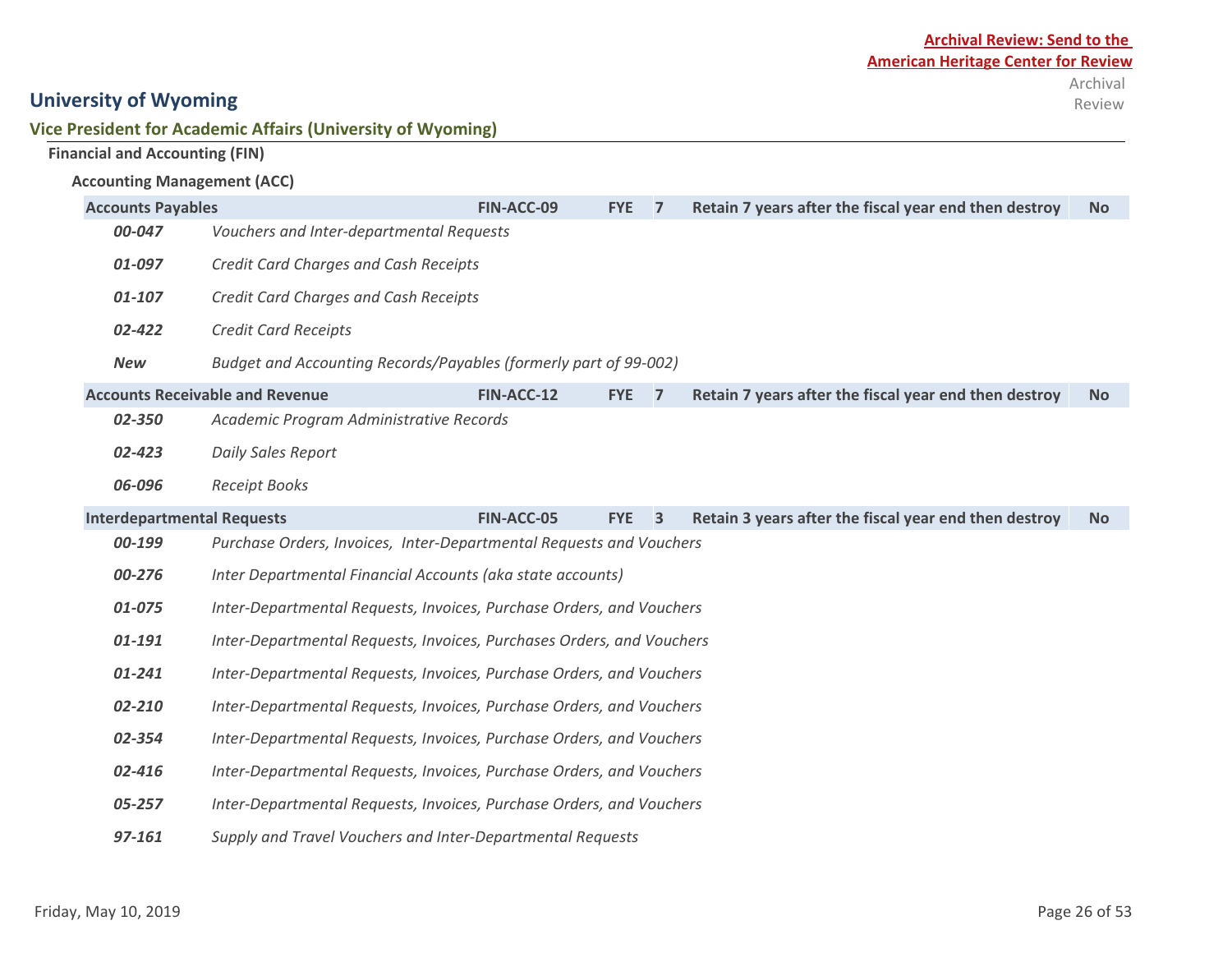## **Vice President for Academic Affairs (University of Wyoming)**

|                                       | rice President for Academic Affairs (University of Wyoming)                            |            |            |                         |                                                       |           |
|---------------------------------------|----------------------------------------------------------------------------------------|------------|------------|-------------------------|-------------------------------------------------------|-----------|
| <b>Financial and Accounting (FIN)</b> |                                                                                        |            |            |                         |                                                       |           |
| <b>Accounting Management (ACC)</b>    |                                                                                        |            |            |                         |                                                       |           |
| <b>Interdepartmental Requests</b>     |                                                                                        | FIN-ACC-05 | <b>FYE</b> | $\overline{\mathbf{3}}$ | Retain 3 years after the fiscal year end then destroy | <b>No</b> |
| 98-003                                | Inter-Departmental Financial Accounts (a.k.a. 4 Accounts)                              |            |            |                         |                                                       |           |
| 99-002                                | Budget and Accounting Records/Interdepartmental Requests (This also relates to 00-040) |            |            |                         |                                                       |           |
| <b>Reports - Accounting</b>           |                                                                                        | FIN-ACC-10 | <b>FYE</b> | 5                       | Retain 5 years after the fiscal year end then destroy | <b>No</b> |
| 00-193                                | <b>Budget and Accounting Records</b>                                                   |            |            |                         |                                                       |           |
| 01-069                                | <b>Accounting and Budget Records</b>                                                   |            |            |                         |                                                       |           |
| 01-088                                | Telephone Billings                                                                     |            |            |                         |                                                       |           |
| 01-108                                | Financial records, Trial balances and Reports                                          |            |            |                         |                                                       |           |
| 01-113                                | Financial records, Trial Balances and Reports                                          |            |            |                         |                                                       |           |
| 01-186                                | <b>Accounting and Budget Records</b>                                                   |            |            |                         |                                                       |           |
| 01-222                                | <b>Accounting and Budget Records</b>                                                   |            |            |                         |                                                       |           |
| 01-229                                | Offers List                                                                            |            |            |                         |                                                       |           |
| 02-205                                | <b>Accounting and Budget Records</b>                                                   |            |            |                         |                                                       |           |
| 02-409                                | <b>Accounting and Budget Records</b>                                                   |            |            |                         |                                                       |           |
| 02-425                                | <b>Monthly Summary Report</b>                                                          |            |            |                         |                                                       |           |
| 06-039                                | <b>State Financial Accounts</b>                                                        |            |            |                         |                                                       |           |
| 06-092                                | <b>Nursing Home Charges</b>                                                            |            |            |                         |                                                       |           |
| 06-093                                | <b>Hospital Charges</b>                                                                |            |            |                         |                                                       |           |
| 06-094                                | <b>Insurance Payment Batches</b>                                                       |            |            |                         |                                                       |           |
| 07-033                                | <b>Accounting and Budget Records</b>                                                   |            |            |                         |                                                       |           |
| 97-058                                | <b>Financial Records</b>                                                               |            |            |                         |                                                       |           |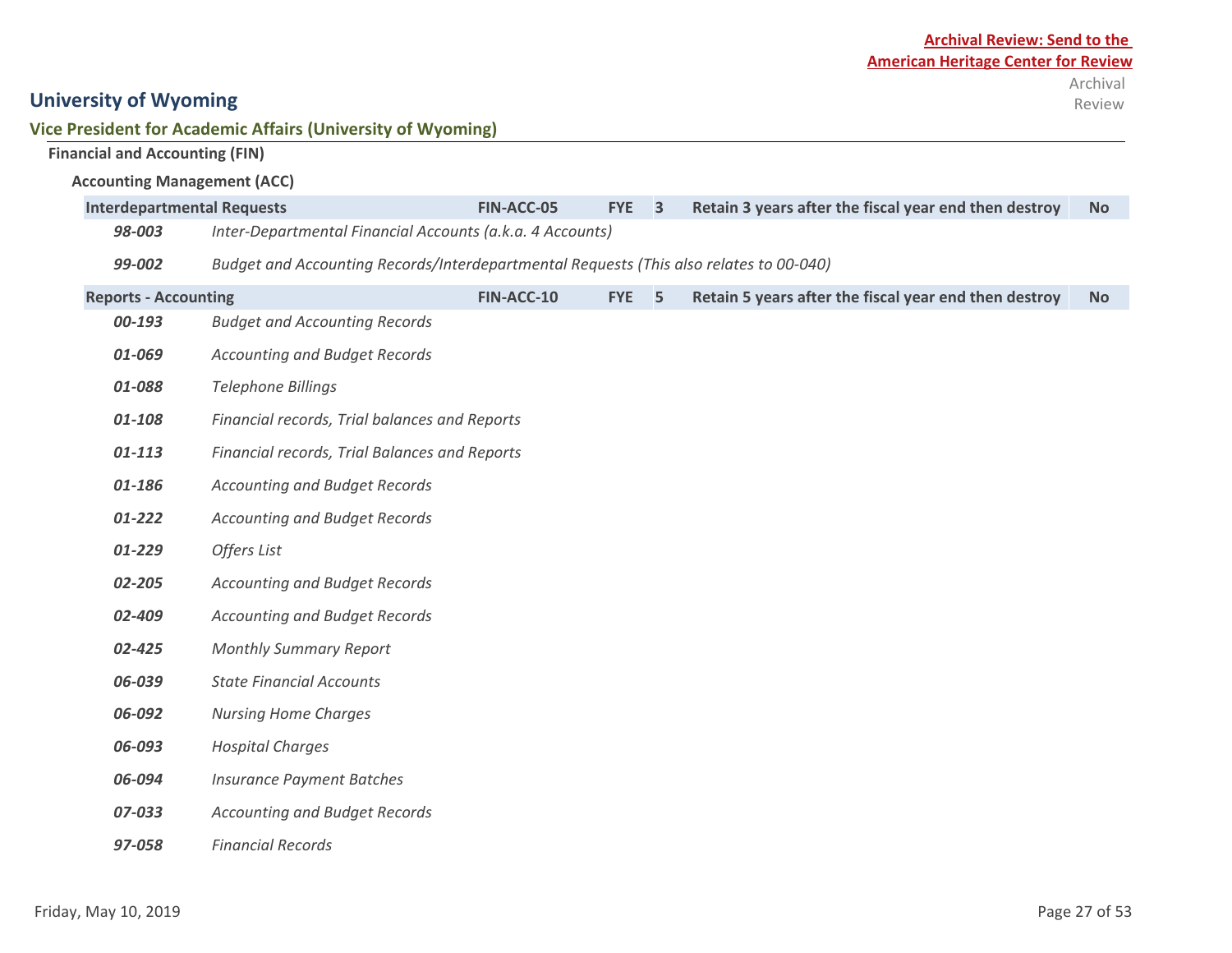#### **Archival Review: Send to the American Heritage Center for Review** Archival Review

| Vice President for Academic Affairs (University of Wyoming) |  |
|-------------------------------------------------------------|--|
|-------------------------------------------------------------|--|

| <b>Financial and Accounting (FIN)</b> |                                                                            |            |            |           |                                                       |           |  |
|---------------------------------------|----------------------------------------------------------------------------|------------|------------|-----------|-------------------------------------------------------|-----------|--|
| <b>Accounting Management (ACC)</b>    |                                                                            |            |            |           |                                                       |           |  |
| <b>Reports - Accounting</b>           |                                                                            | FIN-ACC-10 | <b>FYE</b> | 5         | Retain 5 years after the fiscal year end then destroy | <b>No</b> |  |
| 98-007                                | State and Local Financial Accounts (a.k.a. 2 Accounts)                     |            |            |           |                                                       |           |  |
| 99-005                                | <b>Statement of Accounts</b>                                               |            |            |           |                                                       |           |  |
| 99-048                                | <b>Financial Records</b>                                                   |            |            |           |                                                       |           |  |
| <b>New</b>                            | Budget and Accounting Records/Accounting Reports (formerly part of 99-002) |            |            |           |                                                       |           |  |
| <b>Asset Management (ASM)</b>         |                                                                            |            |            |           |                                                       |           |  |
| <b>Inventories</b>                    |                                                                            | FIN-ASM-03 | <b>FYE</b> | 5         | Retain 5 years after the fiscal year end then destroy | <b>No</b> |  |
| 02-424                                | Inventory                                                                  |            |            |           |                                                       |           |  |
| <b>Bank Administration (BNK)</b>      |                                                                            |            |            |           |                                                       |           |  |
| <b>Statements and Reports</b>         |                                                                            | FIN-BNK-04 | <b>FYE</b> | 5         | Retain 5 years after the fiscal year end then destroy | <b>No</b> |  |
| $01 - 111$                            | Deposit Records for Membership, Underwriting and Grants                    |            |            |           |                                                       |           |  |
| <b>Budget Management (BUD)</b>        |                                                                            |            |            |           |                                                       |           |  |
| <b>Annual</b>                         |                                                                            | FIN-BUD-01 | <b>FYE</b> | 5         | Retain 5 years after the fiscal year end then destroy | <b>No</b> |  |
| 02-351                                | <b>Accounting and Budget Records</b>                                       |            |            |           |                                                       |           |  |
| 99-044                                | <b>Budget and Accounting Records</b>                                       |            |            |           |                                                       |           |  |
| <b>Workpapers</b>                     |                                                                            | FIN-BUD-04 | <b>FYE</b> | 5         | Retain 5 years after the fiscal year end then destroy | <b>No</b> |  |
| 01-103                                | <b>Accounting Records</b>                                                  |            |            |           |                                                       |           |  |
|                                       | <b>Grant and Scholarship Management (GRM)</b>                              |            |            |           |                                                       |           |  |
| <b>Grant Files</b>                    |                                                                            | FIN-GRM-01 | CP         | <b>10</b> | Retain 10 years after completion then destroy         | <b>No</b> |  |
| 00-196                                | <b>Grant Records</b>                                                       |            |            |           |                                                       |           |  |
| 00-274                                | Federal / State Financial Records (aka grants)                             |            |            |           |                                                       |           |  |
| 01-114                                | <b>Grant Applications</b>                                                  |            |            |           |                                                       |           |  |
| 02-208                                | <b>Grant Records</b>                                                       |            |            |           |                                                       |           |  |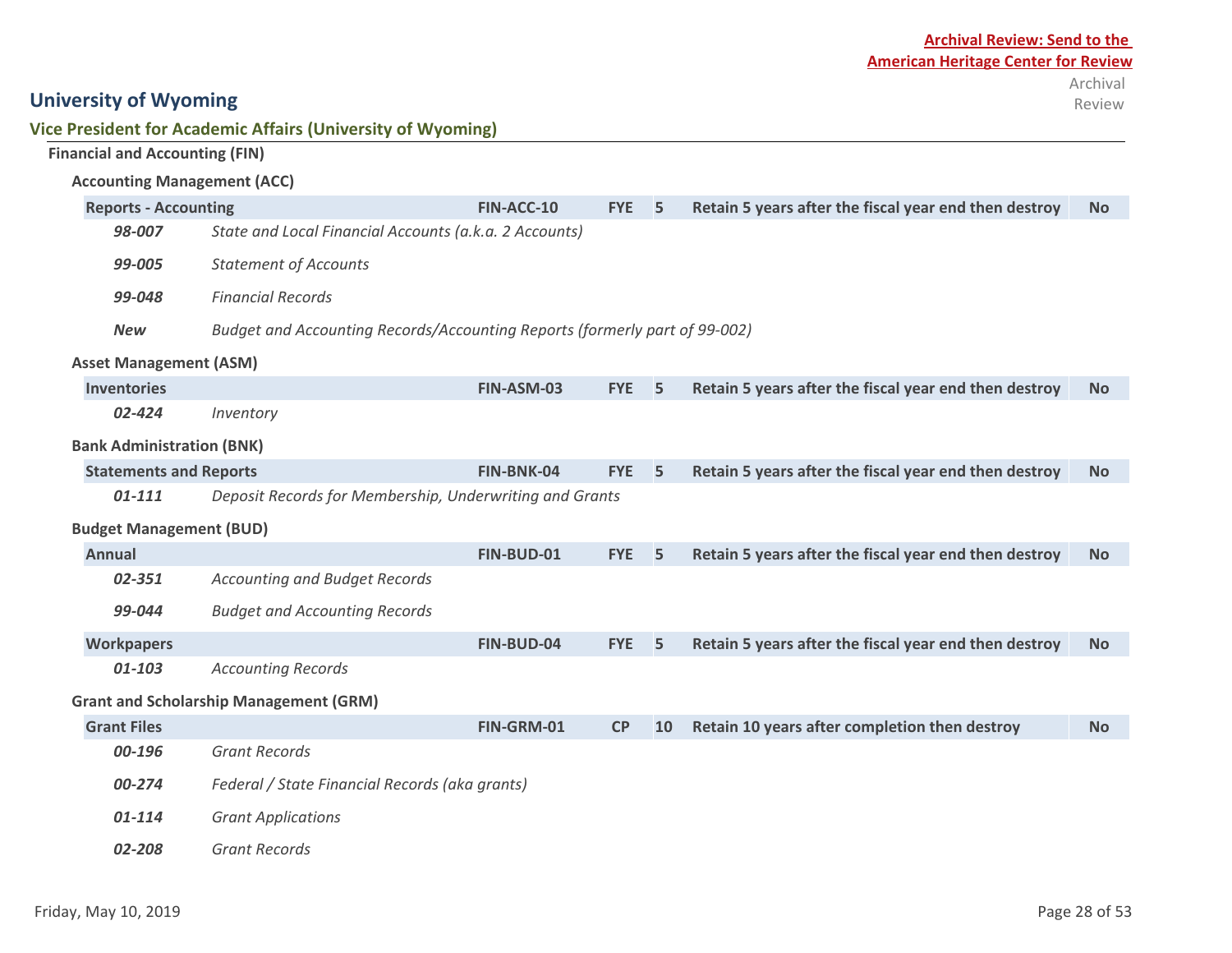#### **Vice President for Academic Affairs (University of Wyoming)**

#### **Financial and Accounting (FIN)**

#### **Grant and Scholarship Management (GRM)**

| <b>Grant Files</b>                 |                                                                   | FIN-GRM-01                                            | <b>CP</b>   | <b>10</b> | Retain 10 years after completion then destroy | <b>No</b>  |  |  |
|------------------------------------|-------------------------------------------------------------------|-------------------------------------------------------|-------------|-----------|-----------------------------------------------|------------|--|--|
| 02-353                             | <b>Grant Records</b>                                              |                                                       |             |           |                                               |            |  |  |
| 02-442                             | <b>Grant Records</b>                                              |                                                       |             |           |                                               |            |  |  |
| 03-191                             | <b>Accounting Records - Grant Records</b>                         |                                                       |             |           |                                               |            |  |  |
| 05-256                             | <b>Grant Records</b>                                              |                                                       |             |           |                                               |            |  |  |
| 05-265                             | Disability & Business Technical Assistance Center - Grant Records |                                                       |             |           |                                               |            |  |  |
| 05-266                             | <b>Community Education Program - Grant Records</b>                |                                                       |             |           |                                               |            |  |  |
| 05-272                             |                                                                   | Sports and Outdoor Assistive Recreation Grant Records |             |           |                                               |            |  |  |
| 05-273                             | Unlocking the Door to Learning Grant Records                      |                                                       |             |           |                                               |            |  |  |
| 05-275                             | Wyoming New Options in Technology - Community Grants              |                                                       |             |           |                                               |            |  |  |
| 05-282                             | Wyoming Lions Early Childhood Vision Project Database             |                                                       |             |           |                                               |            |  |  |
| 06-008                             | <b>Grant Records</b>                                              |                                                       |             |           |                                               |            |  |  |
| 06-037                             | <b>Grant Records</b>                                              |                                                       |             |           |                                               |            |  |  |
| <b>Scholarships</b>                |                                                                   | FIN-GRM-03                                            | CP          | 3         | Retain 3 years after completion then destroy  | <b>Yes</b> |  |  |
| $01 - 101$                         | Scholarships                                                      |                                                       |             |           |                                               |            |  |  |
| 01-193                             | Scholarships                                                      |                                                       |             |           |                                               |            |  |  |
| 01-204                             | Scholarships                                                      |                                                       |             |           |                                               |            |  |  |
| 03-196                             | Development Records - Scholarships                                |                                                       |             |           |                                               |            |  |  |
| <b>Investment Management (INV)</b> |                                                                   |                                                       |             |           |                                               |            |  |  |
| <b>Endowments and Funds</b>        |                                                                   | <b>FIN-INV-02</b>                                     | <b>PERM</b> |           | <b>Retain permanently</b>                     | <b>Yes</b> |  |  |
| 01-203                             | <b>Donor Files</b>                                                |                                                       |             |           |                                               |            |  |  |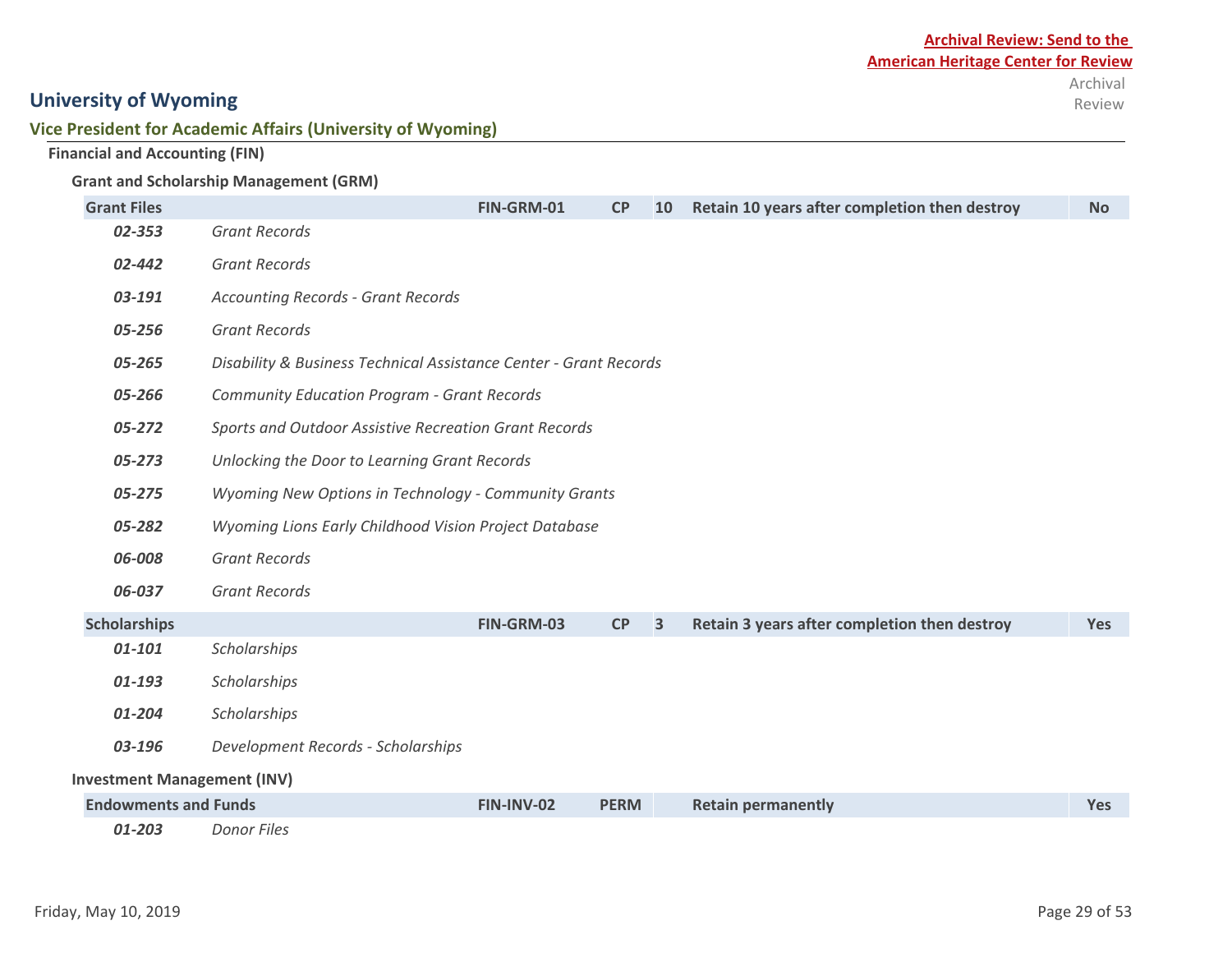|                                        | <b>Vice President for Academic Affairs (University of Wyoming)</b>   |                   |                  |           |                                                        |            |
|----------------------------------------|----------------------------------------------------------------------|-------------------|------------------|-----------|--------------------------------------------------------|------------|
| <b>Financial and Accounting (FIN)</b>  |                                                                      |                   |                  |           |                                                        |            |
| <b>Procurement (PRO)</b>               |                                                                      |                   |                  |           |                                                        |            |
|                                        | <b>Purchase Orders and Requisitions</b>                              | FIN-PRO-02        | CP               | 5         | Retain 5 years after completion then destroy           | <b>No</b>  |
| 01-086                                 | Inter-Departmental Requests, Purchase Orders and Vouchers            |                   |                  |           |                                                        |            |
| 01-109                                 | Inter-Departmental Requests, Purchase Orders, Invoices, and Vouchers |                   |                  |           |                                                        |            |
| <b>Governance and Compliance (GAC)</b> |                                                                      |                   |                  |           |                                                        |            |
|                                        | <b>Accreditation and Certification (AAC)</b>                         |                   |                  |           |                                                        |            |
| <b>Colleges and Universities</b>       |                                                                      | GAC-AAC-01        | CP               | 5         | Retain 5 years after completion then destroy           | <b>Yes</b> |
| 01-187                                 | <b>Accreditation Records</b>                                         |                   |                  |           |                                                        |            |
| 97-165                                 | College Accreditation Reviews/Self-Studies                           |                   |                  |           |                                                        |            |
|                                        | Audit, Oversight and Compliance (AOC)                                |                   |                  |           |                                                        |            |
|                                        | <b>Federal Programs and Reporting</b>                                | <b>GAC-AOC-03</b> | CP               | 5         | Retain 5 years after completion then destroy           | <b>Yes</b> |
| 01-072                                 | Government Research Bureau Records                                   |                   |                  |           |                                                        |            |
| <b>Governance (GOV)</b>                |                                                                      |                   |                  |           |                                                        |            |
|                                        | <b>Minutes, Resolutions, and Ordinances</b>                          | GAC-GOV-03        | <b>PERM</b>      |           | <b>Retain permanently</b>                              | <b>No</b>  |
| 00-030                                 | <b>Committee Meeting Records</b>                                     |                   |                  |           |                                                        |            |
| 01-236                                 | Agenda and Minutes of Meetings                                       |                   |                  |           |                                                        |            |
|                                        | <b>Legislation and Regulation Management (LRM)</b>                   |                   |                  |           |                                                        |            |
| <b>General</b>                         |                                                                      | GAC-LRM-07        | SUP <sub>5</sub> |           | Retain 5 years after superseded then destroy           | <b>Yes</b> |
| 01-237                                 | <b>Bills and Resolutions</b>                                         |                   |                  |           |                                                        |            |
| <b>Legal and Judiciary (LGL)</b>       |                                                                      |                   |                  |           |                                                        |            |
| <b>Contract Management (CTR)</b>       |                                                                      |                   |                  |           |                                                        |            |
| <b>Capital Improvement</b>             |                                                                      | LGL-CTR-01        | <b>LOA</b>       | 10        | Retain 10 years after the Life of the Asset then destr | <b>Yes</b> |
| 01-094                                 | <b>Contracts and Agreements Records</b>                              |                   |                  |           |                                                        |            |
| General                                |                                                                      | LGL-CTR-04        | <b>EXP</b>       | <b>10</b> | Retain 10 years after expiration then destroy          | <b>No</b>  |

*01-110 Personal Services / Small Project Contracts*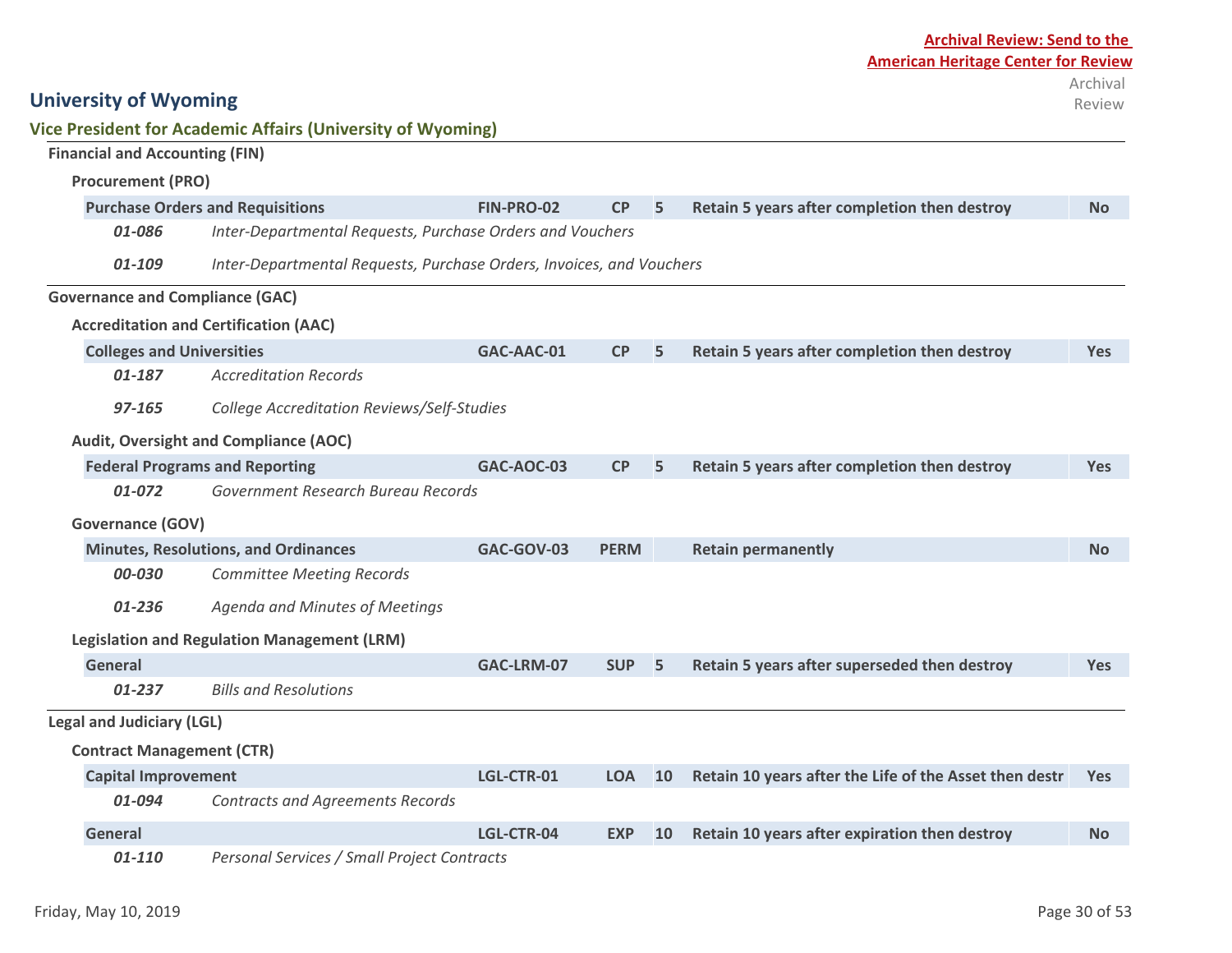| Friday, May 10, 2019 | Page 31 of 53 |
|----------------------|---------------|
|                      |               |

## **University of Wyoming Vice President for Academic Affairs (University of Wyoming)**

| <b>Legal and Judiciary (LGL)</b>         |                                                                        |                   |             |           |                                               |            |  |
|------------------------------------------|------------------------------------------------------------------------|-------------------|-------------|-----------|-----------------------------------------------|------------|--|
| <b>Contract Management (CTR)</b>         |                                                                        |                   |             |           |                                               |            |  |
| <b>General</b>                           |                                                                        | LGL-CTR-04        | <b>EXP</b>  | <b>10</b> | Retain 10 years after expiration then destroy | <b>No</b>  |  |
| $01 - 118$                               | <b>Underwriting Contracts and Associated Materials</b>                 |                   |             |           |                                               |            |  |
| 02-412                                   | Contracts                                                              |                   |             |           |                                               |            |  |
| <b>Legal Matter Management (LMM)</b>     |                                                                        |                   |             |           |                                               |            |  |
| <b>Hearings and Appeals</b>              |                                                                        | LGL-LMM-21        | CP          | 5         | Retain 5 years after completion then destroy  | <b>Yes</b> |  |
| 07-149                                   | Graduate Student Appeals Board Records                                 |                   |             |           |                                               |            |  |
| 97-164                                   | Tenure and Promotion Dispute Records                                   |                   |             |           |                                               |            |  |
| <b>Licensing and Registration (LAR)</b>  |                                                                        |                   |             |           |                                               |            |  |
|                                          | <b>Federal Communications Commission</b>                               | LGL-LAR-19        | <b>EXP</b>  | 8         | Retain 8 years after expiration then destroy  | <b>No</b>  |  |
| $01 - 112$                               | Federal Communications Commission Public File Records and Station Logs |                   |             |           |                                               |            |  |
| <b>Natural Resource Management (NRM)</b> |                                                                        |                   |             |           |                                               |            |  |
|                                          | <b>Animal and Livestock Management (ALS)</b>                           |                   |             |           |                                               |            |  |
| <b>Case Files - Veterinarian</b>         |                                                                        | NRM-ALS-01        | CP          | 5         | Retain 5 years after completion then destroy  | <b>Yes</b> |  |
| 02-214                                   | <b>Veterinarian Case Files</b>                                         |                   |             |           |                                               |            |  |
| <b>Disease Management</b>                |                                                                        | <b>NRM-ALS-05</b> | <b>PERM</b> |           | <b>Retain Permanently</b>                     | <b>No</b>  |  |
| 02-209                                   | <b>Histopath Slides</b>                                                |                   |             |           |                                               |            |  |
| 02-213                                   | <b>Tissue Samples</b>                                                  |                   |             |           |                                               |            |  |
| 11-014                                   | <b>Accession Records</b>                                               |                   |             |           |                                               |            |  |
| <b>Public Health Services (PHS)</b>      |                                                                        |                   |             |           |                                               |            |  |
| <b>Hospital and Medical (HAM)</b>        |                                                                        |                   |             |           |                                               |            |  |
| <b>Admissions</b>                        |                                                                        | PHS-HAM-01        | <b>PERM</b> |           | <b>Retain permanently</b>                     | <b>Yes</b> |  |
| $01-172$                                 | <b>Admission Records</b>                                               |                   |             |           |                                               |            |  |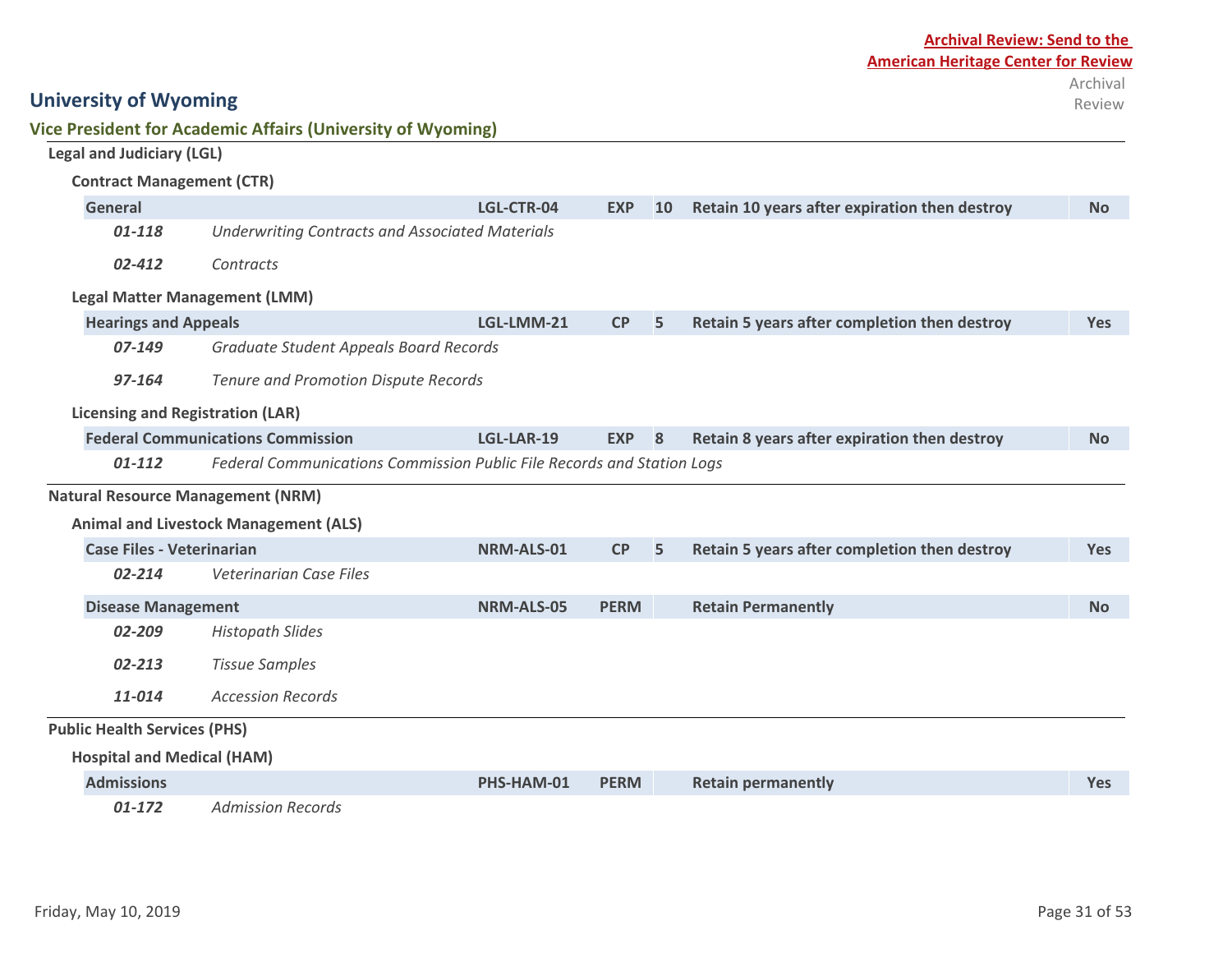| Vice President for Academic Affairs (University of Wyoming) |  |
|-------------------------------------------------------------|--|
|-------------------------------------------------------------|--|

| <b>Public Health Services (PHS)</b> |                                                                  |            |            |                |                                                |            |
|-------------------------------------|------------------------------------------------------------------|------------|------------|----------------|------------------------------------------------|------------|
| <b>Hospital and Medical (HAM)</b>   |                                                                  |            |            |                |                                                |            |
|                                     | <b>Drugs and Controlled Substances</b>                           | PHS-HAM-07 | <b>CR</b>  | 5              | Retain 5 years after create date, then destroy | <b>No</b>  |
| 03-126                              | <b>Drug Information Center Requests</b>                          |            |            |                |                                                |            |
| <b>Patient Records - Adults</b>     |                                                                  | PHS-HAM-18 | <b>CP</b>  | $\overline{7}$ | Retain 7 years after completion then destroy   | <b>No</b>  |
| 06-003                              | Active Patient Files, Child and Adult                            |            |            |                |                                                |            |
| 06-004                              | <b>Corporate Accounts Patient Files</b>                          |            |            |                |                                                |            |
| 06-005                              | Deceased Patient Files, Child and Adult                          |            |            |                |                                                |            |
| 06-006                              | <b>Nursing Home Patient Files</b>                                |            |            |                |                                                |            |
| 91-136                              | Client Files, Child and Adult                                    |            |            |                |                                                |            |
| 91-137                              | Client Files, Child and Adult Deceased                           |            |            |                |                                                |            |
| <b>Programs</b>                     |                                                                  | PHS-HAM-21 | <b>CP</b>  | $\overline{7}$ | Retain 7 years after completion then destroy   | <b>Yes</b> |
| 01-231                              | <b>Clinical Programs</b>                                         |            |            |                |                                                |            |
| 05-279                              | Early Hearing Detection and Intervention Program Records         |            |            |                |                                                |            |
|                                     | <b>Vice President for Administration (University of Wyoming)</b> |            |            |                |                                                |            |
|                                     | <b>Administration and Business Support (ADM)</b>                 |            |            |                |                                                |            |
|                                     | Archives, Library and Museum Management (ALM)                    |            |            |                |                                                |            |
|                                     | <b>Acquisitions and Decommissions</b>                            | ADM-ALM-01 | CP         | $\overline{4}$ | Retain 4 years after completion then destroy   | <b>Yes</b> |
| 00-159                              | <b>Decommissioning Records</b>                                   |            |            |                |                                                |            |
|                                     | <b>Buildings, Facilities and Infrastructure Management (BFI)</b> |            |            |                |                                                |            |
| <b>Building Files</b>               |                                                                  | ADM-BFI-02 | <b>LOA</b> | 10             | Retain for the Life of the Asset then destroy  | <b>Yes</b> |
| 00-148                              | <b>Site Close Out Records</b>                                    |            |            |                |                                                |            |
|                                     | <b>Maintenance and Repairs/Space Records</b>                     | ADM-BFI-05 | <b>LOA</b> | 10             | Retain for the Life of the Asset then destroy. | <b>No</b>  |
| 00-100                              | <b>Maintenance Requests</b>                                      |            |            |                |                                                |            |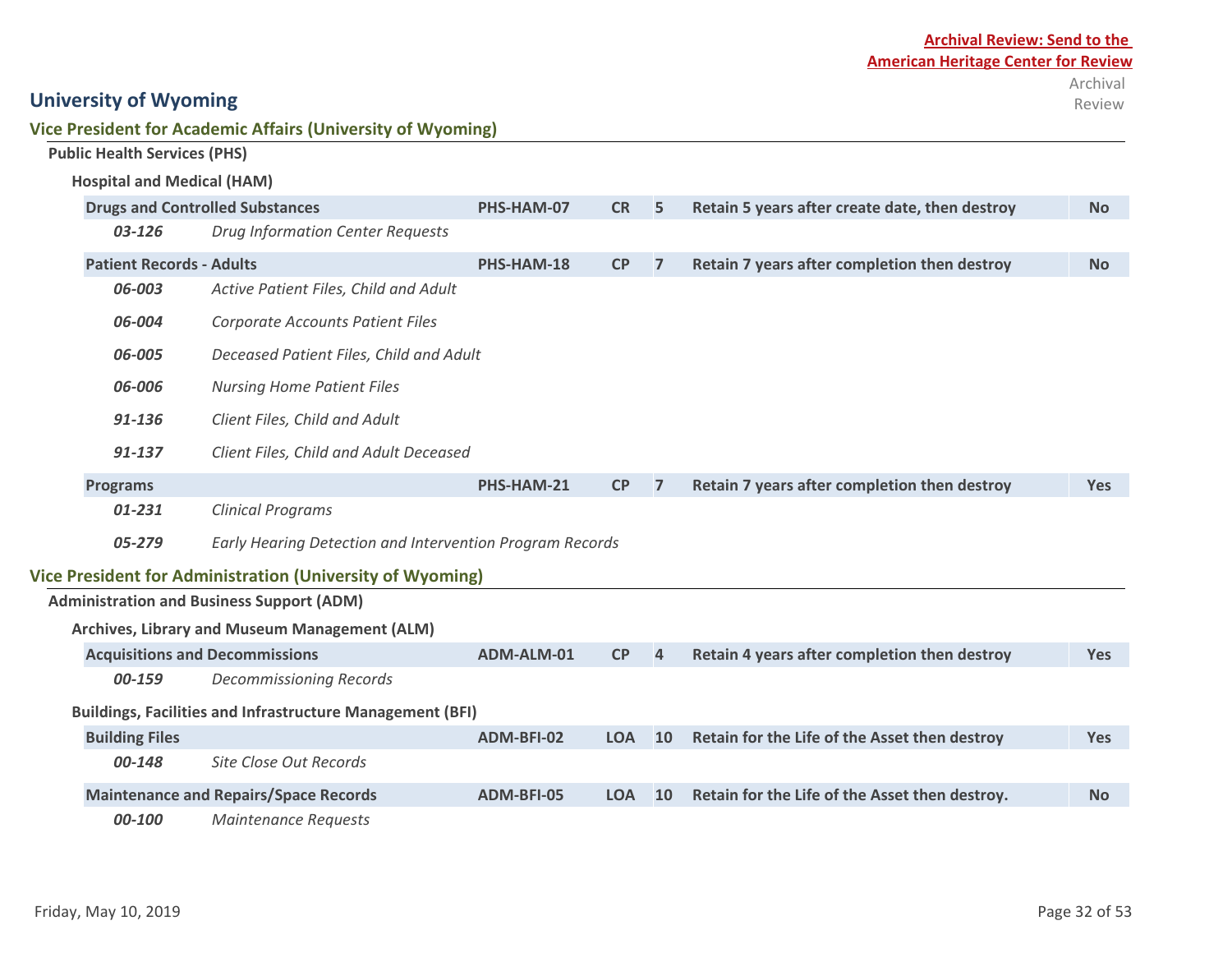| <b>Archival Review: Send to the</b> |                                            |  |  |  |  |  |  |
|-------------------------------------|--------------------------------------------|--|--|--|--|--|--|
|                                     | <b>American Heritage Center for Review</b> |  |  |  |  |  |  |
|                                     | Archival                                   |  |  |  |  |  |  |
|                                     | Review                                     |  |  |  |  |  |  |

|                                    | <b>Vice President for Administration (University of Wyoming)</b> |                   |            |                |                                                     |            |
|------------------------------------|------------------------------------------------------------------|-------------------|------------|----------------|-----------------------------------------------------|------------|
|                                    | <b>Administration and Business Support (ADM)</b>                 |                   |            |                |                                                     |            |
|                                    | <b>Buildings, Facilities and Infrastructure Management (BFI)</b> |                   |            |                |                                                     |            |
| <b>Safety, Security and Access</b> |                                                                  | ADM-BFI-07        | <b>EXP</b> | $\overline{2}$ | Retain 2 years after expiration then destroy        | <b>No</b>  |
| 15774                              | Key Checkout Log                                                 |                   |            |                |                                                     |            |
|                                    | <b>Community and Public Relations (COM)</b>                      |                   |            |                |                                                     |            |
| <b>Publicity and Promotion</b>     |                                                                  | ADM-COM-07        | <b>CR</b>  | 5              | Retain 5 years after create date, then destroy      | <b>Yes</b> |
| 07-098                             | <b>Marketing files</b>                                           |                   |            |                |                                                     |            |
| <b>Education (EDU)</b>             |                                                                  |                   |            |                |                                                     |            |
|                                    | <b>Course Development and Administration</b>                     | ADM-EDU-02        | <b>CR</b>  | 5              | Retain 5 years after create date then destroy       | <b>No</b>  |
| 07-094                             | Course Packet Order Records                                      |                   |            |                |                                                     |            |
| <b>Fees - Students</b>             |                                                                  | ADM-EDU-05        | CP         | 5              | Retain 5 years after completion then destroy        | <b>No</b>  |
| 2599                               | Fee Cards, Student                                               |                   |            |                |                                                     |            |
| <b>Insurance - Student</b>         |                                                                  | ADM-EDU-07        | <b>EXP</b> | $\overline{4}$ | Retain 4 years after expiration then destroy        | <b>No</b>  |
| 10-019                             | <b>Student Health Insurance</b>                                  |                   |            |                |                                                     |            |
| <b>Registration</b>                |                                                                  | ADM-EDU-10        | <b>CYE</b> | 30             | Retain 30 year after calendar year end then destroy | <b>No</b>  |
| 00-144                             | <b>Registration Records</b>                                      |                   |            |                |                                                     |            |
| <b>Student Loans</b>               |                                                                  | ADM-EDU-11        | <b>EXP</b> | 5              | Retain 5 years after expiration then destroy        | <b>No</b>  |
| 2602                               | <b>Student Loan Applications</b>                                 |                   |            |                |                                                     |            |
| <b>Student Records</b>             |                                                                  | <b>ADM-EDU-12</b> | CP         | 5              | Retain 5 years after completion then destroy        | <b>No</b>  |
| 07-044                             | <b>Student Work Study Applications</b>                           |                   |            |                |                                                     |            |
|                                    | <b>Equipment and Vehicle Management (EVM)</b>                    |                   |            |                |                                                     |            |
| <b>Maintenance and Repairs</b>     |                                                                  | ADM-EVM-02        | CP         | 5              | Retain 5 years after completion then destroy        | <b>No</b>  |
| 06-103                             | <b>Vehicle Records</b>                                           |                   |            |                |                                                     |            |
| 15776                              | <b>Tow Book</b>                                                  |                   |            |                |                                                     |            |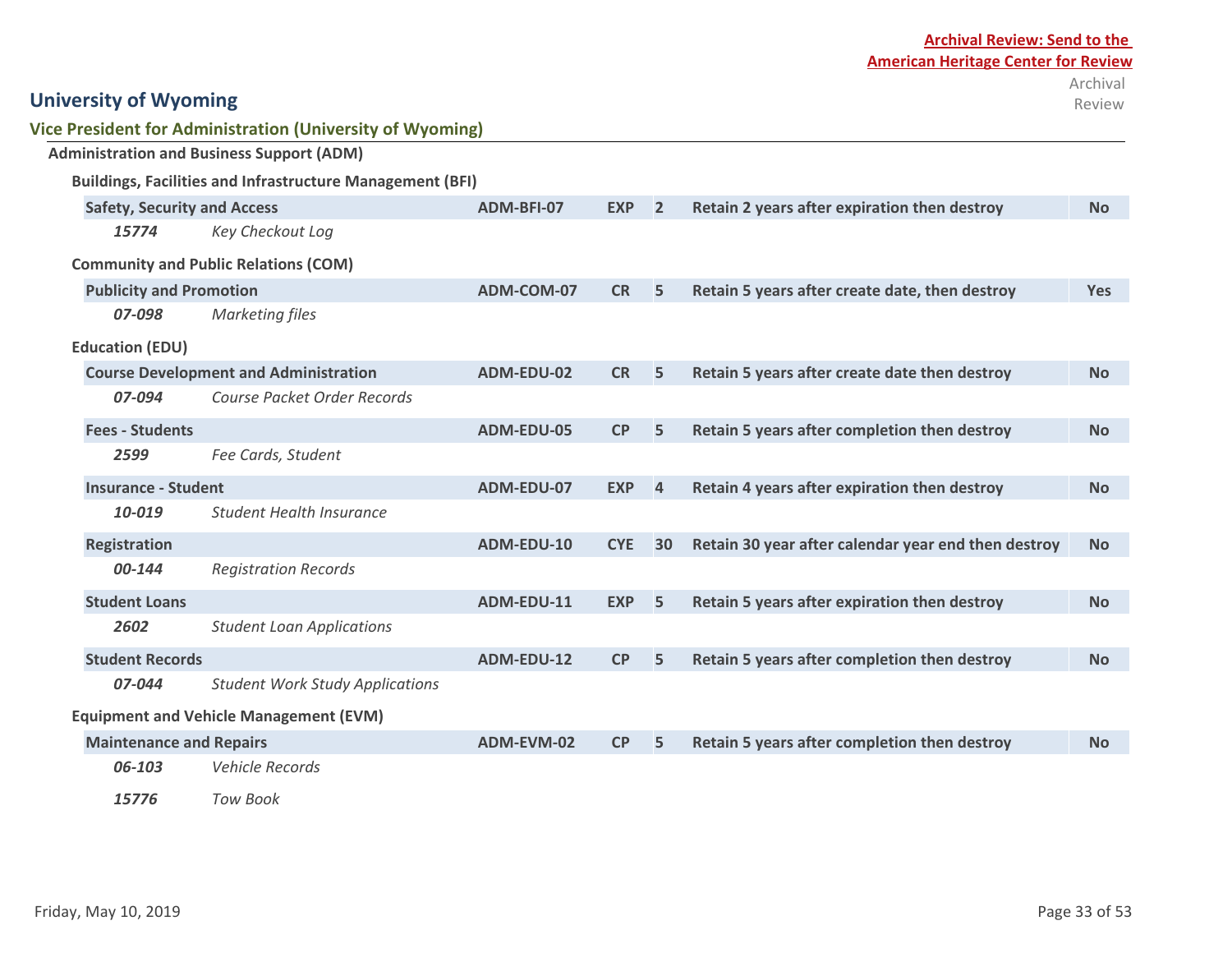| Vice President for Administration (University of Wyoming) |  |
|-----------------------------------------------------------|--|
|-----------------------------------------------------------|--|

|                                    | <b>Administration and Business Support (ADM)</b> |                     |             |                |                                                      |            |
|------------------------------------|--------------------------------------------------|---------------------|-------------|----------------|------------------------------------------------------|------------|
| <b>General Management (GMT)</b>    |                                                  |                     |             |                |                                                      |            |
| <b>Correspondence - Directors</b>  |                                                  | ADM-GMT-03          | <b>PERM</b> |                | <b>Retain permanently</b>                            | <b>No</b>  |
| 94-379                             | <b>Administrative Files</b>                      |                     |             |                |                                                      |            |
| <b>Correspondence - General</b>    |                                                  | ADM-GMT-05          | <b>CR</b>   | 3              | Retain 3 years after create date, then destroy       | <b>Yes</b> |
| 00-152                             | Correspondence                                   |                     |             |                |                                                      |            |
| 06-023                             | Correspondence                                   |                     |             |                |                                                      |            |
| 07-069                             | Correspondence                                   |                     |             |                |                                                      |            |
| 07-097                             | General Correspondence                           |                     |             |                |                                                      |            |
| 10-010                             | Correspondence                                   |                     |             |                |                                                      |            |
| <b>Indexes and Finding Aids</b>    |                                                  | ADM-GMT-09          | <b>PERM</b> |                | <b>Retain permanently</b>                            | <b>No</b>  |
| 15769                              | <b>Master Name Card Index</b>                    |                     |             |                |                                                      |            |
| <b>Photographs and Visual Arts</b> |                                                  | ADM-GMT-16          | <b>CR</b>   | 5              | Retain 5 years after create date, then destroy       | <b>Yes</b> |
| 06-032                             | <b>Photograph Permission Forms</b>               |                     |             |                |                                                      |            |
| <b>Program and Project Files</b>   |                                                  | <b>ADM-GMT-18</b>   | CP          | 5              | Retain 5 years after completion then destroy         | <b>Yes</b> |
| 10-017                             | <b>Special Projects</b>                          |                     |             |                |                                                      |            |
| <b>Publications</b>                |                                                  | ADM-GMT-19          | <b>CR</b>   | 5              | Retain 5 years after create date, then destroy       | Yes        |
| 00-155                             | Newsletter                                       |                     |             |                |                                                      |            |
| <b>Reports - Annual</b>            |                                                  | ADM-GMT-21          | <b>CR</b>   | $\overline{7}$ | Retain 7 years after create date, then destroy       | Yes        |
| 94-386                             | Monthly/Quarterly/Annual Statistical Reports     |                     |             |                |                                                      |            |
| <b>Reports - General</b>           |                                                  | <b>ADM-GMT-22</b>   | <b>CR</b>   | 5              | Retain 5 years after create date, then destroy       | <b>Yes</b> |
| 94-407                             | Life Insurance Premium Sheets                    |                     |             |                |                                                      |            |
| <b>Transitory Records</b>          |                                                  | ADM-GMT-26 OBS/SUP3 |             |                | Retain 3 years after obsolete or superseded, then de | <b>No</b>  |
| 00-108                             | Phone Logs                                       |                     |             |                |                                                      |            |
| 00-151                             | <b>Background Publications</b>                   |                     |             |                |                                                      |            |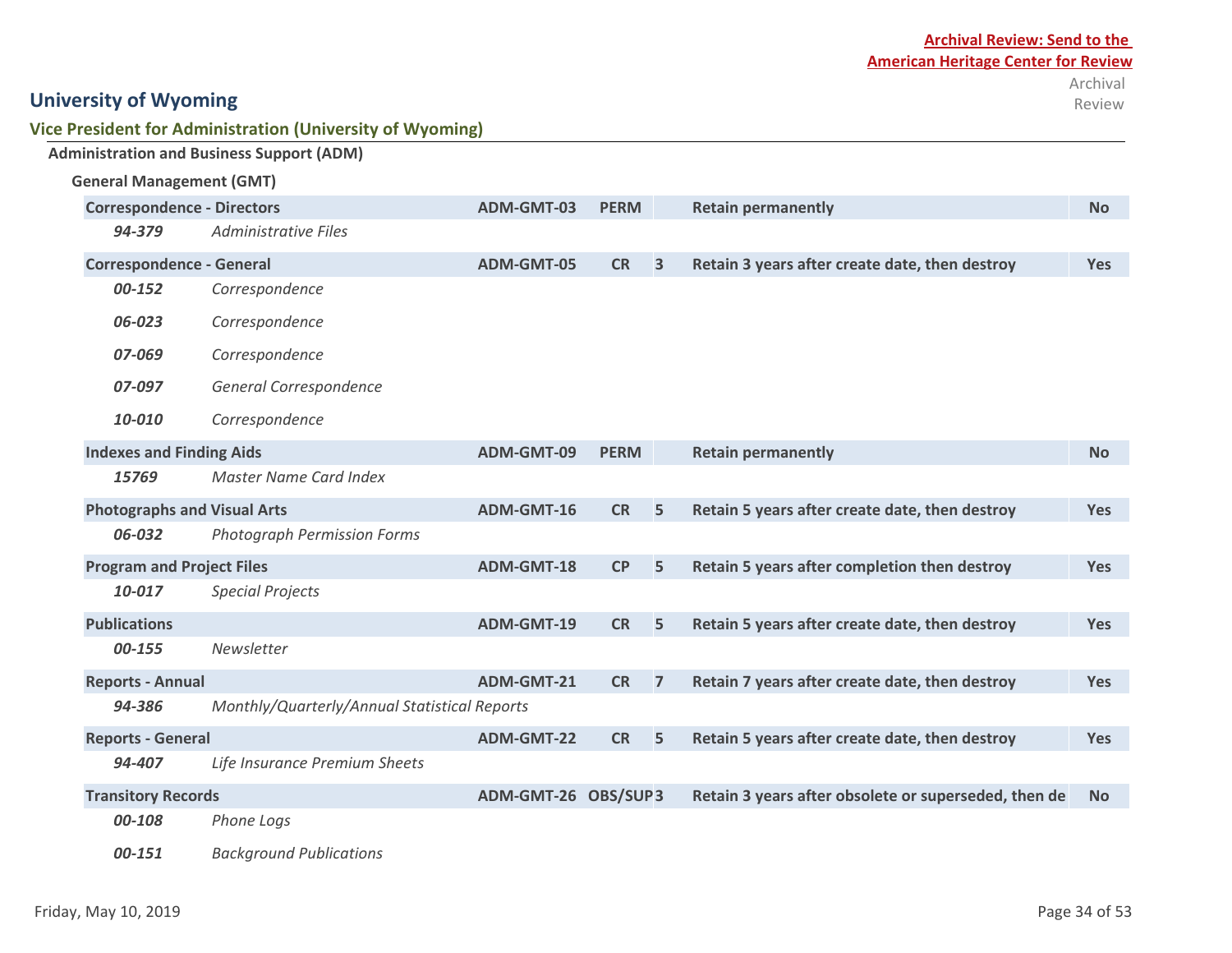Review

## **University of Wyoming**

#### **Vice President for Administration (University of Wyoming)**

## **Administration and Business Support (ADM)**

#### **General Management (GMT)**

| <b>Transitory Records</b> | ADM-GMT-26 OBS/SUP3<br>Retain 3 years after obsolete or superseded, then de | <b>No</b> |
|---------------------------|-----------------------------------------------------------------------------|-----------|
| 06-027                    | <b>Identification Card Account Closing Records</b>                          |           |
| 06-033                    | <b>Postal Billing Records</b>                                               |           |
| 06-099                    | <b>Bus Tallies</b>                                                          |           |
| 06-100                    | Car Pool Rental Forms                                                       |           |
| 06-101                    | <b>End of Month Reports</b>                                                 |           |
| 07-039                    | <b>Bulk Mail Work Order Forms</b>                                           |           |
| 07-040                    | Daily Departmental Postal Mail Slips                                        |           |
| 07-045                    | United States Postal Service Form 3600                                      |           |
| 07-046                    | United States Postal Service Form 3602                                      |           |
| 07-047                    | United States Postal Service Form 3849                                      |           |
| 07-053                    | Day Lot Shift Balance Report                                                |           |
| 07-054                    | Day Lot Shift Report                                                        |           |
| 07-055                    | Day Lot Tickets                                                             |           |
| 07-061                    | <b>Permit Affirmations</b>                                                  |           |
| 07-062                    | <b>Permit Applications</b>                                                  |           |
| 07-063                    | <b>Refund Request Forms</b>                                                 |           |
| 07-075                    | <b>Postal Accounts</b>                                                      |           |
| 07-086                    | Copier Usage Data                                                           |           |
| 07-095                    | <b>Customer Files and Order Forms</b>                                       |           |
| 07-096                    | Daily Financial Deposits/Reconciliation Worksheets                          |           |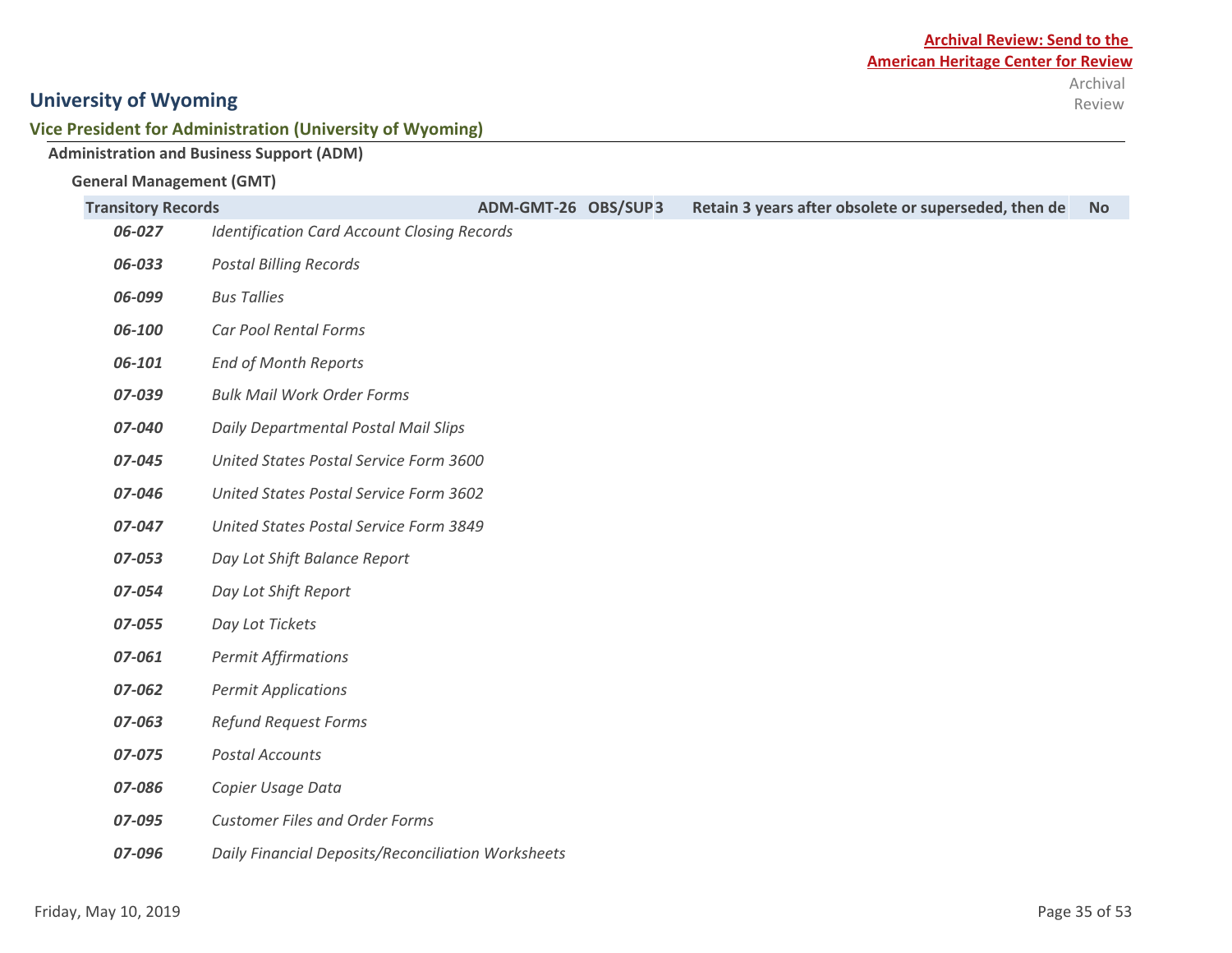#### **Vice President for Administration (University of Wyoming)**

|                                 | <b>Administration and Business Support (ADM)</b>                    |                     |                                       |                         |                                                      |           |  |
|---------------------------------|---------------------------------------------------------------------|---------------------|---------------------------------------|-------------------------|------------------------------------------------------|-----------|--|
| <b>General Management (GMT)</b> |                                                                     |                     |                                       |                         |                                                      |           |  |
| <b>Transitory Records</b>       |                                                                     | ADM-GMT-26 OBS/SUP3 |                                       |                         | Retain 3 years after obsolete or superseded, then de | <b>No</b> |  |
| 10-027                          | Transit/Charter Log Sheets                                          |                     |                                       |                         |                                                      |           |  |
| 15770                           | <b>Dissemination Log</b>                                            |                     |                                       |                         |                                                      |           |  |
| 15771                           | Telephone Log                                                       |                     |                                       |                         |                                                      |           |  |
| 15772                           | Radio Log                                                           |                     |                                       |                         |                                                      |           |  |
| 15773                           | Sound Recordings of Telephone Calls and Radio Communications        |                     |                                       |                         |                                                      |           |  |
| 15775                           | Radio Checkout Log                                                  |                     |                                       |                         |                                                      |           |  |
| 15777                           | <b>Condition Report</b>                                             |                     |                                       |                         |                                                      |           |  |
| 15779                           | Lost and Found Property File                                        |                     |                                       |                         |                                                      |           |  |
| 15780                           | Teletype Reports                                                    |                     |                                       |                         |                                                      |           |  |
| 97-174                          | <b>Office Records</b>                                               |                     |                                       |                         |                                                      |           |  |
| 98-092                          | <b>Student Information Systems-Account Receivable Reports</b>       |                     |                                       |                         |                                                      |           |  |
| 98-093                          | <b>Student Information Systems-Billing Reports</b>                  |                     |                                       |                         |                                                      |           |  |
| 98-094                          | <b>Student Information Systems-Calculation Reports</b>              |                     |                                       |                         |                                                      |           |  |
| 98-095                          | <b>Student Information Systems-Daily Account Summary Report</b>     |                     |                                       |                         |                                                      |           |  |
| 98-096                          | <b>Student Information Systems-Financial Aid Packages Reports</b>   |                     |                                       |                         |                                                      |           |  |
| <b>Travel Administration</b>    |                                                                     | ADM-GMT-27          | <b>CYE</b><br>$\overline{\mathbf{2}}$ |                         | Retain 2 year after calendar year end then destroy   | <b>No</b> |  |
| 10-025                          | Pre-Trip Forms                                                      |                     |                                       |                         |                                                      |           |  |
|                                 | <b>Information Technology and Services (ITS)</b>                    |                     |                                       |                         |                                                      |           |  |
| <b>Databases</b>                |                                                                     | ADM-ITS-03          | <b>OBS</b>                            | $\overline{\mathbf{3}}$ | Retain until obsolete, then destroy                  | <b>No</b> |  |
| 94-415                          | Computer Database Records (On-line Service Cards and Employee Data) |                     |                                       |                         |                                                      |           |  |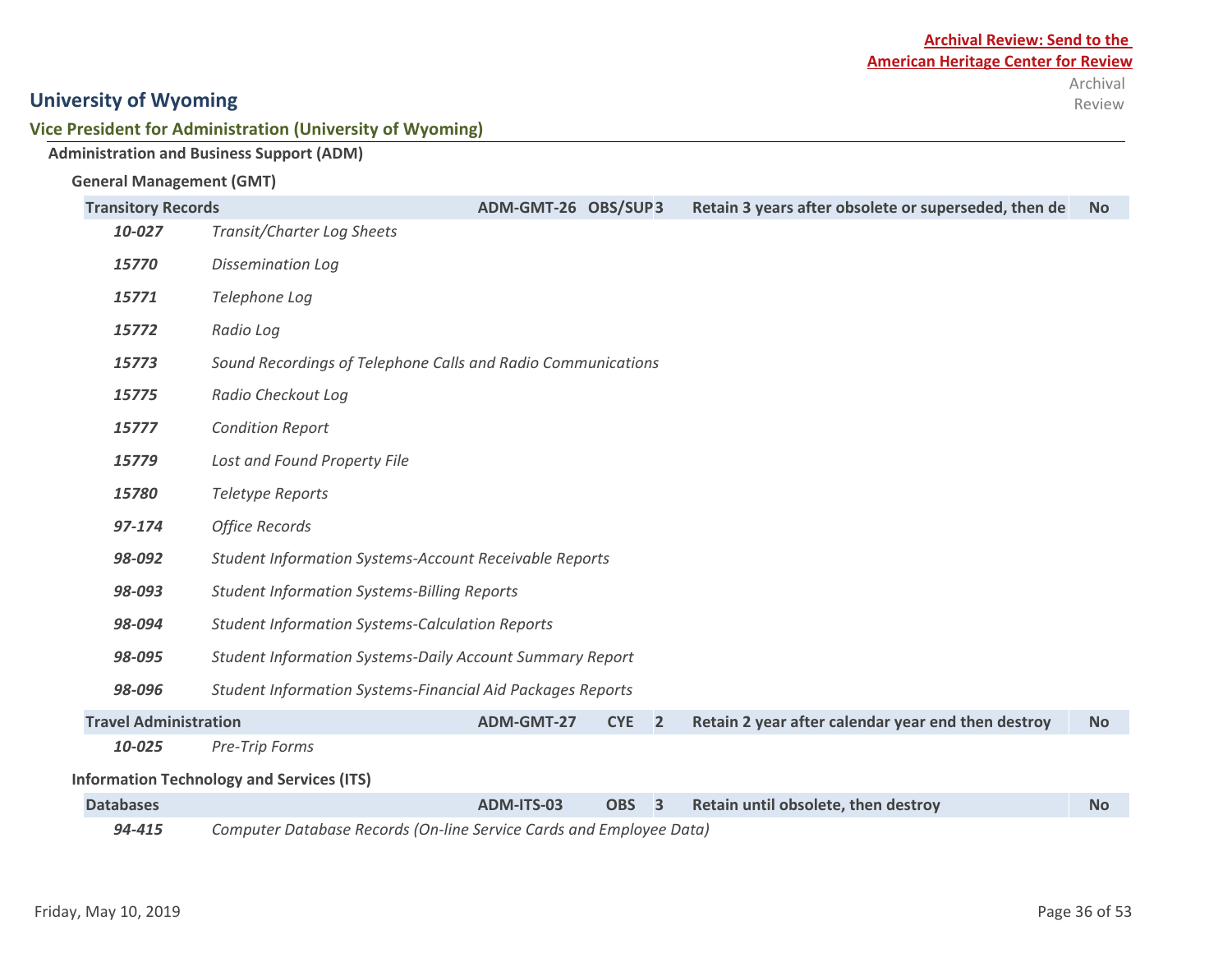|                                      | Vice President for Administration (University of Wyoming) |            |    |    |                                               |           |  |  |  |  |
|--------------------------------------|-----------------------------------------------------------|------------|----|----|-----------------------------------------------|-----------|--|--|--|--|
|                                      | <b>Administration and Business Support (ADM)</b>          |            |    |    |                                               |           |  |  |  |  |
| <b>Risk Management (RSK)</b>         |                                                           |            |    |    |                                               |           |  |  |  |  |
| <b>Accidents and Property Damage</b> |                                                           | ADM-RSK-01 | CP | 5  | Retain 5 years after completion then destroy  | <b>No</b> |  |  |  |  |
| 00-096                               | <b>Accident Reports</b>                                   |            |    |    |                                               |           |  |  |  |  |
| 00-150                               | <b>Accident Reports</b>                                   |            |    |    |                                               |           |  |  |  |  |
| 06-102                               | Vehicle Insurance Claims                                  |            |    |    |                                               |           |  |  |  |  |
| 10-007                               | Claim Files                                               |            |    |    |                                               |           |  |  |  |  |
| <b>Incident Management</b>           |                                                           | ADM-RSK-03 | CP | 10 | Retain 10 years after completion then destroy | <b>No</b> |  |  |  |  |
| 10-018                               | Motor Vehicle Records                                     |            |    |    |                                               |           |  |  |  |  |
|                                      | <b>Insurance Certificates</b>                             |            | CP | 10 | Retain 10 years after completion then destroy | <b>No</b> |  |  |  |  |
| 10-008                               | Certificate of insurance Forms                            |            |    |    |                                               |           |  |  |  |  |

| 00-096                             | <b>Accident Reports</b>            |                   |            |                |                                                |           |
|------------------------------------|------------------------------------|-------------------|------------|----------------|------------------------------------------------|-----------|
| 00-150                             | <b>Accident Reports</b>            |                   |            |                |                                                |           |
| 06-102                             | Vehicle Insurance Claims           |                   |            |                |                                                |           |
| 10-007                             | Claim Files                        |                   |            |                |                                                |           |
| <b>Incident Management</b>         |                                    | ADM-RSK-03        | CP         | <b>10</b>      | Retain 10 years after completion then destroy  | <b>No</b> |
| 10-018                             | <b>Motor Vehicle Records</b>       |                   |            |                |                                                |           |
| <b>Insurance Certificates</b>      |                                    | ADM-RSK-04        | CP         | <b>10</b>      | Retain 10 years after completion then destroy  | <b>No</b> |
| 10-008                             | Certificate of insurance Forms     |                   |            |                |                                                |           |
| <b>Insurance Policies</b>          |                                    | ADM-RSK-05        | <b>EXP</b> | <b>10</b>      | Retain 10 years after expiration then destroy  | <b>No</b> |
| 10-009                             | <b>Insurance Policies</b>          |                   |            |                |                                                |           |
| 10-016                             | <b>Coverage Questions</b>          |                   |            |                |                                                |           |
| <b>Employee Services (EMP)</b>     |                                    |                   |            |                |                                                |           |
| <b>Benefits Management (BEN)</b>   |                                    |                   |            |                |                                                |           |
| <b>Enrollment</b>                  |                                    | <b>EMP-BEN-02</b> | CP         | 5              | Retain 5 years after completion then destroy   | <b>No</b> |
| 94-410                             | <b>Insurance Reports</b>           |                   |            |                |                                                |           |
| 94-411                             | Flexible Benefits Enrollment Forms |                   |            |                |                                                |           |
| <b>Notifications</b>               |                                    | <b>EMP-BEN-03</b> | <b>CR</b>  | $\overline{2}$ | Destroy 2 years after create date              | <b>No</b> |
| 94-402                             | <b>COBRA Notification</b>          |                   |            |                |                                                |           |
| 94-408                             | Insurance Premium/Deposit Form     |                   |            |                |                                                |           |
| <b>Tuition/Courses Waiver Form</b> |                                    | <b>EMP-BEN-06</b> | <b>CR</b>  | $\overline{4}$ | Retain 4 years after create date, then destroy | <b>No</b> |
| 94-409                             | <b>Tuition Waiver Forms</b>        |                   |            |                |                                                |           |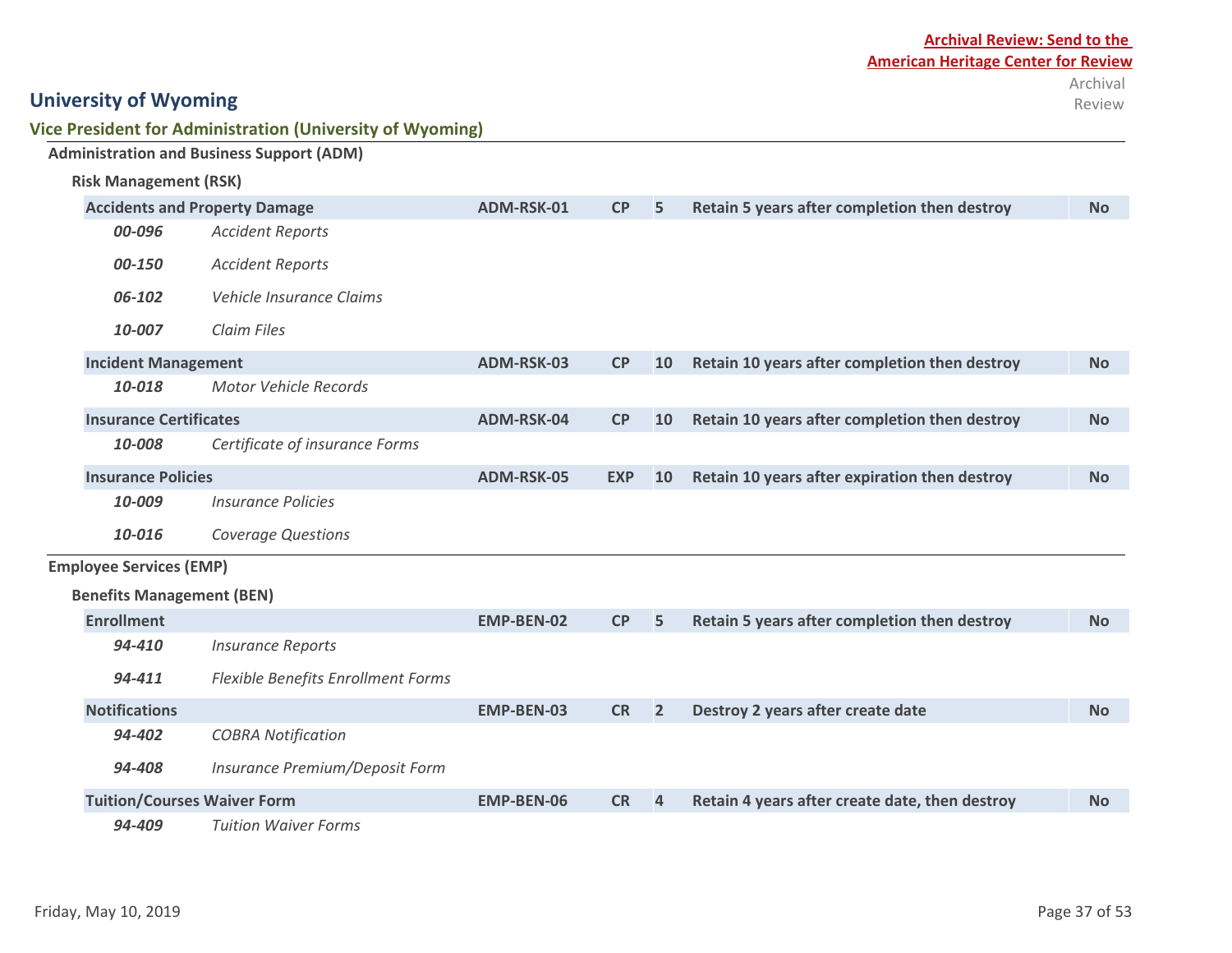|        | Employee Services (EMP)             |                                                          |                   |             |                         |                                                     |            |
|--------|-------------------------------------|----------------------------------------------------------|-------------------|-------------|-------------------------|-----------------------------------------------------|------------|
|        | <b>Payroll Management (PRL)</b>     |                                                          |                   |             |                         |                                                     |            |
|        | <b>Reports - Payroll</b>            |                                                          | <b>EMP-PRL-03</b> | <b>CYE</b>  | $\overline{7}$          | Retain 7 years after calendar year end then destroy | <b>No</b>  |
|        | 2601                                | <b>Earning Records (Payroll)</b>                         |                   |             |                         |                                                     |            |
|        | 94-370                              | <b>Personnel/Payroll Printouts</b>                       |                   |             |                         |                                                     |            |
|        | 94-373                              | <b>Information Circular Authorization</b>                |                   |             |                         |                                                     |            |
|        | 94-401                              | Personnel/Payroll Record for Limited Service             |                   |             |                         |                                                     |            |
|        | <b>Personnel Management (PER)</b>   |                                                          |                   |             |                         |                                                     |            |
| $I-9s$ |                                     |                                                          | <b>EMP-PER-08</b> | <b>TE</b>   | 3                       | Retain 3 years after separation then destroy        | <b>No</b>  |
|        | 03-254                              | Immigration and Naturalization Records and I-9 Forms     |                   |             |                         |                                                     |            |
|        |                                     | <b>Leave Records/UW Tenure &amp; Promotions</b>          | <b>EMP-PER-10</b> | <b>CP</b>   | $\overline{\mathbf{3}}$ | Retain 3 years after completion then destroy        | <b>No</b>  |
|        | 94-381                              | Vacation/Sick Leave Records and Time Cards               |                   |             |                         |                                                     |            |
|        | 94-400                              | <b>FLSA Determination Letter</b>                         |                   |             |                         |                                                     |            |
|        | 94-404                              | <b>Sick Leave Donation Files</b>                         |                   |             |                         |                                                     |            |
|        | 94-414                              | U.W. On-line Sick, Annual, and Other Leave Records       |                   |             |                         |                                                     |            |
|        | <b>Medical Records</b>              |                                                          | EMP-PER-11        | <b>TE</b>   | 30                      | Retain 30 years after separation then destroy       | <b>No</b>  |
|        | 00-101                              | <b>Medical Reports</b>                                   |                   |             |                         |                                                     |            |
|        | 00-140                              | Bloodborne Pathogen Accidents / Exposure Records         |                   |             |                         |                                                     |            |
|        | 00-161                              | NRC Form 4, Determination of Prior Occupational Doses    |                   |             |                         |                                                     |            |
|        | 00-170                              | Hazardous Materials Employee Records                     |                   |             |                         |                                                     |            |
|        |                                     | <b>Military Files/University Wyoming Personnel Files</b> | <b>EMP-PER-12</b> | <b>PERM</b> |                         | <b>Retain permanently</b>                           | <b>Yes</b> |
|        | 03-279                              | <b>Termination Files</b>                                 |                   |             |                         |                                                     |            |
|        | <b>Personnel Files - Short Term</b> |                                                          | <b>EMP-PER-14</b> | <b>TE</b>   | 5                       | Retain 5 years after separation then destroy        | <b>No</b>  |

*00-102 Personnel Records - Certificates of Training*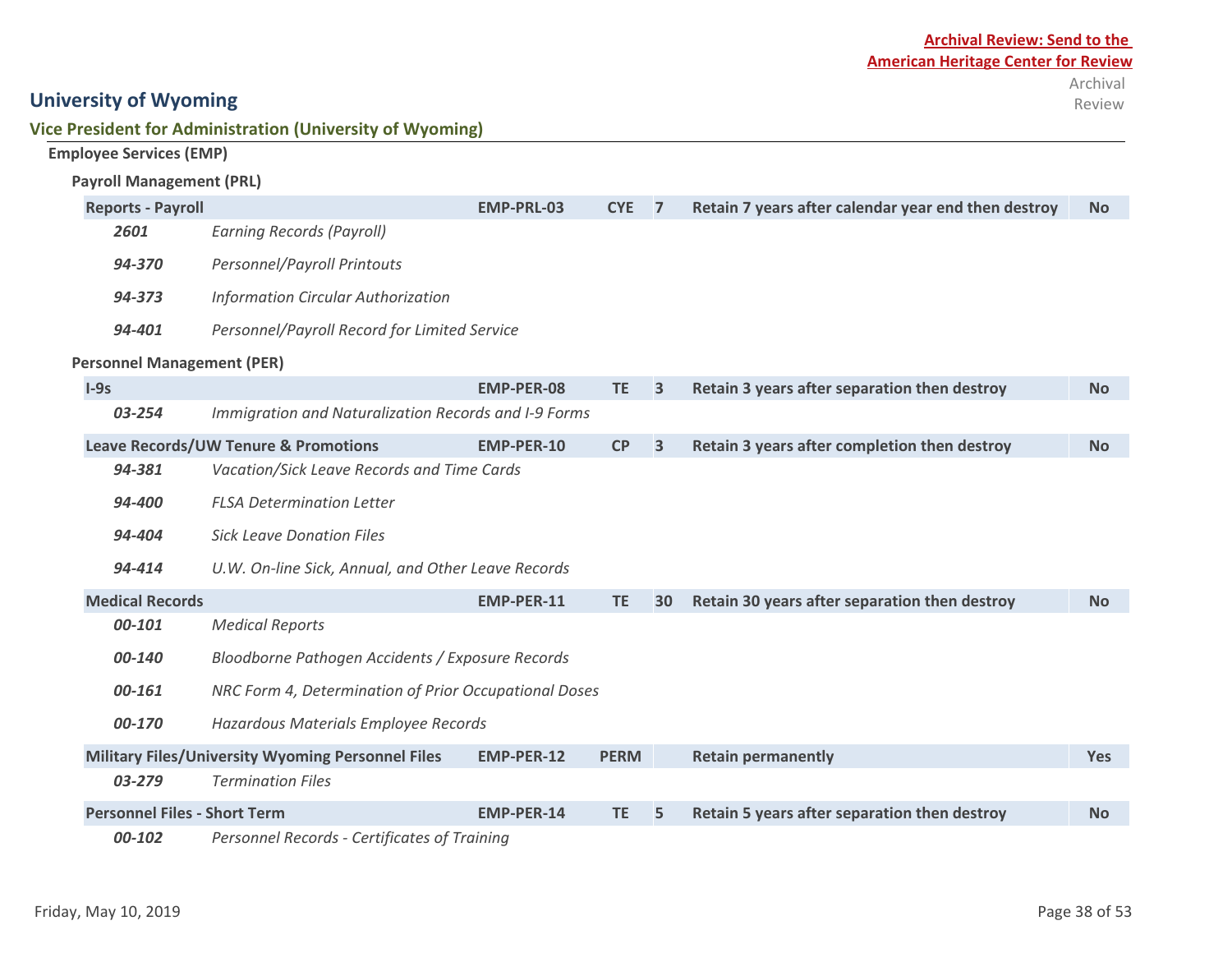#### **Vice President for Administration (University of Wyoming)**

#### **Employee Services (EMP)**

#### **Personnel Management (PER)**

| <b>Personnel Files - Short Term</b> |                                                                                           | <b>EMP-PER-14</b> | <b>TE</b>  | 5              | Retain 5 years after separation then destroy        | <b>No</b> |
|-------------------------------------|-------------------------------------------------------------------------------------------|-------------------|------------|----------------|-----------------------------------------------------|-----------|
| 00-103                              | Personnel Records - Correspondence                                                        |                   |            |                |                                                     |           |
| 00-105                              | Personnel Records - Performance Appraisals                                                |                   |            |                |                                                     |           |
| 00-106                              | Personnel Records - Position Description Questionnaire                                    |                   |            |                |                                                     |           |
| 07-043                              | <b>Staff Personnel Records</b>                                                            |                   |            |                |                                                     |           |
| 07-064                              | <b>Staff Personnel Records</b>                                                            |                   |            |                |                                                     |           |
| 07-067                              | <b>Staff Personnel Records</b>                                                            |                   |            |                |                                                     |           |
| 07-071                              | <b>Staff Personnel Records</b>                                                            |                   |            |                |                                                     |           |
| 07-077                              | <b>Staff Personnel Records</b>                                                            |                   |            |                |                                                     |           |
| 10-014                              | <b>Staff Personnel Records</b>                                                            |                   |            |                |                                                     |           |
| 15781                               | Personnel File                                                                            |                   |            |                |                                                     |           |
| 94-403                              | <b>Exit Interviews</b>                                                                    |                   |            |                |                                                     |           |
| 94-412                              | <b>Insurance Cards</b>                                                                    |                   |            |                |                                                     |           |
| 94-413                              | Personnel Record & Recommendation Form & Personnel/Payroll Record - Benefit & Non-Benefit |                   |            |                |                                                     |           |
| <b>Time and Attendance</b>          |                                                                                           | <b>EMP-PER-18</b> | <b>CYE</b> | 5              | Retain 5 years after calendar year end then destroy | <b>No</b> |
| 00-104                              | Personnel Records - Leave Records                                                         |                   |            |                |                                                     |           |
| 00-107                              | Personnel Records - Time Sheets                                                           |                   |            |                |                                                     |           |
|                                     | <b>Salary and Compensation Management (SCM)</b>                                           |                   |            |                |                                                     |           |
| <b>Salary Surveys</b>               |                                                                                           | <b>EMP-SCM-02</b> | CP         | $\overline{2}$ | Retain 2 years after completion then destroy        | <b>No</b> |
| 94-369                              | <b>Salary Survey Records</b>                                                              |                   |            |                |                                                     |           |
| 94-371                              | <b>Point Counts Records</b>                                                               |                   |            |                |                                                     |           |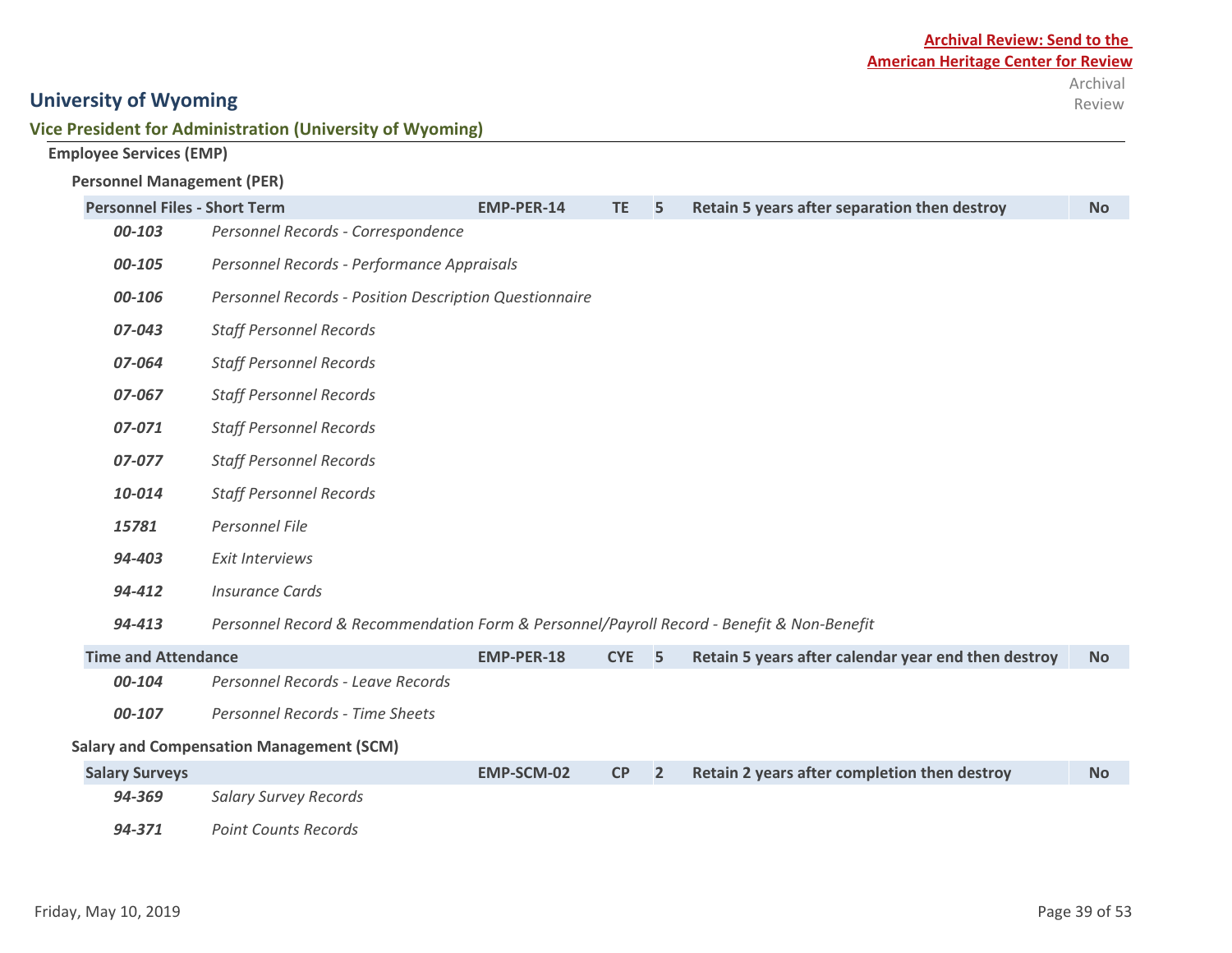| Vice President for Administration (University of Wyoming) |  |
|-----------------------------------------------------------|--|
|-----------------------------------------------------------|--|

|                                                         | <b>Employee Services (EMP)</b>                                                                      |                                                      |                   |            |                         |                                                    |           |
|---------------------------------------------------------|-----------------------------------------------------------------------------------------------------|------------------------------------------------------|-------------------|------------|-------------------------|----------------------------------------------------|-----------|
|                                                         | <b>Staffing and Recruiting (SAR)</b>                                                                |                                                      |                   |            |                         |                                                    |           |
|                                                         | <b>Applicants - Not Hired</b>                                                                       |                                                      | EMP-SAR-01        | <b>CYE</b> | $\overline{\mathbf{3}}$ | Retain 3 year after calendar year end then destroy | <b>No</b> |
|                                                         | 03-278                                                                                              | <b>Recruitment Files</b>                             |                   |            |                         |                                                    |           |
|                                                         | 07-099                                                                                              | <b>Position Applications</b>                         |                   |            |                         |                                                    |           |
|                                                         | 2600                                                                                                | Personnel Requests/Personnel Record Card             |                   |            |                         |                                                    |           |
|                                                         | <b>Background Checks - Not Hired</b>                                                                |                                                      | <b>EMP-SAR-02</b> | <b>CYE</b> | $\overline{\mathbf{3}}$ | Retain 3 year after calendar year end then destroy | <b>No</b> |
|                                                         | 10-033                                                                                              | <b>Background Screenings</b>                         |                   |            |                         |                                                    |           |
|                                                         | <b>Positions and Classifications</b>                                                                |                                                      | <b>EMP-SAR-04</b> | <b>SUP</b> | 5                       | Retain 5 years after superseded then destroy       | <b>No</b> |
|                                                         | 94-368                                                                                              | Classification Studies (organizational, class, etc.) |                   |            |                         |                                                    |           |
|                                                         | 94-372                                                                                              | <b>Classification Description Records</b>            |                   |            |                         |                                                    |           |
|                                                         | 94-374                                                                                              | PDQ's (Position Description Questionnaire)           |                   |            |                         |                                                    |           |
|                                                         | 94-375                                                                                              | PAF (Position Authorization Form)                    |                   |            |                         |                                                    |           |
|                                                         | <b>Vacancy Announcements</b>                                                                        |                                                      | <b>EMP-SAR-06</b> | CP         | $\overline{2}$          | Retain 2 years after completion then destroy       | <b>No</b> |
|                                                         | 94-383                                                                                              | Job Opportunities Bulletin                           |                   |            |                         |                                                    |           |
|                                                         | <b>Training Management (TRM)</b>                                                                    |                                                      |                   |            |                         |                                                    |           |
|                                                         | <b>Course Management</b>                                                                            |                                                      | EMP-TRM-01        | CP         | $\overline{\mathbf{3}}$ | Retain 3 years after completion then destroy       | <b>No</b> |
|                                                         | 00-294                                                                                              | <b>Employee Training Records</b>                     |                   |            |                         |                                                    |           |
|                                                         | <b>Employee Training File</b>                                                                       |                                                      | EMP-TRM-02        | <b>TE</b>  | $\overline{\mathbf{3}}$ | Retain 3 years after separation then destroy       | <b>No</b> |
|                                                         | 00-097<br><b>Employee Training Records</b><br><b>Bloodborne Pathogen Training Records</b><br>00-141 |                                                      |                   |            |                         |                                                    |           |
|                                                         |                                                                                                     |                                                      |                   |            |                         |                                                    |           |
|                                                         | 00-149                                                                                              |                                                      |                   |            |                         |                                                    |           |
| 00-295<br>Hazardous Materials Employee Training Records |                                                                                                     |                                                      |                   |            |                         |                                                    |           |
| <b>Employee Training Record</b><br>94-416               |                                                                                                     |                                                      |                   |            |                         |                                                    |           |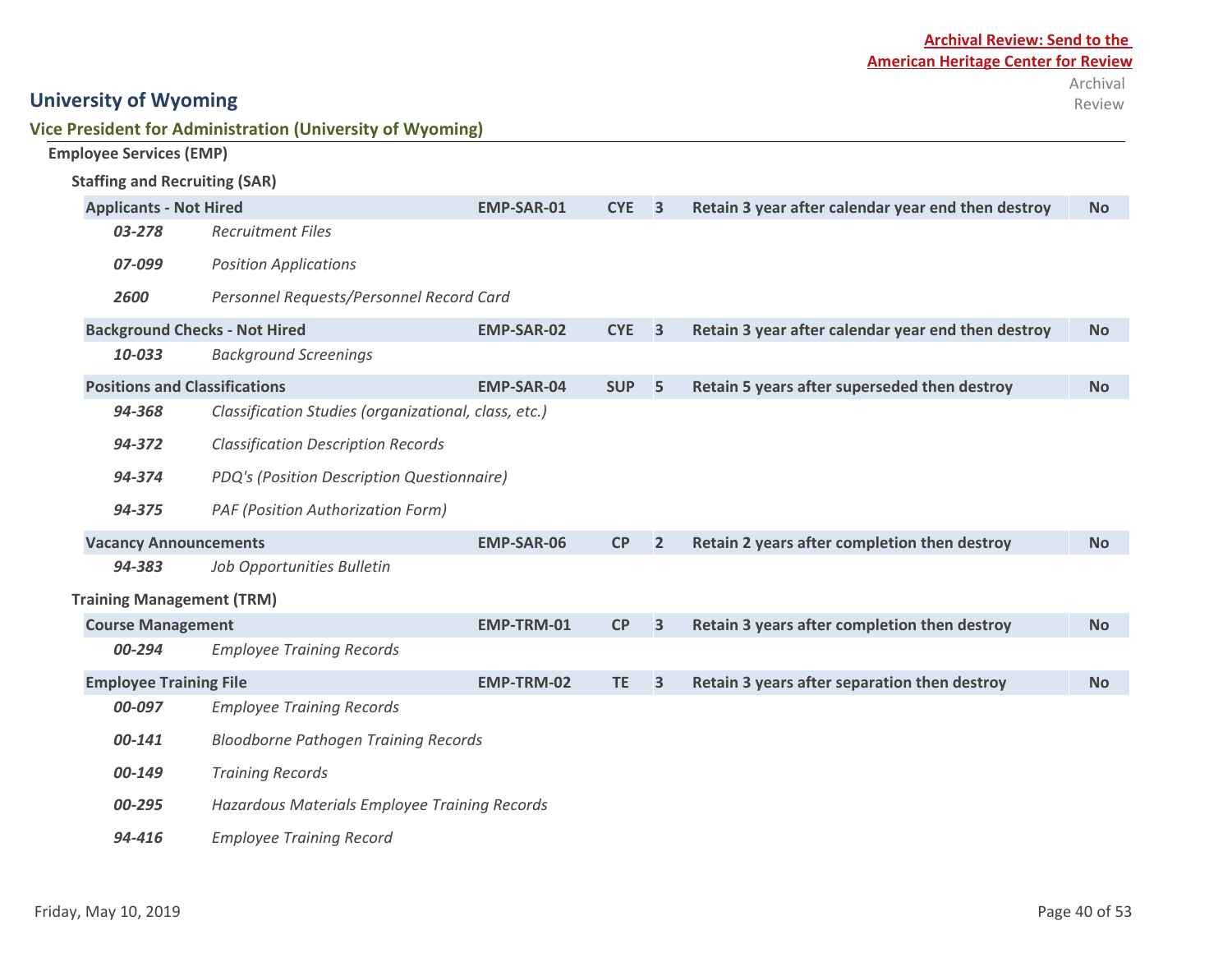#### **Vice President for Administration (University of Wyoming)**

#### **Employee Services (EMP)**

#### **Workers Compensation and Unemployment (WCU)**

| <b>Claims</b>                         |                                                                               | EMP-WCU-01        | CP         | 5              | Retain 5 years after completion then destroy          | <b>No</b> |
|---------------------------------------|-------------------------------------------------------------------------------|-------------------|------------|----------------|-------------------------------------------------------|-----------|
| 15783                                 | Worker's Compensation Claim Records and Supporting Records                    |                   |            |                |                                                       |           |
| 94-394                                | <b>Unemployment Claims</b>                                                    |                   |            |                |                                                       |           |
| 94-396                                | <b>Unemployment Quarterly Statements</b>                                      |                   |            |                |                                                       |           |
| 94-405                                | <b>Worker's Compensation Accident Files</b>                                   |                   |            |                |                                                       |           |
| <b>Employer Reports</b>               |                                                                               | <b>EMP-WCU-04</b> | <b>CYE</b> | $\overline{2}$ | Retain 2 year after calendar year end then destroy    | <b>No</b> |
| 94-406                                | <b>Worker's Compensation Monthly Report</b>                                   |                   |            |                |                                                       |           |
| <b>Financial and Accounting (FIN)</b> |                                                                               |                   |            |                |                                                       |           |
| <b>Accounting Management (ACC)</b>    |                                                                               |                   |            |                |                                                       |           |
| <b>Accounts Payables</b>              |                                                                               | FIN-ACC-09        | <b>FYE</b> | $\overline{7}$ | Retain 7 years after the fiscal year end then destroy | <b>No</b> |
| 06-025                                | <b>Debit Card Transactions Reports</b>                                        |                   |            |                |                                                       |           |
| 06-029                                | <b>Invoices and Vouchers</b>                                                  |                   |            |                |                                                       |           |
| 06-030                                | Invoices and Vouchers for Isotopes                                            |                   |            |                |                                                       |           |
| 06-098                                | <b>Accounts Payable Records</b>                                               |                   |            |                |                                                       |           |
| 07-041                                | <b>Daily Postal Expense Printouts</b>                                         |                   |            |                |                                                       |           |
| 07-051                                | <b>Credit Card Receipts</b>                                                   |                   |            |                |                                                       |           |
| 07-087                                | <b>Invoices</b>                                                               |                   |            |                |                                                       |           |
| 07-088                                | <b>Invoicing Worksheets</b>                                                   |                   |            |                |                                                       |           |
| 8358                                  | Vouchers, Interdepartmental Requests, and Attachments - State and Local Funds |                   |            |                |                                                       |           |
| 8359                                  | Vouchers, Interdepartmental and Attachments - Federal Funds                   |                   |            |                |                                                       |           |
|                                       | <b>Accounts Receivable and Revenue</b>                                        | FIN-ACC-12        | <b>FYE</b> | $\overline{7}$ | Retain 7 years after the fiscal year end then destroy | <b>No</b> |
| 06-022                                | Cash Register Deposit Records                                                 |                   |            |                |                                                       |           |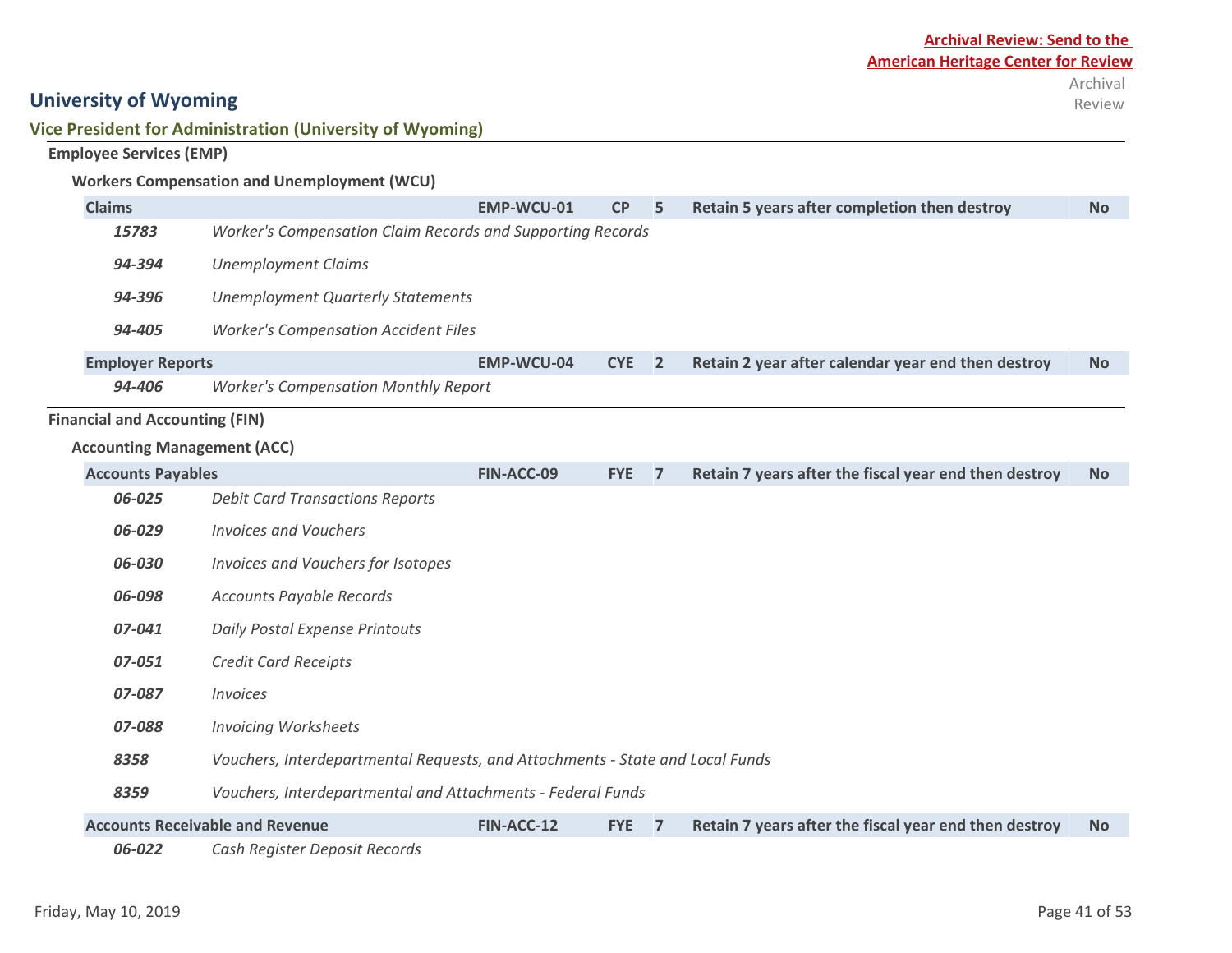|                                       | Vice President for Administration (University of Wyoming) |              |              |                                                       |               |
|---------------------------------------|-----------------------------------------------------------|--------------|--------------|-------------------------------------------------------|---------------|
| <b>Financial and Accounting (FIN)</b> |                                                           |              |              |                                                       |               |
| <b>Accounting Management (ACC)</b>    |                                                           |              |              |                                                       |               |
|                                       | <b>Accounts Receivable and Revenue</b>                    | FIN-ACC-12   | <b>FYE</b>   | Retain 7 years after the fiscal year end then destroy | <b>No</b>     |
| 07-049                                | <b>Cashier's Office Citation Reports</b>                  |              |              |                                                       |               |
| <i>07-050</i>                         | Cashier's Office Deposit Receipts                         |              |              |                                                       |               |
| 2604                                  | Cash Receipts                                             |              |              |                                                       |               |
|                                       |                                                           | $-1$ $    -$ | $\mathbf{1}$ |                                                       | $\sim$ $\sim$ |

| <b>Input/Output Financial</b>     |                                                                           | FIN-ACC-99 | VER <sub>1</sub> |                         | Retain 1 year after verification then destroy         | No.       |  |  |
|-----------------------------------|---------------------------------------------------------------------------|------------|------------------|-------------------------|-------------------------------------------------------|-----------|--|--|
| 15782                             | Payroll Data Input Records and Output Reports - Originals & Duplicates    |            |                  |                         |                                                       |           |  |  |
| 15784                             | Wyoming Uniform Accounting System Input Records - Originals & Duplicates  |            |                  |                         |                                                       |           |  |  |
| 15785                             | Wyoming Uniform Accounting System Output Reports - Originals & Duplicates |            |                  |                         |                                                       |           |  |  |
| <b>Interdepartmental Requests</b> |                                                                           | FIN-ACC-05 | <b>FYE</b>       | $\overline{\mathbf{3}}$ | Retain 3 years after the fiscal year end then destroy | No.       |  |  |
| 06-028                            | Inter-Departmental Requests, Invoices, Purchase orders and Vouchers       |            |                  |                         |                                                       |           |  |  |
| 06-097                            | Inter-Departmental Requests, Invoices, Purchase Orders and Vouchers       |            |                  |                         |                                                       |           |  |  |
| 07-042                            | Inter-Departmental Requests, Invoices, Purchase Orders, and Vouchers      |            |                  |                         |                                                       |           |  |  |
| 07-057                            | Inter-Departmental Requests, Invoices, Purchase Orders, and Vouchers      |            |                  |                         |                                                       |           |  |  |
| 07-066                            | Inter-Departmental Requests, Invoices, Purchase Orders, and Vouchers      |            |                  |                         |                                                       |           |  |  |
| 07-070                            | Inter-Departmental Requests, Invoices, Purchase Orders, and Vouchers      |            |                  |                         |                                                       |           |  |  |
| 07-074                            | Inter-Departmental Requests, Invoices, Purchase Orders, and Vouchers      |            |                  |                         |                                                       |           |  |  |
| 10-013                            | Inter-Departmental Requests, Invoices, Purchase Orders, and Vouchers      |            |                  |                         |                                                       |           |  |  |
| <b>Ledgers - Subsidiary</b>       |                                                                           | FIN-ACC-08 | <b>FYE</b>       | 6                       | Retain 6 years after the fiscal year end then destroy | <b>No</b> |  |  |
| 2606                              | <b>Expense Ledgers</b>                                                    |            |                  |                         |                                                       |           |  |  |
| <b>Reports - Accounting</b>       |                                                                           | FIN-ACC-10 | <b>FYE</b>       | 5.                      | Retain 5 years after the fiscal year end then destroy | <b>No</b> |  |  |

*00-293 Alcohol Semi-Annual Accounting Records*

*06-024 Credit and Debit Account Slips*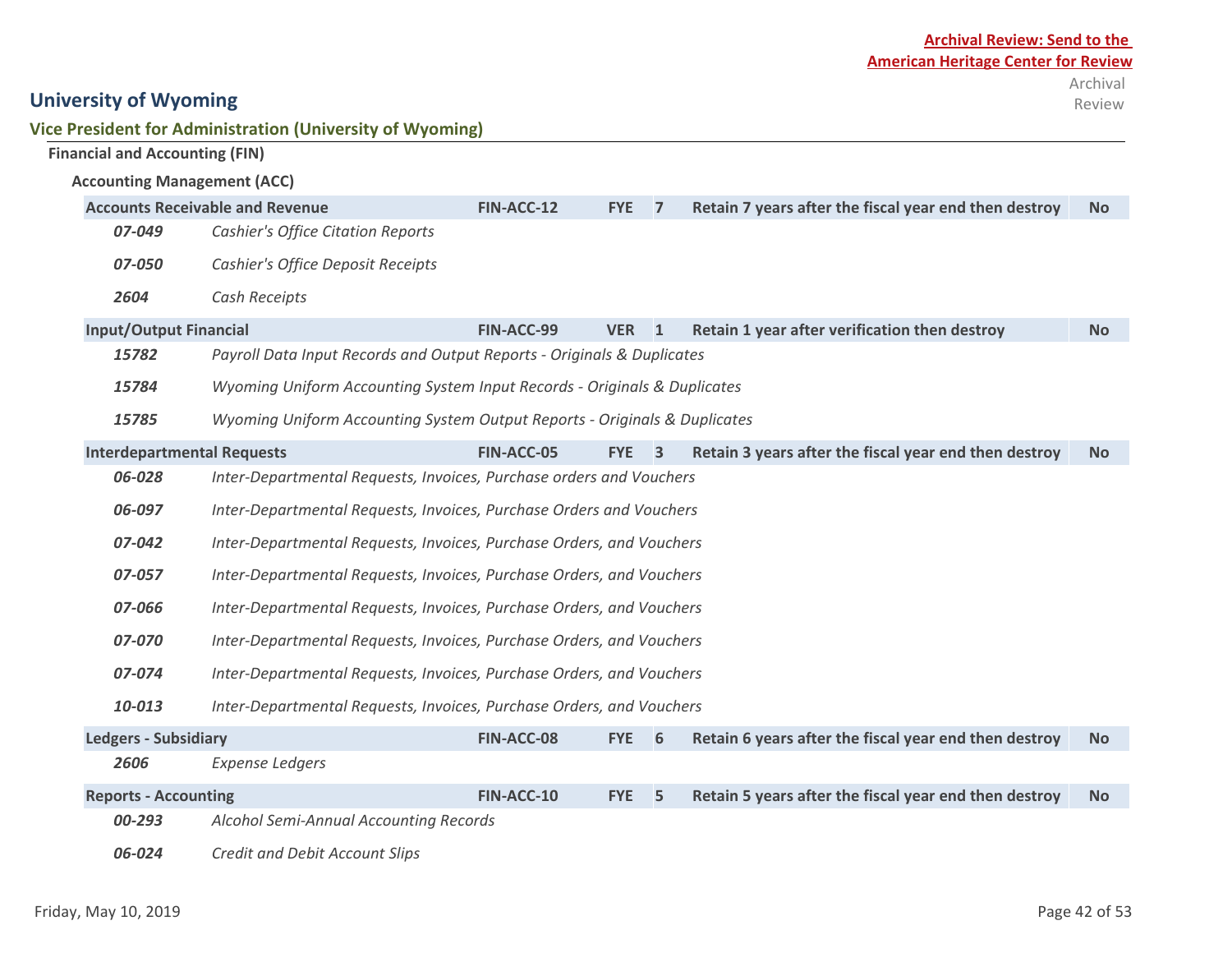#### **Vice President for Administration (University of Wyoming)**

|  |  | <b>Financial and Accounting (FIN)</b> |  |
|--|--|---------------------------------------|--|
|--|--|---------------------------------------|--|

#### **Accounting Management (ACC)**

| <b>Reports - Accounting</b>      |                                                                 | FIN-ACC-10 | <b>FYE</b> | 5 | Retain 5 years after the fiscal year end then destroy | <b>No</b> |  |  |  |  |
|----------------------------------|-----------------------------------------------------------------|------------|------------|---|-------------------------------------------------------|-----------|--|--|--|--|
| 07-048                           | <b>Accounting and Budget Records</b>                            |            |            |   |                                                       |           |  |  |  |  |
| 07-065                           | <b>Accounting and Budget Records</b>                            |            |            |   |                                                       |           |  |  |  |  |
| 07-068                           | <b>Accounting and Budget Records</b>                            |            |            |   |                                                       |           |  |  |  |  |
| 07-073                           | <b>Accounting and Budget Records</b>                            |            |            |   |                                                       |           |  |  |  |  |
| 07-089                           | Monthly Financial Reconcilliation files.                        |            |            |   |                                                       |           |  |  |  |  |
| 07-092                           | <b>Account Charge Slips</b>                                     |            |            |   |                                                       |           |  |  |  |  |
| 10-011                           | <b>Accounting and Budget Records</b>                            |            |            |   |                                                       |           |  |  |  |  |
| 2597                             | <b>Summary Voucher Registers</b>                                |            |            |   |                                                       |           |  |  |  |  |
| 2598                             | <b>Summary Warrant Registers</b>                                |            |            |   |                                                       |           |  |  |  |  |
| 94-377                           | Accounting Input Records and Output Reports                     |            |            |   |                                                       |           |  |  |  |  |
| 94-397                           | JTPA Ledger Sheets/Records                                      |            |            |   |                                                       |           |  |  |  |  |
| <b>Asset Management (ASM)</b>    |                                                                 |            |            |   |                                                       |           |  |  |  |  |
| <b>Inventories</b>               |                                                                 | FIN-ASM-03 | <b>FYE</b> | 5 | Retain 5 years after the fiscal year end then destroy | <b>No</b> |  |  |  |  |
| 00-292                           | <b>Alcohol Monthly Inventories</b>                              |            |            |   |                                                       |           |  |  |  |  |
| 07-093                           | <b>Annual Inventories</b>                                       |            |            |   |                                                       |           |  |  |  |  |
| 15786                            | <b>Inventory Records and Reports - Originals and Duplicates</b> |            |            |   |                                                       |           |  |  |  |  |
| <b>Bank Administration (BNK)</b> |                                                                 |            |            |   |                                                       |           |  |  |  |  |
| <b>Statements and Reports</b>    |                                                                 | FIN-BNK-04 | <b>FYE</b> | 5 | Retain 5 years after the fiscal year end then destroy | No.       |  |  |  |  |

*2605 Checks and Check Transmittals*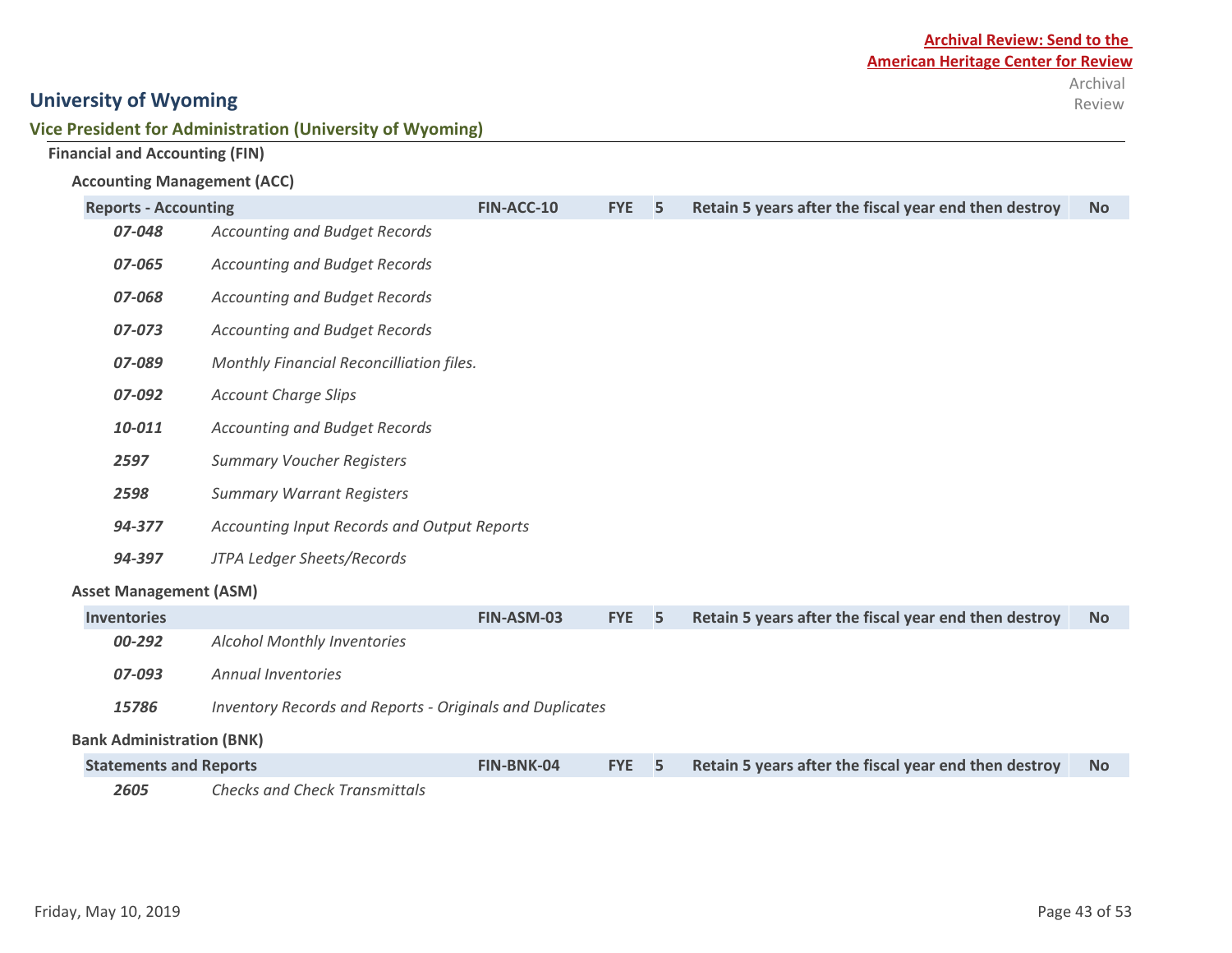|                                       |                                | Vice President for Administration (University of Wyoming)                 |                   |             |    |                                                |            |
|---------------------------------------|--------------------------------|---------------------------------------------------------------------------|-------------------|-------------|----|------------------------------------------------|------------|
| <b>Financial and Accounting (FIN)</b> |                                |                                                                           |                   |             |    |                                                |            |
|                                       |                                | <b>Grant and Scholarship Management (GRM)</b>                             |                   |             |    |                                                |            |
| <b>Grant Files</b>                    |                                |                                                                           | FIN-GRM-01        | CP          | 10 | Retain 10 years after completion then destroy  | <b>No</b>  |
|                                       | 07-056                         | <b>Grant Records</b>                                                      |                   |             |    |                                                |            |
|                                       |                                | <b>Investment Management (INV)</b>                                        |                   |             |    |                                                |            |
|                                       | <b>Redemptions</b>             |                                                                           | <b>FIN-INV-06</b> | <b>EXP</b>  | 3  | Retain 3 years after expiration then destroy   | <b>No</b>  |
|                                       | 3556                           | <b>Bonds and Coupons (Redeemed)</b>                                       |                   |             |    |                                                |            |
|                                       | <b>Procurement (PRO)</b>       |                                                                           |                   |             |    |                                                |            |
|                                       |                                | <b>Purchase Orders and Requisitions</b>                                   | FIN-PRO-02        | CP          | 5  | Retain 5 years after completion then destroy   | <b>No</b>  |
|                                       | 2607                           | Purchase Orders (All copies)                                              |                   |             |    |                                                |            |
|                                       |                                | <b>Governance and Compliance (GAC)</b>                                    |                   |             |    |                                                |            |
|                                       |                                | Audit, Oversight and Compliance (AOC)                                     |                   |             |    |                                                |            |
| <b>General</b>                        |                                |                                                                           | <b>GAC-AOC-05</b> | CP          | 5  | Retain 5 years after completion then destroy   | <b>Yes</b> |
|                                       | 00-158                         | Audits and Reviews of Radiation Safety Program Content and Implementation |                   |             |    |                                                |            |
|                                       | 94-367                         | <b>Audit Files</b>                                                        |                   |             |    |                                                |            |
|                                       | <b>Governance (GOV)</b>        |                                                                           |                   |             |    |                                                |            |
|                                       |                                | <b>Minutes, Resolutions, and Ordinances</b>                               | GAC-GOV-03        | <b>PERM</b> |    | <b>Retain permanently</b>                      | <b>No</b>  |
|                                       | 06-031                         | <b>Office Minutes</b>                                                     |                   |             |    |                                                |            |
|                                       |                                | Human Rights Management (HRM)                                             |                   |             |    |                                                |            |
|                                       | <b>ADA Accommodations</b>      |                                                                           | GAC-HRM-02        | CP          | 5  | Retain 5 years after completion then destroy   | <b>No</b>  |
|                                       | 07-059                         | <b>Paratransit Applications and Records</b>                               |                   |             |    |                                                |            |
|                                       | 10-024                         | <b>Paratransit Schedules</b>                                              |                   |             |    |                                                |            |
|                                       | <b>Affirmative Action/EEOC</b> |                                                                           | GAC-HRM-03        | <b>CR</b>   | 5  | Retain 5 years after create date, then destroy | <b>No</b>  |
|                                       | 03-277                         | <b>Affirmative Action/Blue Sheets</b>                                     |                   |             |    |                                                |            |
|                                       | 94-376                         | EEO/AA Plan                                                               |                   |             |    |                                                |            |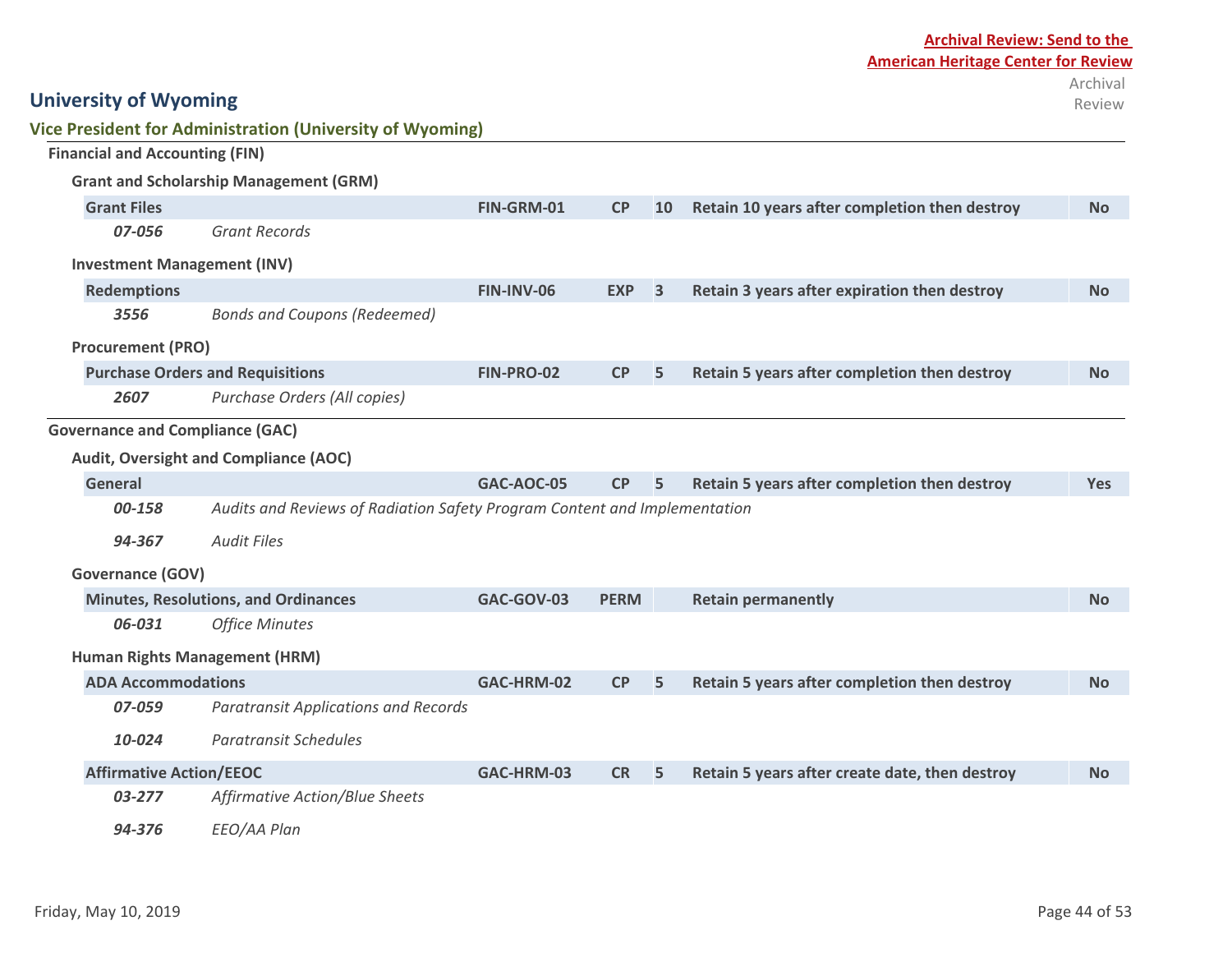| Vice President for Administration (University of Wyoming) |  |
|-----------------------------------------------------------|--|
|-----------------------------------------------------------|--|

| <b>Inspections and Monitoring (ISP)</b> |                                                        |            |            |    |                                               |            |
|-----------------------------------------|--------------------------------------------------------|------------|------------|----|-----------------------------------------------|------------|
| <b>Buildings and Construction</b>       |                                                        | GAC-ISP-04 | CP         | 5  | Retain 5 years after completion then destroy  | <b>Yes</b> |
| 00-169                                  | <b>Building Inspection Reports</b>                     |            |            |    |                                               |            |
| <b>Equipment and Vehicles</b>           |                                                        | GAC-ISP-06 | CP         | 5  | Retain 5 years after completion then destroy  | <b>No</b>  |
| 06-026                                  | <b>Fume Head Inspection Reports</b>                    |            |            |    |                                               |            |
| <b>General</b>                          |                                                        | GAC-ISP-08 | CP         | 5  | Retain 5 years after completion then destroy  | <b>No</b>  |
| 00-153                                  | <b>Inspection Reports</b>                              |            |            |    |                                               |            |
| 00-160                                  | <b>Monitoring Results</b>                              |            |            |    |                                               |            |
| <b>Hazardous Materials</b>              |                                                        | GAC-ISP-09 | CP         | 5  | Retain 5 years after completion then destroy  | <b>No</b>  |
| 00-138                                  | <b>Explosive Inspections</b>                           |            |            |    |                                               |            |
| <b>Investigations</b>                   |                                                        | GAC-ISP-12 | CP         | 5  | Retain 5 years after completion then destroy  | <b>No</b>  |
| 00-110                                  | Violations Correspondence and Supporting Documentation |            |            |    |                                               |            |
| Laboratory                              |                                                        | GAC-ISP-13 | <b>CP</b>  | 10 | Retain 10 years after completion then destroy | <b>No</b>  |
| 00-146                                  | <b>Laboratory Inspection Reports</b>                   |            |            |    |                                               |            |
| 00-147                                  | Laboratory Inspection Results Records                  |            |            |    |                                               |            |
|                                         | <b>Mine Inspections/Building Material Samples</b>      | GAC-ISP-03 | <b>CP</b>  | 30 | Retain 30 years after completion then destroy | <b>No</b>  |
| 00-145                                  | <b>Building Materials Sampling Results Records</b>     |            |            |    |                                               |            |
|                                         | <b>Policy and Standards Management (PSM)</b>           |            |            |    |                                               |            |
|                                         | <b>Policies, Procedures and Manuals</b>                | GAC-PSM-02 | <b>SUP</b> | 5  | Retain 5 years after superseded then destroy  | <b>Yes</b> |
| 00-109                                  | <b>Policies and Revisions</b>                          |            |            |    |                                               |            |
| 94-378                                  | <b>Manuals and Handbooks</b>                           |            |            |    |                                               |            |

**Governance and Compliance (GAC)**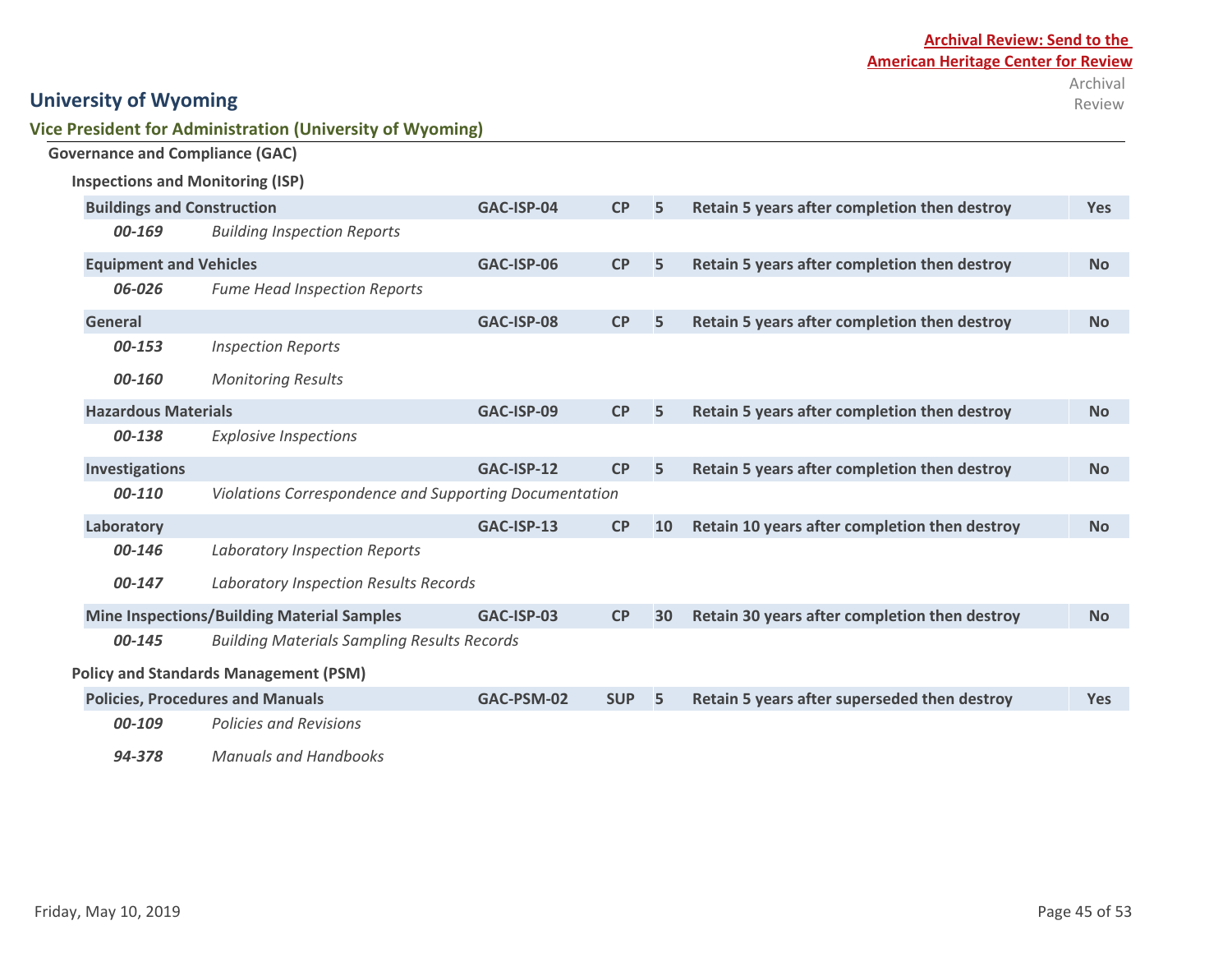#### **Contract Management (CTR)**

**Vice President for Administration (University of Wyoming)**

| <b>General</b>                      |                                                   | LGL-CTR-04 | <b>EXP</b> | 10 | Retain 10 years after expiration then destroy | <b>No</b>  |
|-------------------------------------|---------------------------------------------------|------------|------------|----|-----------------------------------------------|------------|
| 07-090                              | <b>University Department Contract Records</b>     |            |            |    |                                               |            |
| 07-091                              | <b>Vendor Contract Records</b>                    |            |            |    |                                               |            |
| 2603                                | <b>Agreements and Contracts</b>                   |            |            |    |                                               |            |
|                                     | <b>Legal Matter Management (LMM)</b>              |            |            |    |                                               |            |
| <b>Case Files</b>                   |                                                   | LGL-LMM-06 | <b>CP</b>  | 10 | Retain 10 years after completion then destroy | <b>No</b>  |
| 94-380                              | Legal Actions Records, Grievances, Lawsuits, etc. |            |            |    |                                               |            |
| <b>Hearings and Appeals</b>         |                                                   | LGL-LMM-21 | CP         | 5  | Retain 5 years after completion then destroy  | Yes        |
| 07-058                              | <b>Parking Appeals Records</b>                    |            |            |    |                                               |            |
| 07-076                              | Room and Board Contract Appeals                   |            |            |    |                                               |            |
| <b>Investigations</b>               |                                                   | LGL-LMM-22 | CP         | 5  | Retain 5 years after completion then destroy  | Yes        |
| 00-098                              | <b>Investigation Findings and Correspondence</b>  |            |            |    |                                               |            |
|                                     | <b>Licensing and Registration (LAR)</b>           |            |            |    |                                               |            |
| <b>General</b>                      |                                                   | LGL-LAR-22 | <b>EXP</b> | 5  | Retain 5 years after expiration then destroy  | <b>No</b>  |
| 00-139                              | Licenses to Dispense Alcohol                      |            |            |    |                                               |            |
| <b>Litigation Management (LIT)</b>  |                                                   |            |            |    |                                               |            |
| <b>Case Files</b>                   |                                                   | LGL-LIT-01 | CP         | 5  | Retain 5 years after completion then destroy  | <b>Yes</b> |
| 10-012                              | <b>Litigation Files</b>                           |            |            |    |                                               |            |
| <b>Public Health Services (PHS)</b> |                                                   |            |            |    |                                               |            |
|                                     | <b>Hazardous Material Management (HMM)</b>        |            |            |    |                                               |            |
| <b>Radioactive Material</b>         |                                                   | PHS-HMM-02 | <b>EXP</b> | 5  | Retain 5 years after expiration then destroy  | <b>No</b>  |
| 00-165                              | Radioactive Materials Disposal Records            |            |            |    |                                               |            |
| 00-166                              | Radioactive Material Receipt Records              |            |            |    |                                               |            |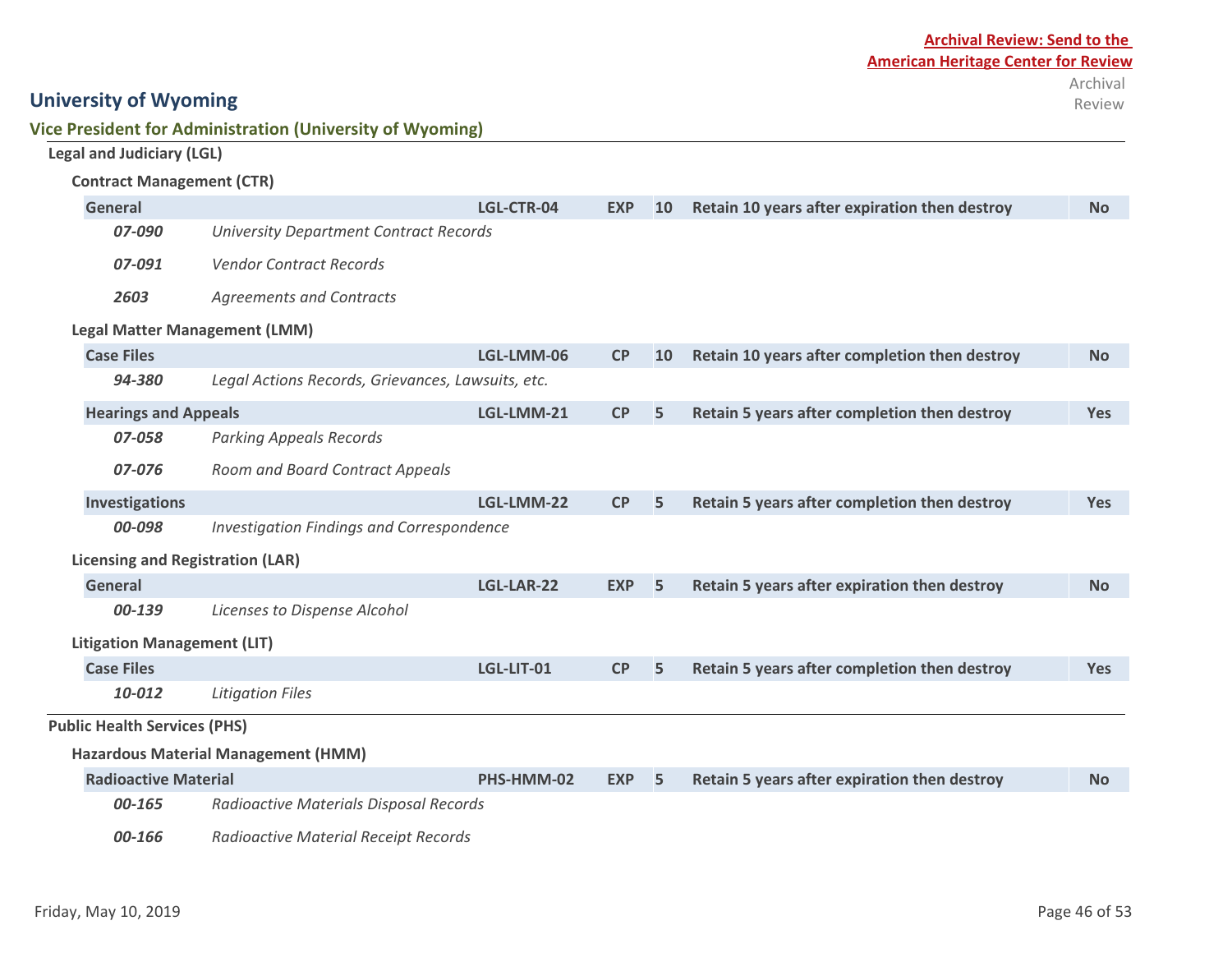### **Vice President for Administration (University of Wyoming)**

|  |  | <b>Public Health Services (PHS)</b> |  |
|--|--|-------------------------------------|--|
|--|--|-------------------------------------|--|

|                                    | <b>Hazardous Material Management (HMM)</b>       |            |             |    |                                                                                                            |            |
|------------------------------------|--------------------------------------------------|------------|-------------|----|------------------------------------------------------------------------------------------------------------|------------|
| <b>Radioactive Material</b>        |                                                  | PHS-HMM-02 | <b>EXP</b>  | 5  | Retain 5 years after expiration then destroy                                                               | <b>No</b>  |
| 00-167                             | <b>Radioactive Material Transfer Records</b>     |            |             |    |                                                                                                            |            |
| 00-168                             |                                                  |            |             |    | Surveys, Measurement and Calculations Evaluating the Release of Radioactive Effluents into the Environment |            |
| <b>Safety Data Sheets</b>          |                                                  | PHS-HMM-03 | <b>OBS</b>  | 30 | Retain 30 years after chemicals are no longer used o                                                       | <b>No</b>  |
| 00-154                             | <b>Material Safety Data Sheets</b>               |            |             |    |                                                                                                            |            |
| <b>Safety Programs</b>             |                                                  | PHS-HMM-04 | <b>SUP</b>  | 5  | Retain 5 years after superseded then destroy                                                               | <b>No</b>  |
| 00-162                             | <b>Planned Exposure Records</b>                  |            |             |    |                                                                                                            |            |
| 00-163                             | <b>Public Exposure Dosages Records</b>           |            |             |    |                                                                                                            |            |
| 00-164                             | <b>Radiation Safety Program Records</b>          |            |             |    |                                                                                                            |            |
| <b>Waste Reports</b>               |                                                  | PHS-HMM-05 | <b>CR</b>   | 30 | Retain 30 years after create date then destroy                                                             | <b>Yes</b> |
| 00-143                             | Laboratories Biological Hazards Surveys          |            |             |    |                                                                                                            |            |
| 00-171                             | Hazardous Waste Manifests                        |            |             |    |                                                                                                            |            |
| 00-173                             | <b>Hazardous Waste Tracking Records</b>          |            |             |    |                                                                                                            |            |
| 00-296                             | <b>Waste Analyses and Classification Records</b> |            |             |    |                                                                                                            |            |
| <b>Hospital and Medical (HAM)</b>  |                                                  |            |             |    |                                                                                                            |            |
| <b>Incidents</b>                   |                                                  | PHS-HAM-11 | CP          | 10 | Retain 10 years after completion then destroy                                                              | <b>No</b>  |
| 10-015                             | <b>Incident Files</b>                            |            |             |    |                                                                                                            |            |
| <b>Laboratory Management (LAB)</b> |                                                  |            |             |    |                                                                                                            |            |
| <b>Plans - Chemical Hygiene</b>    |                                                  | PHS-LAB-03 | <b>PERM</b> |    | <b>Retain permanently</b>                                                                                  | <b>No</b>  |
| 00-156                             | University Chemical Hygiene Plan and Revisions   |            |             |    |                                                                                                            |            |

*00-157 University Department Chemical Hygiene Plans*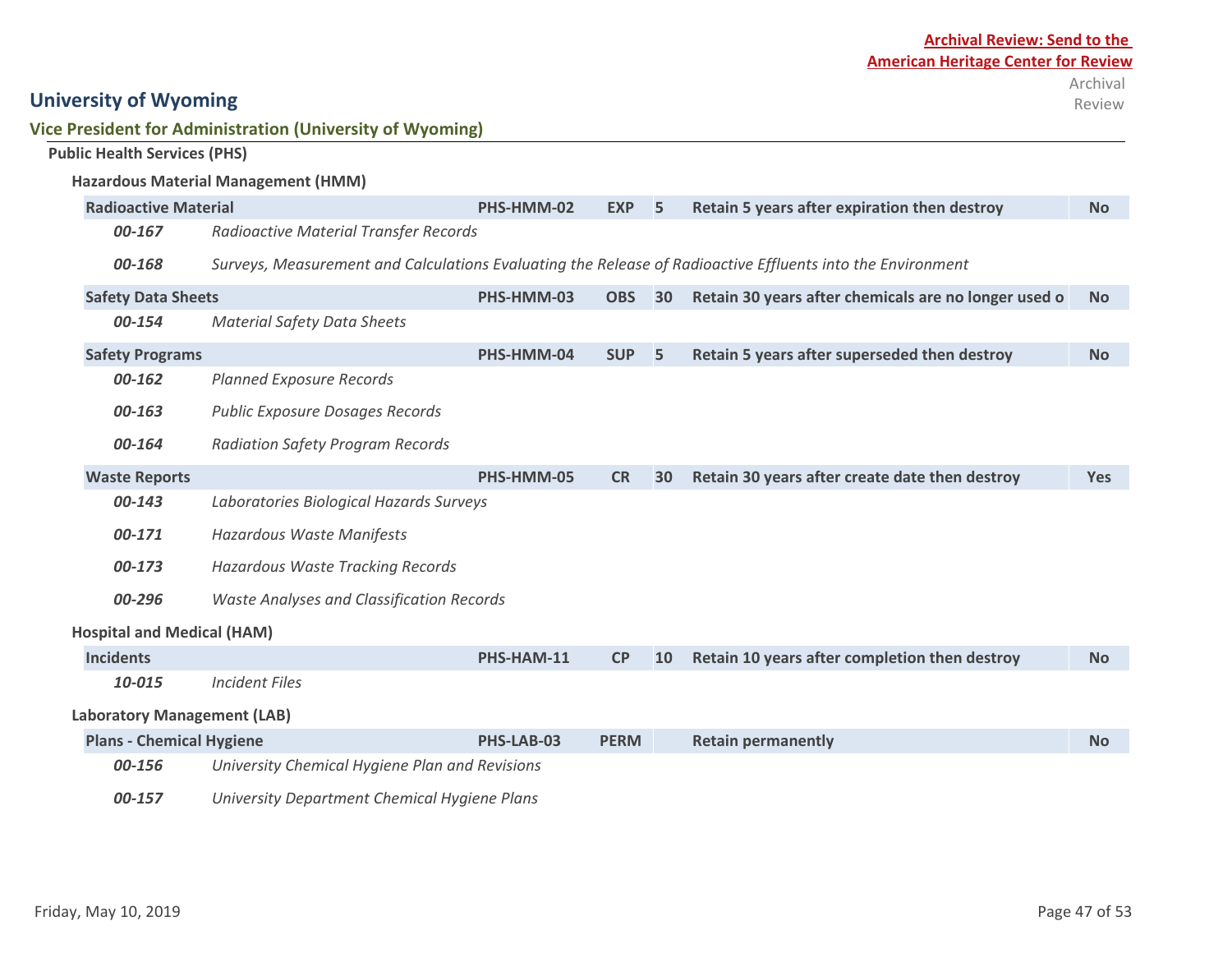| Law Enforcement (LAE)                |                                                                      |                   |             |                |                                               |            |
|--------------------------------------|----------------------------------------------------------------------|-------------------|-------------|----------------|-----------------------------------------------|------------|
| <b>Accidents and Incidents</b>       |                                                                      | <b>PSS-LAE-02</b> | CP          | <b>10</b>      | Retain 10 years after completion then destroy | <b>Yes</b> |
| 15767                                | Miscellaneous Incident Report Case File                              |                   |             |                |                                               |            |
| 15768                                | Miscellaneous Incident Report Case File Log                          |                   |             |                |                                               |            |
| <b>Citation Management</b>           |                                                                      | <b>PSS-LAE-05</b> | CP          | 1              | Retain 1 year after completion, then destroy  | <b>No</b>  |
| 07-052                               | <b>Citation Payment Plans</b>                                        |                   |             |                |                                               |            |
| 15778                                | Citation Log                                                         |                   |             |                |                                               |            |
| <b>Citation Management - Parking</b> |                                                                      | <b>PSS-LAE-07</b> | CP          | $\overline{2}$ | Retain 2 years after completion then destroy  | <b>No</b>  |
| 07-060                               | <b>Parking Citations</b>                                             |                   |             |                |                                               |            |
| 95-172                               | Parking Tickets - Paid or Voided                                     |                   |             |                |                                               |            |
| <b>Training Management (TGM)</b>     |                                                                      |                   |             |                |                                               |            |
| <b>Law Enforcement</b>               |                                                                      | PSS-TGM-01        | <b>CR</b>   | 50             | Retain 50 years after create date then destro | <b>No</b>  |
| 00-172                               | Hazardous Waste Operating Training Manuals                           |                   |             |                |                                               |            |
|                                      | Vice President for Intercollegiate Athletics (University of Wyoming) |                   |             |                |                                               |            |
|                                      | <b>Administration and Business Support (ADM)</b>                     |                   |             |                |                                               |            |
|                                      | Archives, Library and Museum Management (ALM)                        |                   |             |                |                                               |            |
| <b>Collection Management</b>         |                                                                      | ADM-ALM-02        | <b>PERM</b> |                | <b>Retain permanently</b>                     | <b>No</b>  |

**Programs and Plans PSS-EDM-06 SUP 5 Retain 5 years after superseded then destroy Yes**

**University of Wyoming**

**Public Safety Services (PSS)**

**Vice President for Administration (University of Wyoming)**

**Emergency and Disaster Management (EDM)**

*00-142 Exposure Control Plans*

| <b>Collection Management</b> |                   | ADM-ALM-02 PERM | <b>Retain permanently</b> | <b>No</b> |
|------------------------------|-------------------|-----------------|---------------------------|-----------|
| 99-054                       | Art and Artifacts |                 |                           |           |

*99-058 Motion Picture Film (Mens Basketball & Football)*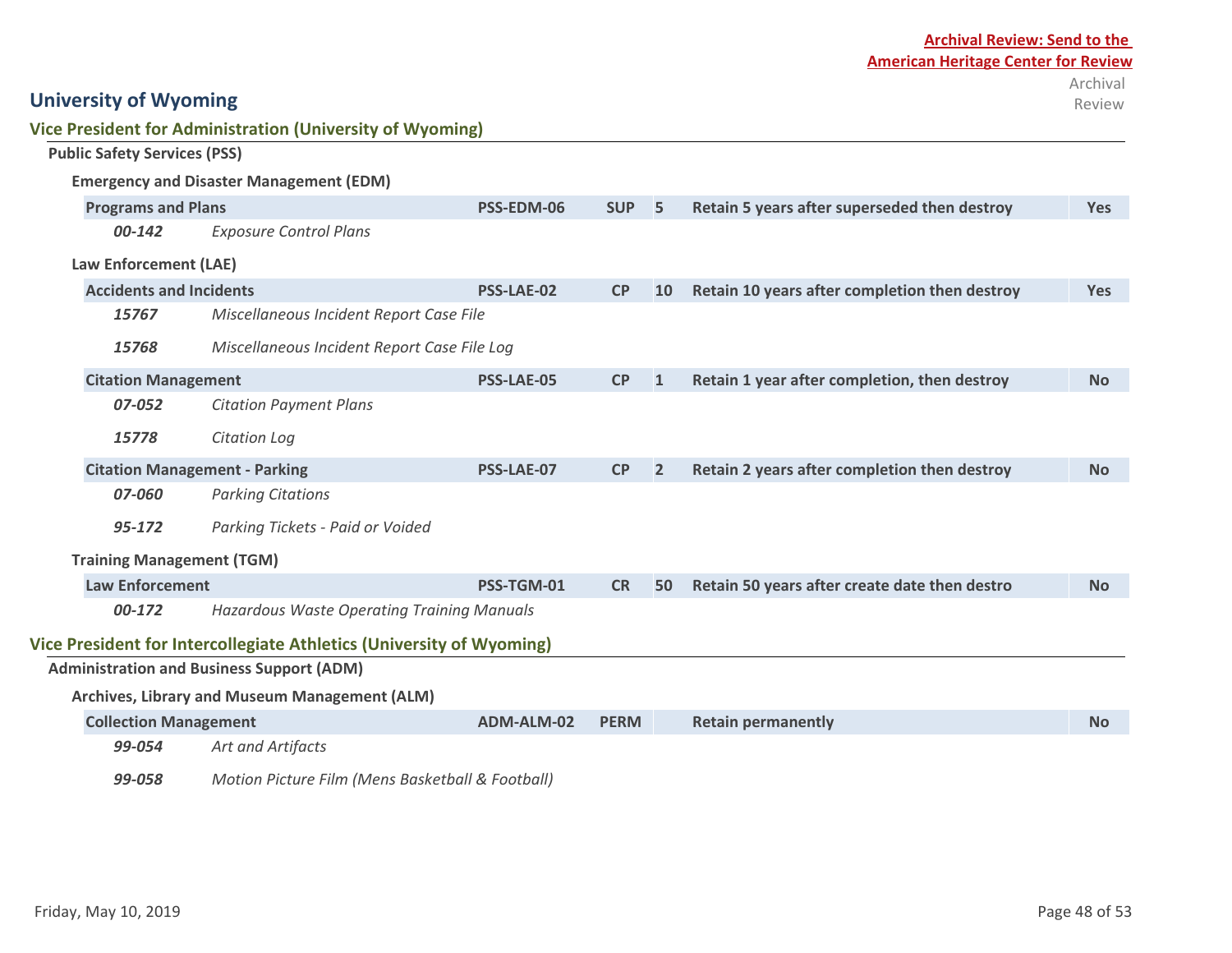| <b>University of Wyoming</b>       |                                                                      |                     |            |                |                                                       | Archival<br>Review |
|------------------------------------|----------------------------------------------------------------------|---------------------|------------|----------------|-------------------------------------------------------|--------------------|
|                                    | Vice President for Intercollegiate Athletics (University of Wyoming) |                     |            |                |                                                       |                    |
|                                    | <b>Administration and Business Support (ADM)</b>                     |                     |            |                |                                                       |                    |
|                                    | <b>Buildings, Facilities and Infrastructure Management (BFI)</b>     |                     |            |                |                                                       |                    |
| <b>Construction Project Files</b>  |                                                                      | ADM-BFI-03          | <b>LOA</b> | 10             | Retain for the Life of the Asset then destroy 10 year | <b>Yes</b>         |
| 99-065                             | <b>War Memorial Stadium Construction Files</b>                       |                     |            |                |                                                       |                    |
|                                    | <b>Community and Public Relations (COM)</b>                          |                     |            |                |                                                       |                    |
| <b>Press and News Releases</b>     |                                                                      | ADM-COM-04          | <b>CR</b>  | 5              | Retain 5 years after create date, then destroy        | <b>Yes</b>         |
| 99-061                             | <b>Press Releases</b>                                                |                     |            |                |                                                       |                    |
| <b>Education (EDU)</b>             |                                                                      |                     |            |                |                                                       |                    |
| <b>Programs</b>                    |                                                                      | ADM-EDU-09          | CP         | 5              | Retain 5 years after completion then destroy          | <b>Yes</b>         |
| 11-012                             | NCAA Demographic & Sport Sponsorship form                            |                     |            |                |                                                       |                    |
| 99-059                             | Mountain States Intercollegiate Athletic Conference Minutes          |                     |            |                |                                                       |                    |
| <b>General Management (GMT)</b>    |                                                                      |                     |            |                |                                                       |                    |
| <b>Event Management</b>            |                                                                      | ADM-GMT-07          | <b>CP</b>  | $\overline{3}$ | Retain 3 years after completion then destroy          | <b>Yes</b>         |
| 99-057                             | <b>Game Day Files</b>                                                |                     |            |                |                                                       |                    |
| <b>Photographs and Visual Arts</b> |                                                                      | ADM-GMT-16          | <b>CR</b>  | 5              | Retain 5 years after create date, then destroy        | <b>Yes</b>         |
| 99-060                             | Photograph Files                                                     |                     |            |                |                                                       |                    |
| <b>Reports - General</b>           |                                                                      | ADM-GMT-22          | <b>CR</b>  | 5              | Retain 5 years after create date, then destroy        | <b>Yes</b>         |
| 99-062                             | <b>Scrapbooks</b>                                                    |                     |            |                |                                                       |                    |
| 99-064                             | UW Board of Athletics Control Files                                  |                     |            |                |                                                       |                    |
| <b>Transitory Records</b>          |                                                                      | ADM-GMT-26 OBS/SUP3 |            |                | Retain 3 years after obsolete or superseded, then de  | <b>No</b>          |
| 99-056                             | <b>Directors Subject Files</b>                                       |                     |            |                |                                                       |                    |
| 99-063                             | <b>Subject Files</b>                                                 |                     |            |                |                                                       |                    |

# **Archival Review: Send to the American Heritage Center for Review**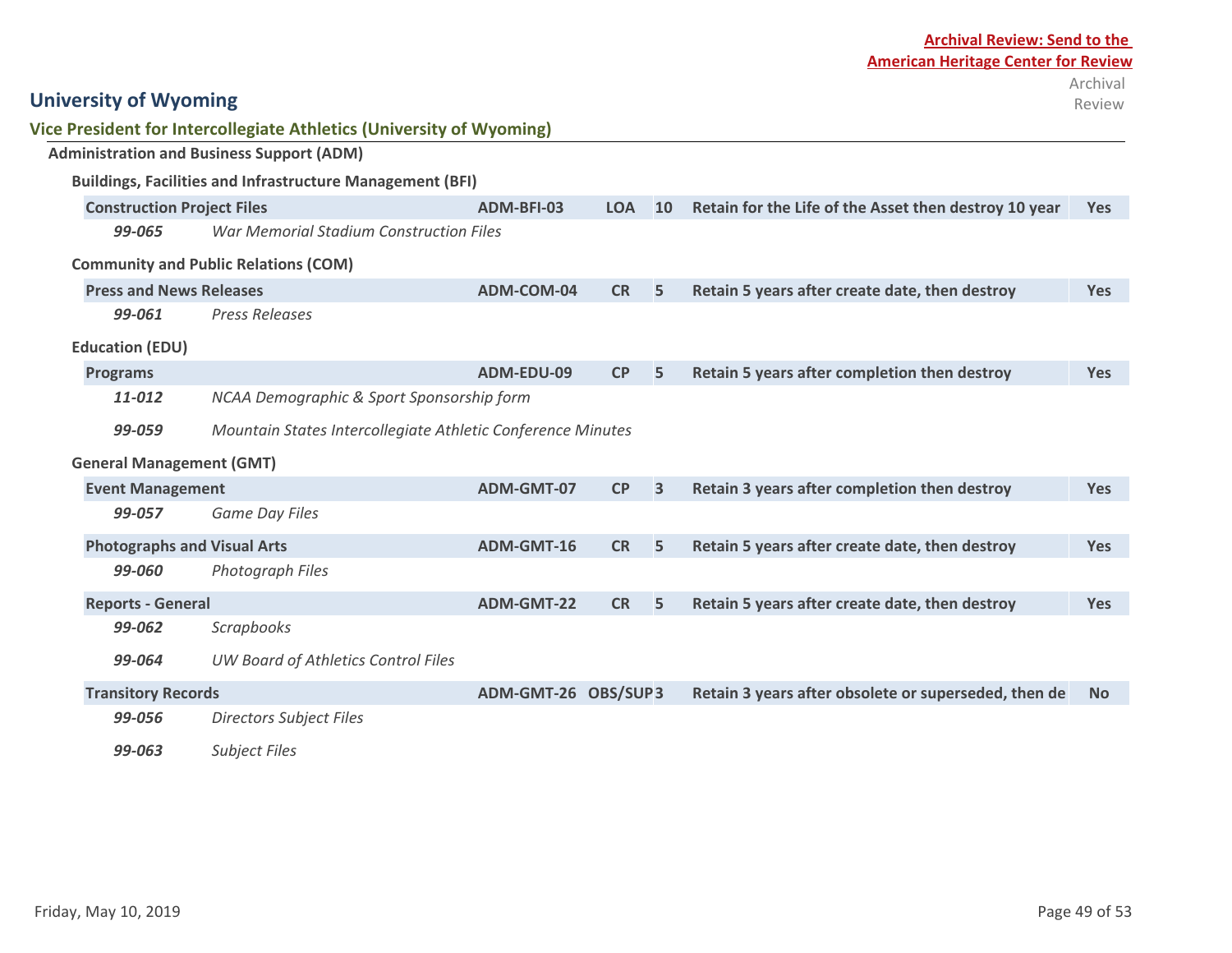| <b>American Heritage Center for Review</b>                     | Archival<br>Review |
|----------------------------------------------------------------|--------------------|
|                                                                |                    |
|                                                                |                    |
| Retain 5 years after separation then destroy<br><b>TE</b><br>5 | <b>No</b>          |
|                                                                |                    |

#### **Accreditation and Certification (AAC)**

*99-055 Biographical Files*

**Vice President for Intercollegiate Athletics (University of Wyoming)**

**Personnel Files - Short Term EMP-PER-14 EMP-PER-14** 

| <b>UW Football Bowl Subdivision</b> | GAC-AAC-05 |  | $\sim$ CR at 10 Retain 10 years after create date, then destroy | Yes |
|-------------------------------------|------------|--|-----------------------------------------------------------------|-----|
|                                     |            |  |                                                                 |     |

*11-013 Football Bowl Subdivision Sponsorship Requirement form*

#### **Governance (GOV)**

**University of Wyoming**

**Employee Services (EMP)**

**Personnel Management (PER)**

**Governance and Compliance (GAC)**

| <b>Bylaws</b>                                       |                                                                                                                                                                                                                                                                                                                                                                                | GAC-GOV-01 | <b>PERM</b> |    | <b>Retain permanently</b>                    | <b>No</b> |  |  |  |
|-----------------------------------------------------|--------------------------------------------------------------------------------------------------------------------------------------------------------------------------------------------------------------------------------------------------------------------------------------------------------------------------------------------------------------------------------|------------|-------------|----|----------------------------------------------|-----------|--|--|--|
| 11-005                                              | Personnel, NCAA Bylaw 11                                                                                                                                                                                                                                                                                                                                                       |            |             |    |                                              |           |  |  |  |
| 11-006                                              | Amatuerism, NCAA Bylaw 12                                                                                                                                                                                                                                                                                                                                                      |            |             |    |                                              |           |  |  |  |
| 11-007                                              | Recruiting, NCAA Bylaw 13                                                                                                                                                                                                                                                                                                                                                      |            |             |    |                                              |           |  |  |  |
| 11-008                                              | Eligibility, NCAA Bylaw 14                                                                                                                                                                                                                                                                                                                                                     |            |             |    |                                              |           |  |  |  |
| 11-009                                              | Financial Aid, NCAA Bylaw 15                                                                                                                                                                                                                                                                                                                                                   |            |             |    |                                              |           |  |  |  |
| 11-010                                              | Awards & Benefits, NCAA Bylaw 16                                                                                                                                                                                                                                                                                                                                               |            |             |    |                                              |           |  |  |  |
| 11-011<br>Playing & Practice Seasons, NCAA Bylaw 17 |                                                                                                                                                                                                                                                                                                                                                                                |            |             |    |                                              |           |  |  |  |
|                                                     | Vice President for Research (University of Wyoming)                                                                                                                                                                                                                                                                                                                            |            |             |    |                                              |           |  |  |  |
| <b>Employee Services (EMP)</b>                      |                                                                                                                                                                                                                                                                                                                                                                                |            |             |    |                                              |           |  |  |  |
| <b>Personnel Management (PER)</b>                   |                                                                                                                                                                                                                                                                                                                                                                                |            |             |    |                                              |           |  |  |  |
| <b>Personnel Files - Short Term</b>                 |                                                                                                                                                                                                                                                                                                                                                                                | EMP-PER-14 | TE.         | 5. | Retain 5 years after separation then destroy | No.       |  |  |  |
|                                                     | $\overline{00}$ $\overline{440}$ $\overline{0}$ $\overline{0}$ $\overline{0}$ $\overline{0}$ $\overline{0}$ $\overline{0}$ $\overline{0}$ $\overline{0}$ $\overline{0}$ $\overline{1}$ $\overline{0}$ $\overline{0}$ $\overline{0}$ $\overline{0}$ $\overline{0}$ $\overline{0}$ $\overline{0}$ $\overline{0}$ $\overline{0}$ $\overline{0}$ $\overline{0}$ $\overline{0}$ $\$ |            |             |    |                                              |           |  |  |  |

*98-118 Personnel Activity Report Forms*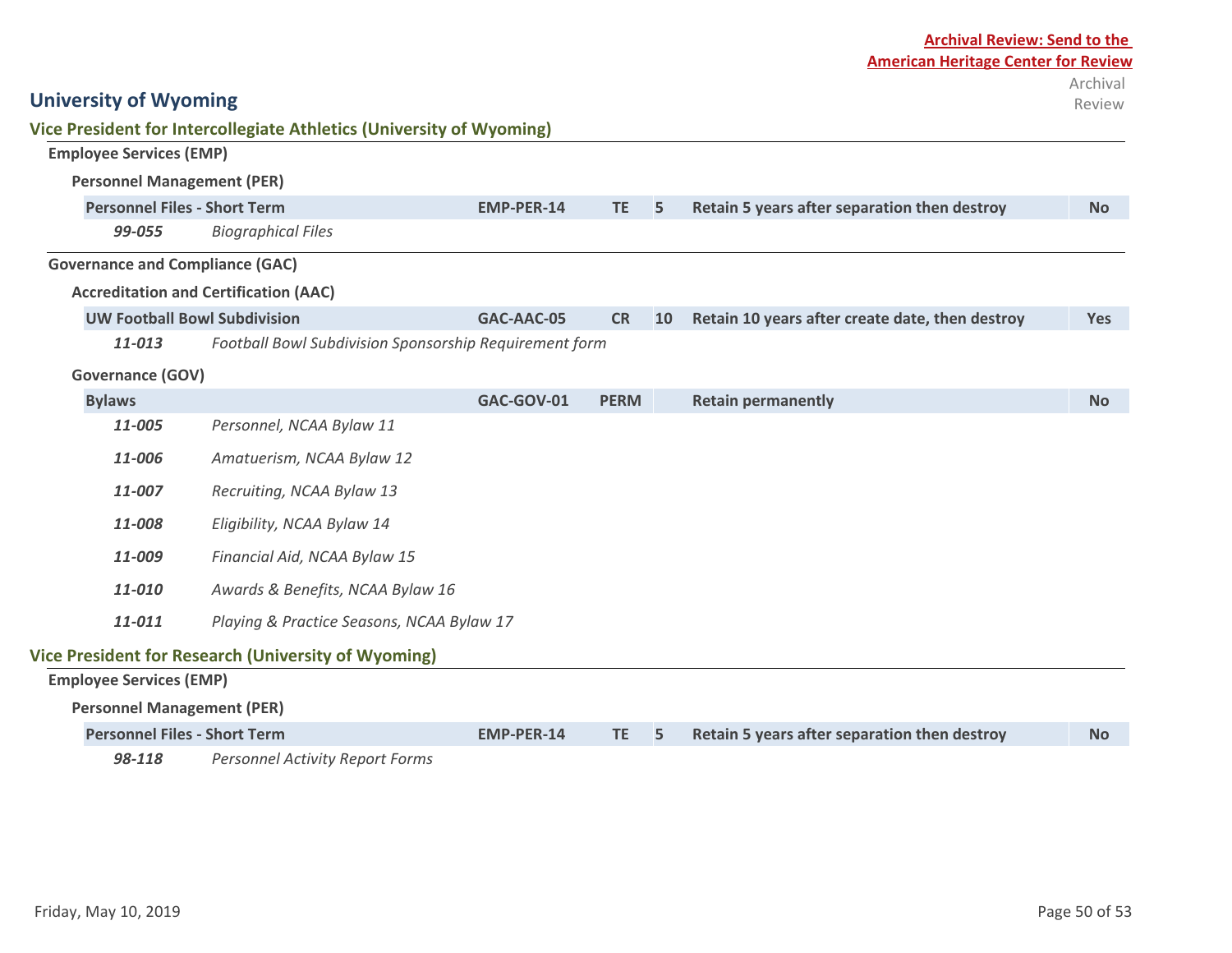|  |                                                                                                                               | <b>Vice President for Research (University of Wyoming)</b> |                   |                |                                                       |                                                       |            |
|--|-------------------------------------------------------------------------------------------------------------------------------|------------------------------------------------------------|-------------------|----------------|-------------------------------------------------------|-------------------------------------------------------|------------|
|  | <b>Financial and Accounting (FIN)</b>                                                                                         |                                                            |                   |                |                                                       |                                                       |            |
|  | <b>Accounting Management (ACC)</b>                                                                                            |                                                            |                   |                |                                                       |                                                       |            |
|  | <b>Accounts Payables</b>                                                                                                      | FIN-ACC-09                                                 | <b>FYE</b>        | $\overline{7}$ | Retain 7 years after the fiscal year end then destroy | <b>No</b>                                             |            |
|  | 98-120<br><b>Accounts Payable Records</b>                                                                                     |                                                            |                   |                |                                                       |                                                       |            |
|  | <b>Accounts Receivable and Revenue</b>                                                                                        |                                                            | FIN-ACC-12        | <b>FYE</b>     | $\overline{7}$                                        | Retain 7 years after the fiscal year end then destroy | <b>No</b>  |
|  | 98-119                                                                                                                        | <b>Accounts Receivable Records</b>                         |                   |                |                                                       |                                                       |            |
|  |                                                                                                                               | Vice President for Student Affairs (University of Wyoming) |                   |                |                                                       |                                                       |            |
|  |                                                                                                                               | <b>Administration and Business Support (ADM)</b>           |                   |                |                                                       |                                                       |            |
|  | <b>Education (EDU)</b>                                                                                                        |                                                            |                   |                |                                                       |                                                       |            |
|  | <b>Discipline</b>                                                                                                             |                                                            | ADM-EDU-03        | CP             | $\overline{7}$                                        | Retain 7 years after completion then destroy          | <b>No</b>  |
|  | Discipline Records (aka Citizenship Records)<br>$01 - 246$                                                                    |                                                            |                   |                |                                                       |                                                       |            |
|  | <b>Programs</b>                                                                                                               |                                                            | ADM-EDU-09        | <b>CP</b>      | 5                                                     | Retain 5 years after completion then destroy          | <b>Yes</b> |
|  | $01 - 247$<br><b>SPURS Records</b><br>01-259<br>Program Records<br><b>Student Records</b><br><b>Student Records</b><br>02-239 |                                                            |                   |                |                                                       |                                                       |            |
|  |                                                                                                                               |                                                            |                   |                |                                                       |                                                       |            |
|  |                                                                                                                               |                                                            | ADM-EDU-12        | CP             | 5                                                     | Retain 5 years after completion then destroy          | <b>No</b>  |
|  |                                                                                                                               |                                                            |                   |                |                                                       |                                                       |            |
|  | 03-167                                                                                                                        | <b>Student Placement Records</b>                           |                   |                |                                                       |                                                       |            |
|  | <b>General Management (GMT)</b>                                                                                               |                                                            |                   |                |                                                       |                                                       |            |
|  | <b>Program and Project Files</b>                                                                                              |                                                            | <b>ADM-GMT-18</b> | CP             | 5                                                     | Retain 5 years after completion then destroy          | <b>Yes</b> |
|  | 04-083<br>Project Files                                                                                                       |                                                            |                   |                |                                                       |                                                       |            |
|  | <b>Publications</b>                                                                                                           |                                                            | ADM-GMT-19        | <b>CR</b>      | 5                                                     | Retain 5 years after create date, then destroy        | <b>Yes</b> |
|  | Publications<br>04-160<br><b>Reports - Annual</b>                                                                             |                                                            |                   |                |                                                       |                                                       |            |
|  |                                                                                                                               |                                                            | ADM-GMT-21        | <b>CR</b>      | $\overline{7}$                                        | Retain 7 years after create date, then destroy        | <b>Yes</b> |
|  | 98-012                                                                                                                        | <b>Annual Reports and Publications</b>                     |                   |                |                                                       |                                                       |            |
|  | <b>Reports - General</b>                                                                                                      |                                                            | <b>ADM-GMT-22</b> | <b>CR</b>      | 5                                                     | Retain 5 years after create date, then destroy        | <b>Yes</b> |
|  | 04-084<br><b>Scrapbooks</b>                                                                                                   |                                                            |                   |                |                                                       |                                                       |            |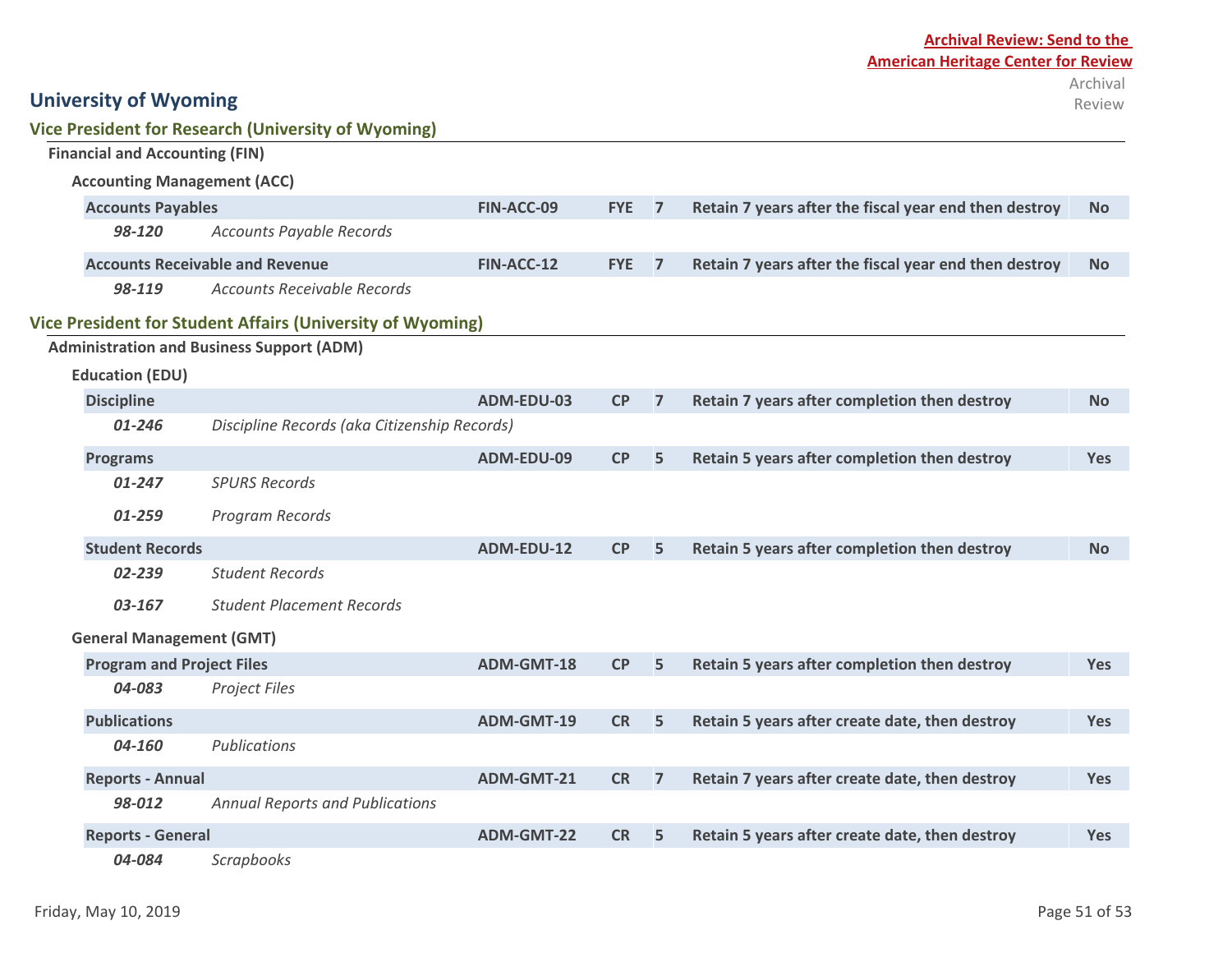| <b>Archival Review: Send to the</b>        |  |  |  |  |  |  |
|--------------------------------------------|--|--|--|--|--|--|
| <b>American Heritage Center for Review</b> |  |  |  |  |  |  |
| Archival                                   |  |  |  |  |  |  |
| Review                                     |  |  |  |  |  |  |

|  |  |  |  |  | Vice President for Student Affairs (University of Wyoming) |  |
|--|--|--|--|--|------------------------------------------------------------|--|
|--|--|--|--|--|------------------------------------------------------------|--|

|                                   |                                          | <b>Administration and Business Support (ADM)</b>       |                     |           |                                                |                                                      |            |
|-----------------------------------|------------------------------------------|--------------------------------------------------------|---------------------|-----------|------------------------------------------------|------------------------------------------------------|------------|
|                                   | <b>General Management (GMT)</b>          |                                                        |                     |           |                                                |                                                      |            |
|                                   | <b>Reports - General</b>                 | <b>ADM-GMT-22</b>                                      | <b>CR</b>           | 5         | Retain 5 years after create date, then destroy | <b>Yes</b>                                           |            |
|                                   | 98-014                                   | <b>Student Loan Fund Association Committee Records</b> |                     |           |                                                |                                                      |            |
|                                   | <b>Transitory Records</b>                |                                                        | ADM-GMT-26 OBS/SUP3 |           |                                                | Retain 3 years after obsolete or superseded, then de | <b>No</b>  |
|                                   | 04-080                                   | Administrative Program Records                         |                     |           |                                                |                                                      |            |
|                                   | 04-081<br>Administrative Program Records |                                                        |                     |           |                                                |                                                      |            |
|                                   |                                          | <b>Information Technology and Services (ITS)</b>       |                     |           |                                                |                                                      |            |
|                                   | <b>Web Management</b>                    |                                                        | <b>ADM-ITS-08</b>   | <b>CR</b> | $\overline{\mathbf{3}}$                        | Destroy 3 years after create date                    | <b>Yes</b> |
|                                   | 01-260<br>Web Site                       |                                                        |                     |           |                                                |                                                      |            |
|                                   | 04-085                                   | Web Site                                               |                     |           |                                                |                                                      |            |
|                                   | <b>Employee Services (EMP)</b>           |                                                        |                     |           |                                                |                                                      |            |
| <b>Personnel Management (PER)</b> |                                          |                                                        |                     |           |                                                |                                                      |            |
|                                   | Immigration                              |                                                        | <b>EMP-PER-09</b>   | CP        | 10                                             | Retain 10 years after completion then destroy        | <b>No</b>  |
|                                   | 94-472                                   | <b>Immigration Files</b>                               |                     |           |                                                |                                                      |            |
|                                   | 94-473                                   | <b>Immigration Files - Discontinued</b>                |                     |           |                                                |                                                      |            |
|                                   | <b>Personnel Files - Short Term</b>      |                                                        | <b>EMP-PER-14</b>   | <b>TE</b> | 5                                              | Retain 5 years after separation then destroy         | <b>No</b>  |
|                                   | 02-237                                   | <b>Staff Personnel Records</b>                         |                     |           |                                                |                                                      |            |
|                                   | <b>Student Employment</b>                |                                                        | <b>EMP-PER-16</b>   | <b>TE</b> | 5                                              | Retain 5 years after separation then destroy         | <b>No</b>  |
|                                   | 02-238                                   | <b>Student Employment Records</b>                      |                     |           |                                                |                                                      |            |
|                                   | <b>Financial and Accounting (FIN)</b>    |                                                        |                     |           |                                                |                                                      |            |
|                                   |                                          | <b>Grant and Scholarship Management (GRM)</b>          |                     |           |                                                |                                                      |            |
|                                   | <b>Grant Files</b>                       |                                                        | FIN-GRM-01          | CP        | 10                                             | Retain 10 years after completion then destroy        | No.        |
|                                   | 98-013                                   | <b>Grants and Financial Aid Statements</b>             |                     |           |                                                |                                                      |            |